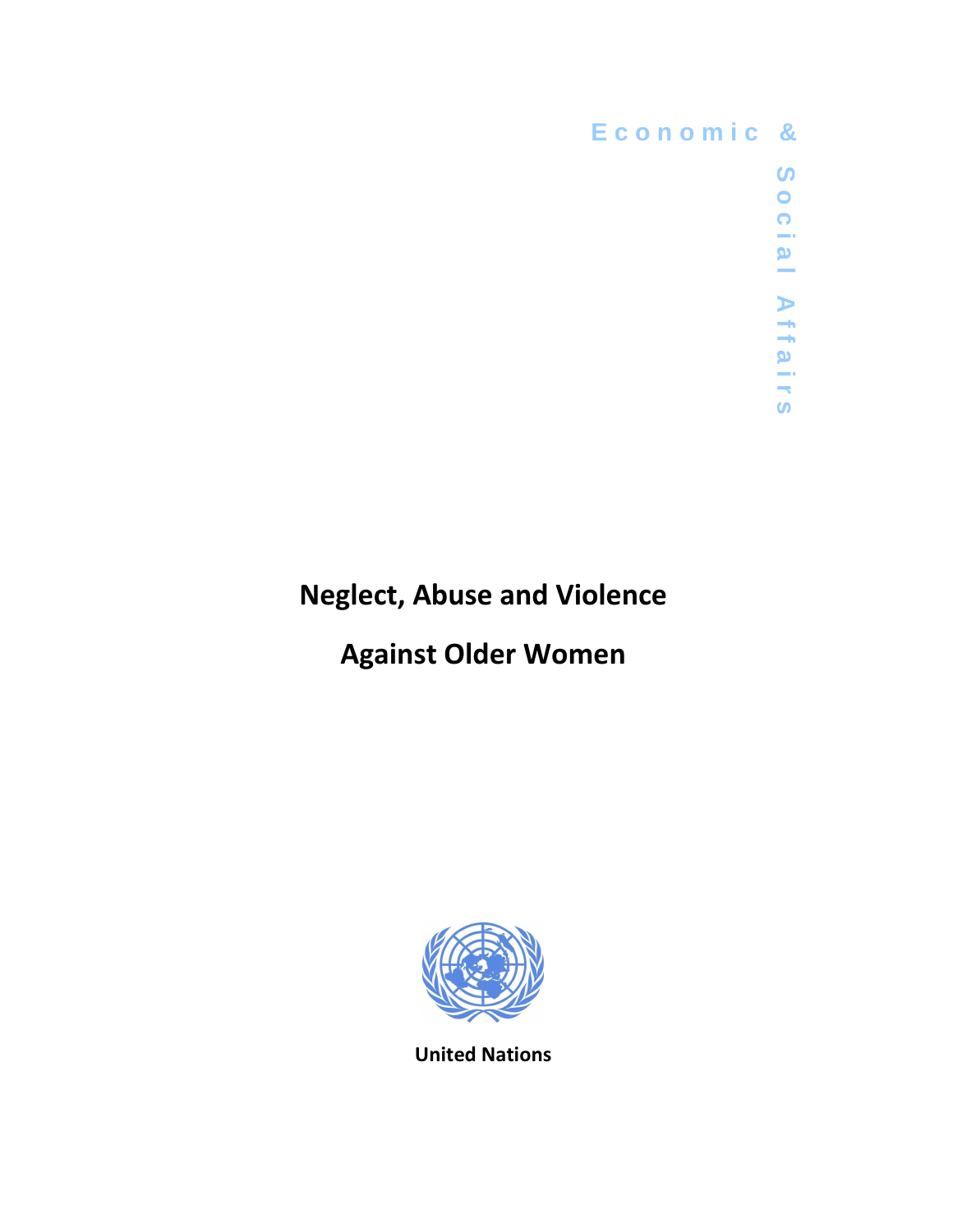ST/ESA/351

Division for Social Policy and Development

**Department of Economic and Social Affairs** 

# **Neglect, Abuse and Violence**

**against Older Women**



**United Nations**  New York, 2013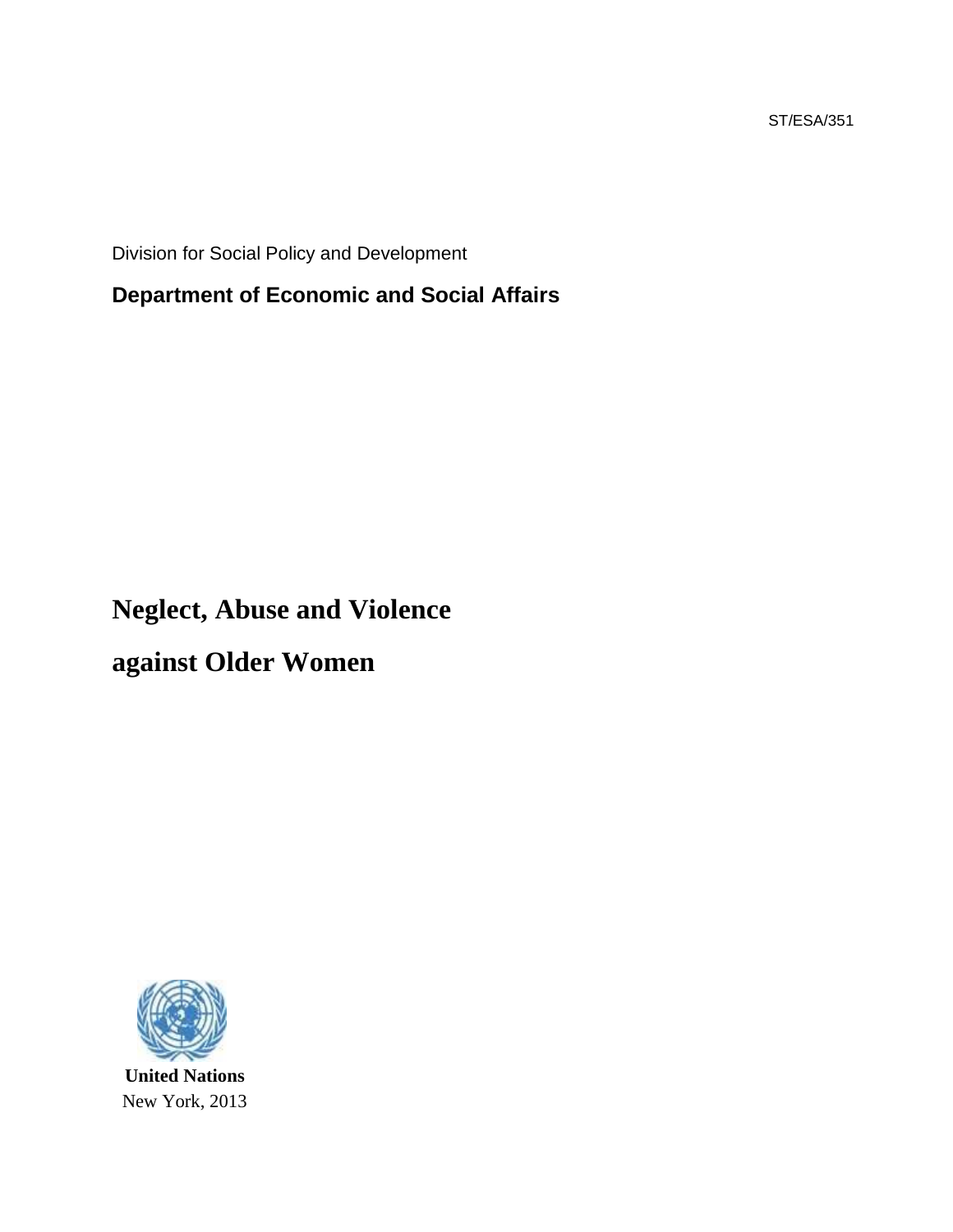### **DESA**

The Department of Economic and Social Affairs of the United Nations Secretariat is a vital interface between global policies in the economic, social and environmental spheres and national action. The Department works in three main interlinked areas: (i) it compiles, generates and analyses a wide range of economic, social and environmental data and information on which Member States of the United Nations draw to review common problems and take stock of policy options; (ii) it facilitates the negotiations of Member States in many intergovernmental bodies on joint courses of action to address ongoing or emerging global challenges; and (iii) it advises interested Governments on the ways and means of translating policy frameworks developed in United Nations conferences and summits into programmes at the country level and, through technical assistance, helps build national capacities.

#### **Notes**

The views expressed in the present publication are those of the authors and do not imply the expression of any opinion on the part of the Secretariat of the United Nations, particularly concerning the legal status of any country, territory, city or area or of its authorities, or concerning the delimitation of its frontiers or boundaries. The assignment of countries or areas to specific groupings is for analytical convenience and does not imply any assumption regarding political or other affiliation of countries or territories by the United Nations. The designations "developed" and "developing" are intended for statistical and analytical convenience and do not necessarily express a judgement about the stage reached by a particular country or area in the development process.

United Nations publication

Copyright © United Nations, 2013 All rights reserved.

This publication is available for download at http://undesadspd.org/Ageing.aspx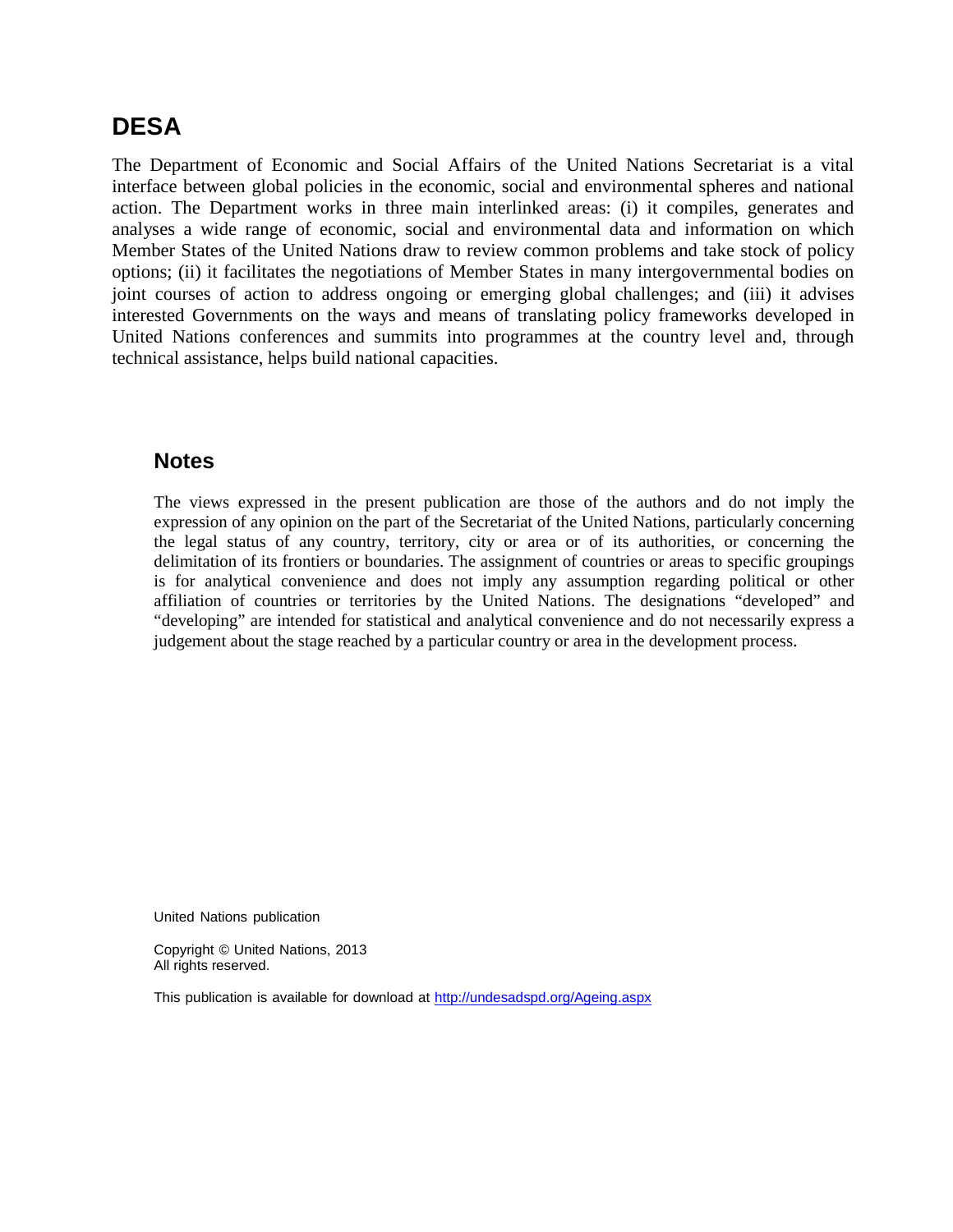## **Contents**

|      | $\mathbf{1}$                                                              |                                                                                     |                  |  |  |
|------|---------------------------------------------------------------------------|-------------------------------------------------------------------------------------|------------------|--|--|
| I.   | Dominant Frameworks for Understanding Neglect, Abuse and Violence Against |                                                                                     |                  |  |  |
| II.  |                                                                           |                                                                                     |                  |  |  |
|      | Α.                                                                        |                                                                                     | 3                |  |  |
|      | <b>B.</b>                                                                 |                                                                                     | 3                |  |  |
|      | C.                                                                        |                                                                                     | $\overline{4}$   |  |  |
|      | D.                                                                        | Intimate partner violence (IPV) against girls and women of all ages                 | $\overline{4}$   |  |  |
| III. |                                                                           |                                                                                     | 7                |  |  |
|      | Α.                                                                        |                                                                                     | 7                |  |  |
|      | <b>B.</b>                                                                 |                                                                                     | $\boldsymbol{7}$ |  |  |
|      | C.                                                                        |                                                                                     | $8\,$            |  |  |
|      | D.                                                                        |                                                                                     | 8                |  |  |
|      | Ε.                                                                        |                                                                                     | 8                |  |  |
|      | F.                                                                        |                                                                                     | $8\,$            |  |  |
|      | G.                                                                        |                                                                                     | 9                |  |  |
| IV.  |                                                                           |                                                                                     | 10               |  |  |
|      |                                                                           |                                                                                     | 10               |  |  |
|      | <b>B.</b>                                                                 |                                                                                     | 11               |  |  |
|      |                                                                           | Prevalence research on the abuse of older women (social gerontology)                | 11               |  |  |
|      | D.                                                                        |                                                                                     | 12               |  |  |
|      | E.                                                                        | Prevalence research on abuse of vulnerable older adults (adult protection)          | 15               |  |  |
|      | F.                                                                        | Prevalence research on intimate partner violence (IPV) and older women              | 17               |  |  |
|      | G.                                                                        |                                                                                     | 20               |  |  |
| V.   |                                                                           |                                                                                     | 23               |  |  |
| VI.  |                                                                           |                                                                                     | 24               |  |  |
|      |                                                                           | A. Risk factors identified for older women victims of abuse from prevalence studies | 25               |  |  |
|      |                                                                           | B. Risk factors for female victims from other prevalence and research studies       | 25               |  |  |
|      |                                                                           |                                                                                     | 26               |  |  |
|      |                                                                           |                                                                                     | 27               |  |  |
|      | А.                                                                        |                                                                                     | 27               |  |  |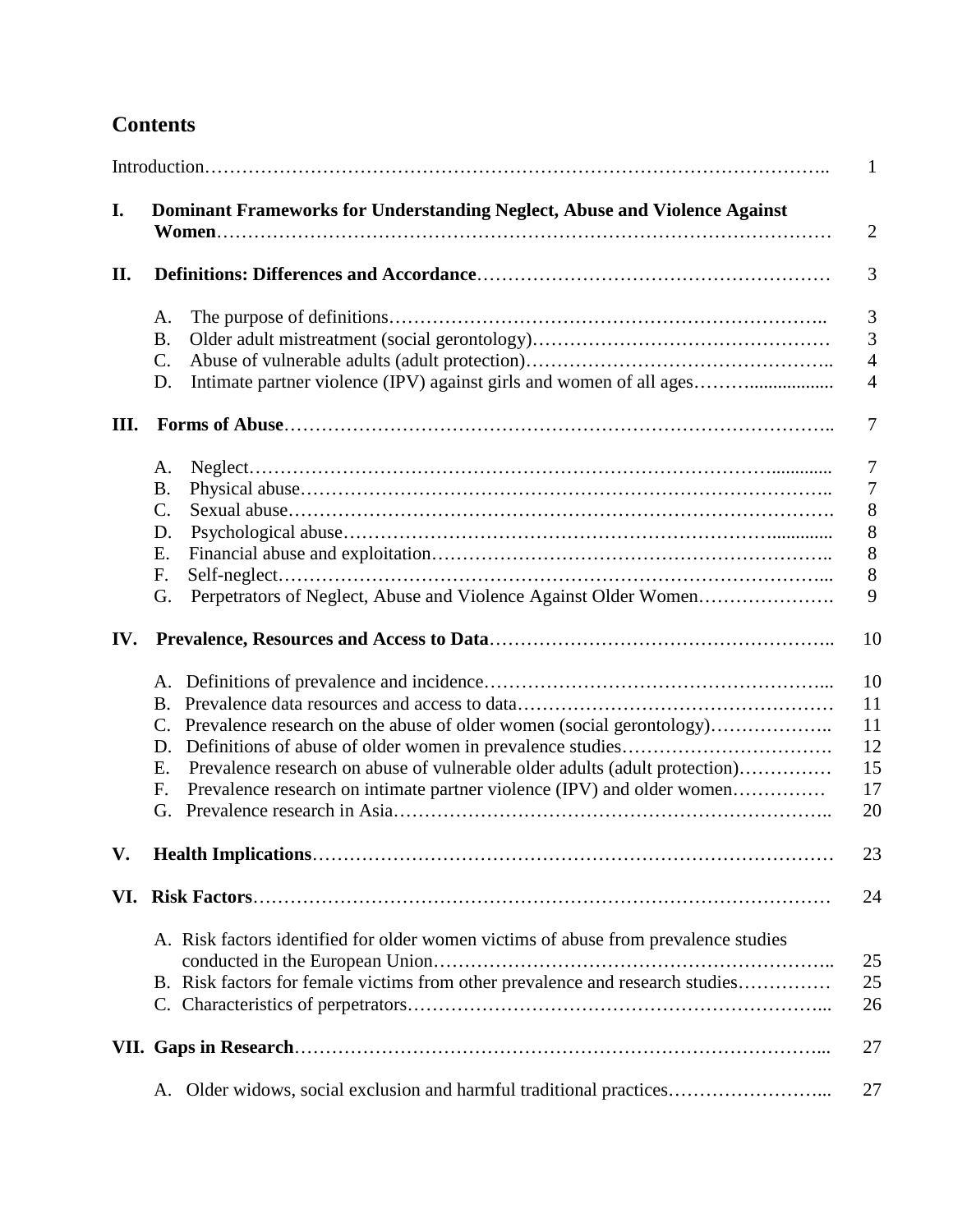|  | C.                                                                                         |                                                                                    | 28       |  |  |  |
|--|--------------------------------------------------------------------------------------------|------------------------------------------------------------------------------------|----------|--|--|--|
|  |                                                                                            |                                                                                    | 29       |  |  |  |
|  | The voices of older women and their service providers on factors related to neglect,<br>A. |                                                                                    |          |  |  |  |
|  |                                                                                            |                                                                                    |          |  |  |  |
|  | <b>B.</b>                                                                                  |                                                                                    |          |  |  |  |
|  |                                                                                            | $h_{-}$                                                                            | 30<br>30 |  |  |  |
|  | C.                                                                                         |                                                                                    | 31       |  |  |  |
|  | D.                                                                                         |                                                                                    |          |  |  |  |
|  | E.                                                                                         |                                                                                    |          |  |  |  |
|  |                                                                                            |                                                                                    | 34       |  |  |  |
|  |                                                                                            |                                                                                    |          |  |  |  |
|  | A.                                                                                         |                                                                                    |          |  |  |  |
|  |                                                                                            | a.                                                                                 | 35       |  |  |  |
|  |                                                                                            | $\mathbf{b}$ .                                                                     | 36       |  |  |  |
|  |                                                                                            |                                                                                    | 36       |  |  |  |
|  | <b>B.</b>                                                                                  |                                                                                    | 37       |  |  |  |
|  |                                                                                            | a.                                                                                 | 37       |  |  |  |
|  |                                                                                            | b.                                                                                 | 38       |  |  |  |
|  |                                                                                            | c.                                                                                 | 39       |  |  |  |
|  |                                                                                            | d.                                                                                 | 39       |  |  |  |
|  |                                                                                            | Domestic violence shelters for older women victims of abuse<br>e.                  | 40       |  |  |  |
|  |                                                                                            | Training and education on abuse in later life for professionals and students<br>f. | 40       |  |  |  |
|  |                                                                                            | g.                                                                                 | 41       |  |  |  |
|  |                                                                                            | h.                                                                                 | 41       |  |  |  |
|  |                                                                                            | i.                                                                                 | 45       |  |  |  |
|  |                                                                                            |                                                                                    | 47       |  |  |  |
|  |                                                                                            |                                                                                    | 49       |  |  |  |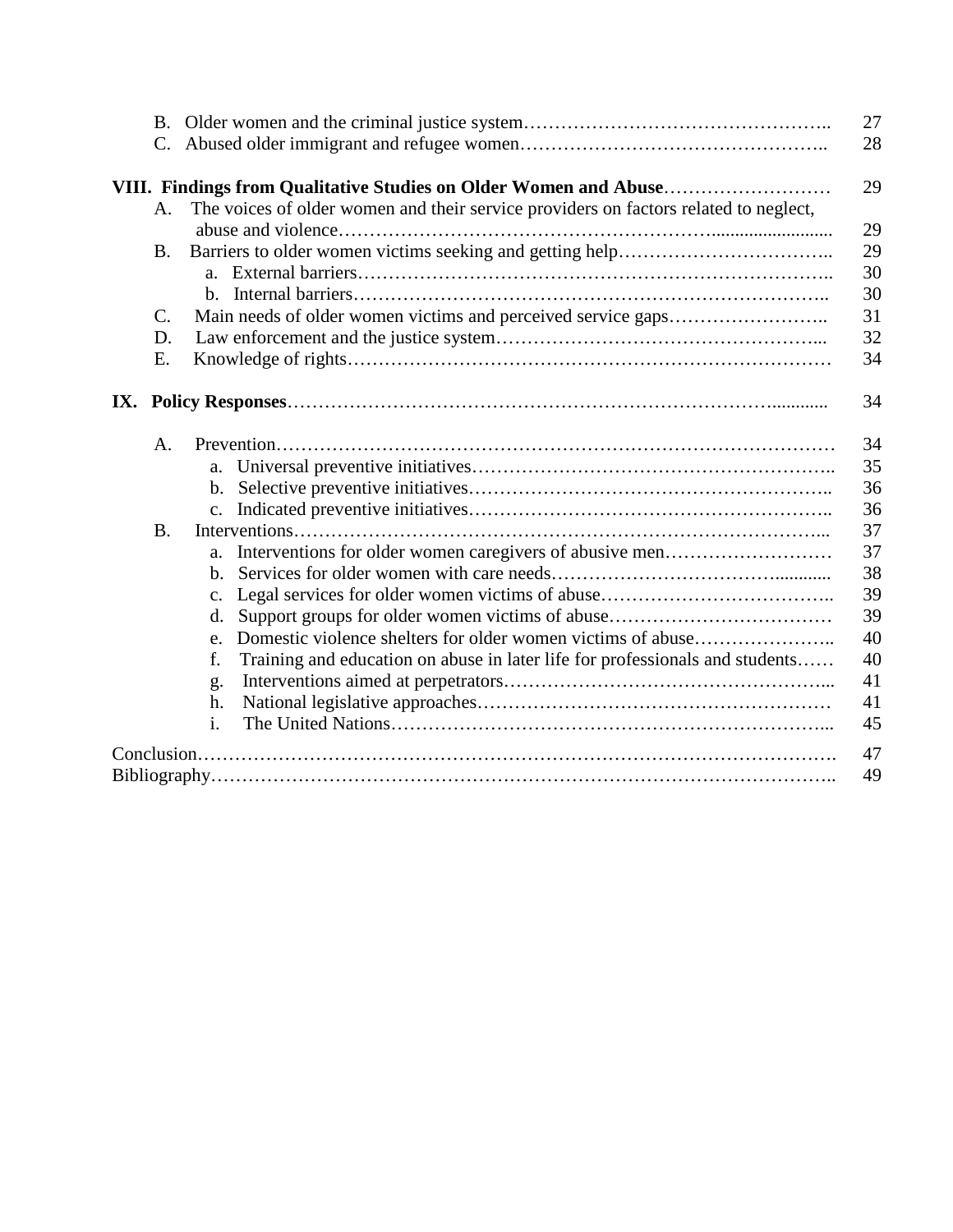#### **INTRODUCTION**

The objective of the Madrid International Plan of Action on Ageing (MIPAA) was the elimination of all forms of neglect, abuse and violence against older persons (MIPAA, 2002).

In addition, it was acknowledged clearly in the Plan of Action that "Older women face greater risk of physical and psychological abuse due to discriminatory societal attitudes and the nonrealization of the human rights of women. Some harmful traditional practices and customs result in abuse and violence directed at older women, often exacerbated by poverty and lack of access to legal protection." (para. 108).

Since the adoption of the Madrid Plan of Action, the problem of abuse against older persons, in all its forms, has grown. The results of the second review and appraisal of the Madrid Plan of Action in 2012 showed clearly that neglect, abuse and violence against older persons was acknowledged as a major policy issue in all regions, regardless of level of development.<sup>1</sup> The General Assembly pronounced 15 June as World Elder Abuse Awareness Day in  $2012$ .<sup>2</sup> Discussion of legislation on human rights protection against neglect, abuse and violence has become a main focus of the ongoing discussions of the General Assembly Open-ended Working Group on Ageing.

However, despite the evidence from available data that older women are at greater risk of abuse and violence, older women have not been mainstreamed into ongoing research and discussion on violence against women. For instance, the campaign by UN Women on Ending Violence Against Women has made no mention of older women as a vulnerable group.

Therefore, the United Nations Department of Economic and Social Affairs (DESA), together with its focal point on ageing in the Division for Social Policy and Development (DSPD), began a discussion based on current research, available data and the terminology used in academic circles to describe and classify violence and abuse against older women. The majority of academic research and discourse has been conducted in developed countries, and agreement on terminology and meanings has—by no means—been clear or agreed. This lack of agreed definitions was one of the problems that explained the lack of visibility of older women in the discourse surrounding the issue of violence and abuse.

The purpose of the present publication is to provide an overview of the current state of knowledge about the abuse of older women. The main forms or categories of abuse against older women are discussed, particularly in relation to differing definitions of neglect, abuse and violence against women and older adults.

<sup>1&</sup>lt;br><sup>1</sup> (A/68/167).<br><sup>2</sup> (A/RES66/127).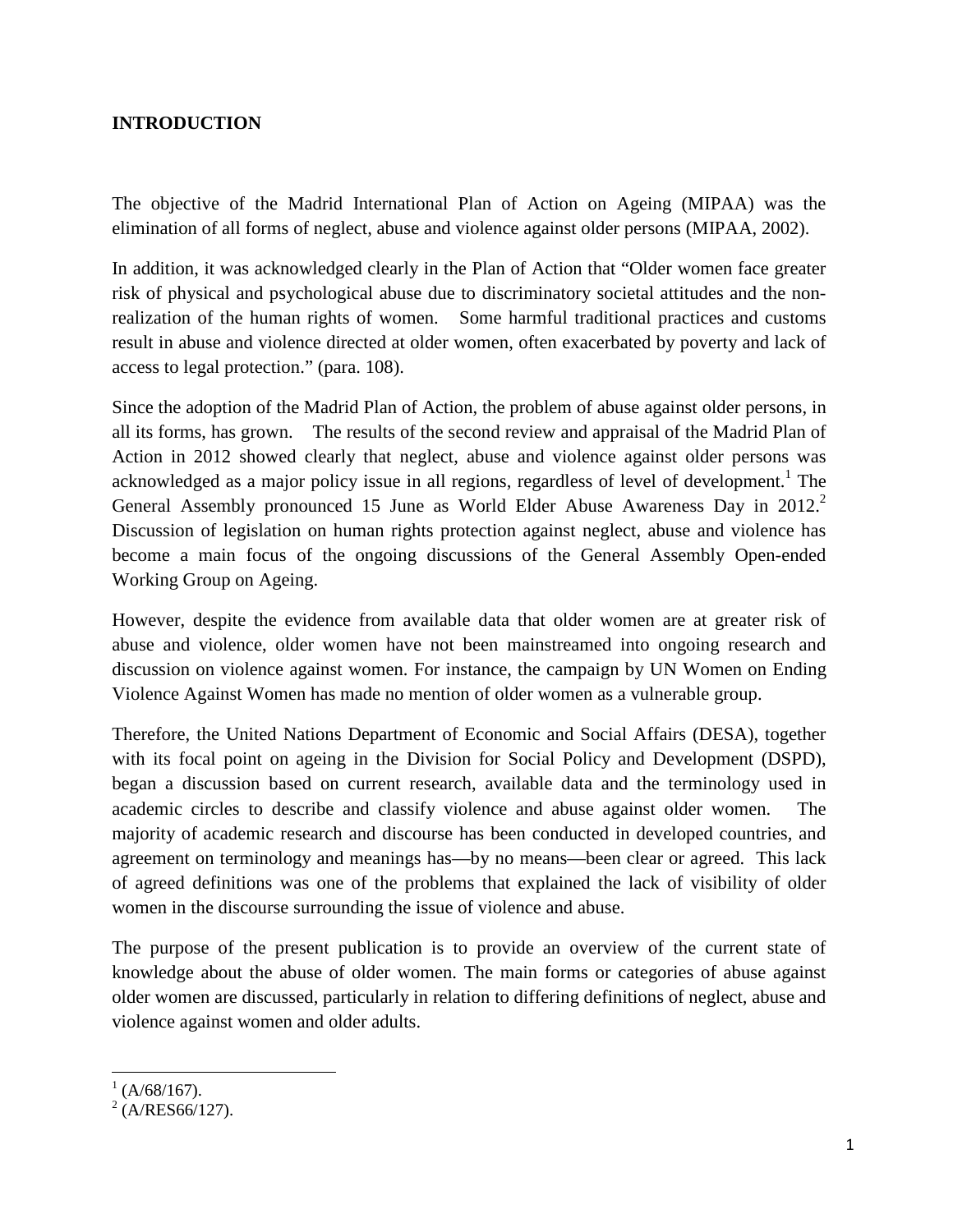Prevalence rates from studies using different definitions and incorporating different forms of abuse can vary greatly, depending on whether the study focuses on intimate partner violence, older adult abuse or, specifically, on the abuse of older adults in protective settings. Prevalence rates are also influenced by whether the data are based on one-year, five-year or lifetime cumulative time frames, and which old-age cohorts are included in the study samples. The publication discusses the challenges that this has presented to researchers.

Risk factors identified through prevalence and other studies include age and gender, as well as care-dependency in cases of neglect. The publication provides a summary of selected study findings on the health consequences of abuse and violence against older women, as well as sources of data collection and some of the challenges that this presents to researchers.

The publication provides an overview of preventive measures for addressing the issue, presenting the findings of evaluations on their effectiveness, where available. It gives an overview of main approaches to addressing the abuse of older women, and key interventions – including policies and programmes for the protection of older women victims of abuse – along with outcomes, where evaluations have been completed.

#### **I. DOMINANT FRAMEWORKS FOR UNDERSTANDING NEGLECT, ABUSE AND VIOLENCE AGAINST WOMEN**

This report proposes that there are currently three dominant theoretical frameworks used by researchers for understanding neglect, abuse and violence against older women. These are: older adult mistreatment, informed by social gerontology and using a definition proposed in the Toronto Declaration on Elder Mistreatment (World Health Organization (WHO), 2002); older adult protection, informed by geriatrics and using a definition that was formalized by the National Research Council (NRC) (National Research Council, 2003); and intimate partner violence, informed by the domestic violence movement and adapting a definition originally formulated by the United States of America Centers for Disease Control (CDC) (Saltzman and others, 2002).

Differing definitions have led to research findings, policy responses, and programmes and practices that may appear contradictory and confusing to those not familiar with the field of elder abuse and neglect (Anetzberger, 2012). Each is linked to different assumptions and theoretical explanations for abuse in older women, and to interventions – including policies, and programmes and practices – to prevent, and end, neglect, abuse and violence against older women.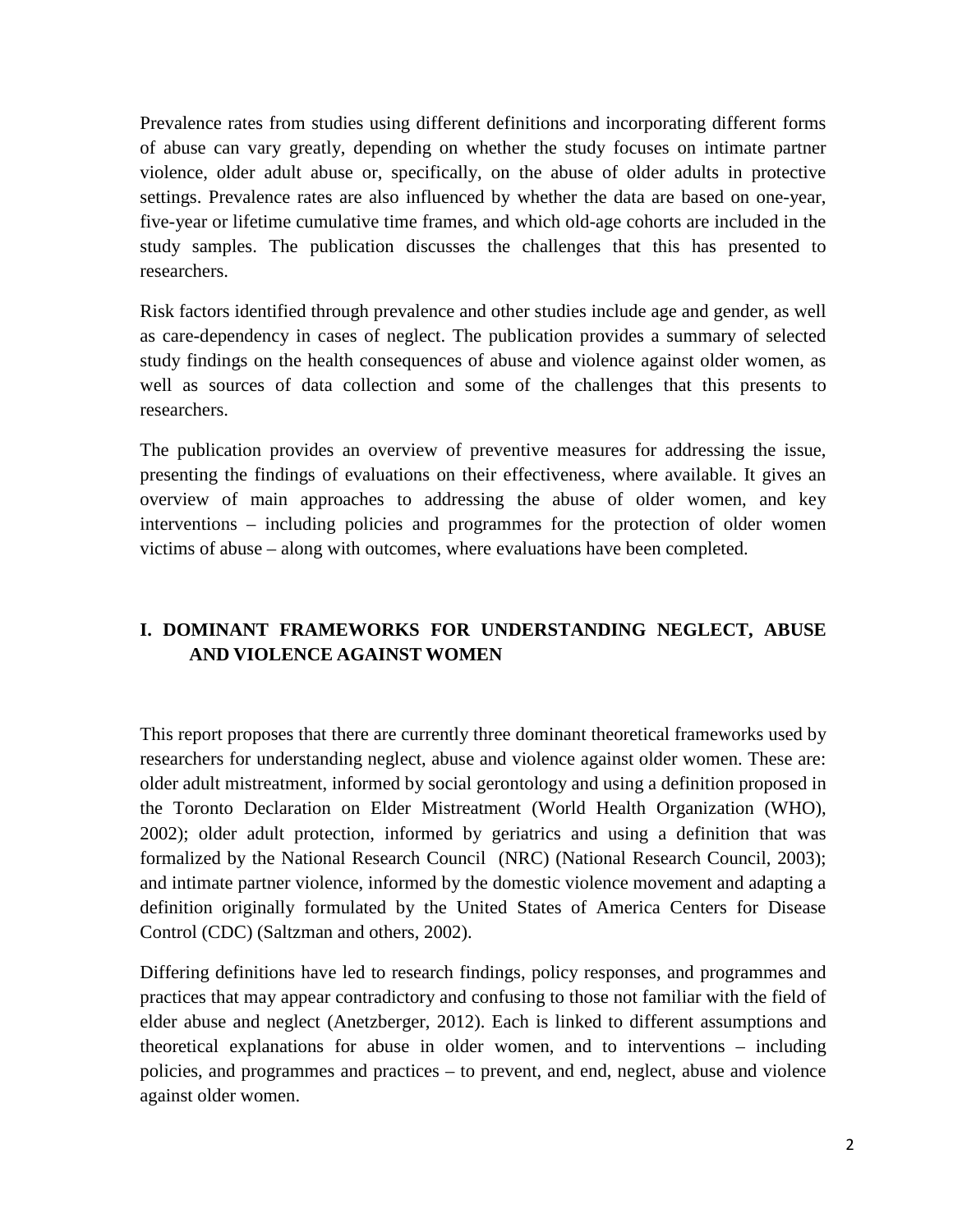#### **II. DEFINITIONS: DIFFERENCES AND ACCORDANCE**

There is, to date, no overarching theoretical framework for elder abuse (McDonald & Thomas, 2013). In addition, most professionals in the field of elder abuse agree that lack of a generally-accepted definition of abuse, mistreatment or maltreatment of older adults is a barrier to the fuller understanding of this social problem. The lack of a commonly-accepted definition of elder, or older adult, abuse is also a challenge to understanding abuse of older women from a global perspective. Since definitions tend to use similar language in different frameworks, differentiating between them can be confusing. The discussion below attempts to clarify some of this definitional confusion.

#### *A. The purpose of definitions*

Definitions of elder abuse and neglect are used for research, particularly prevalence and population studies, and policy and programme development and practice. Three influential definitions – reflecting divergent underlying assumptions about elder abuse and the abuse of older women – have guided research and policy decision-making. They are presented here.

#### *B. Older adult mistreatment (Social Gerontology)*

In the 2002 Toronto Declaration on the Global Prevention of Elder Abuse, elder abuse was defined as "…**a single or repeated act, or lack of appropriate action, occurring within any relationship where there is an expectation of trust which causes harm or distress to an older person." It can be of various forms: physical, psychological, emotional, sexual, and financial or simply reflect intentional or unintentional neglect***.* (WHO, 2002).

This definition originated in 1995 with a United Kingdom non-governmental organization, Action on Elder Abuse (Biggs & Haapala, 2010). It was adopted by a meeting of the International Expert Group on Elder Abuse from the International Network for the Prevention of Elder Abuse (INPEA) and the World Health Organization (WHO) in Toronto in 2002. The age of the victim was not included in this definition, but has usually been set at 60 years of age and older in studies that have used this definition, because they tended to focus on older adults living in community. It is used in elder abuse research, in policy and practice formulation, and is influenced by social gerontology and sociology. Underlying theoretical frameworks include social exchange (Phillips, 1986), environmental press (Steinmetz, 1988), caregiver stress (Wolf, 2000), cycle of violence (Korbin and others,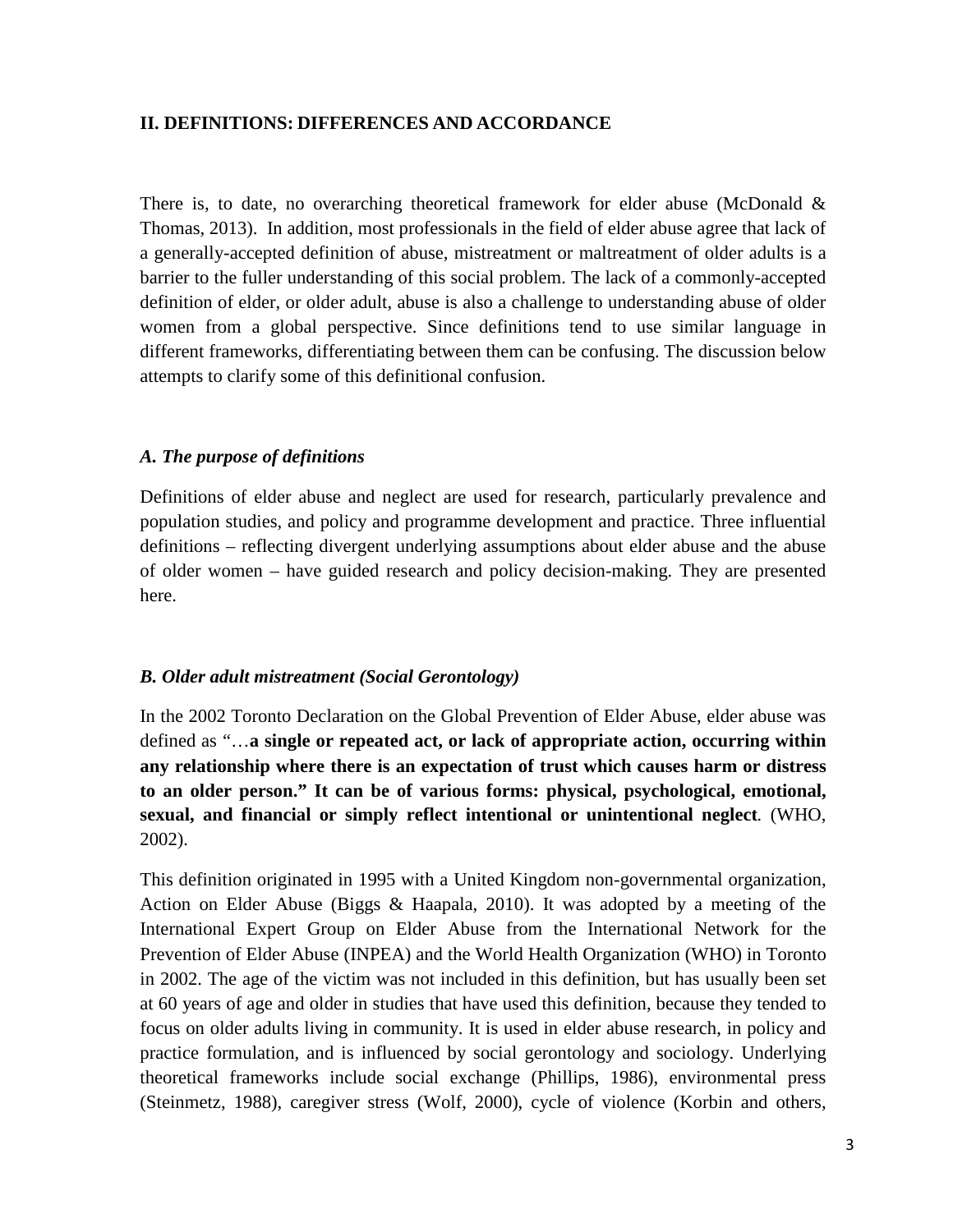1995), and abuser impairment (Pillemer & Finkelhor, 1989). Most recently, ecological theory has been used to framework research on older women and mistreatment (Luoma and others, 2011).

#### *C. Abuse of vulnerable adults (Adult protection)*

Abuse of vulnerable older adults refers to **intentional actions that cause harm or create a serious risk of harm (whether or not harm is intended) to a vulnerable elder by a caregiver or other person who stands in a trust relationship to the elder, or failure by a caregiver to satisfy the elder's basic needs or protect the elder from harm** (National Research Council, 2003, p. 40).

This definition of elder abuse was developed by the expert Panel to Review Risk and Prevalence of Elder Abuse and Neglect, convened by the National Research Council of the United States National Academy of Science for the purpose of creating a suggested uniform definition and operationalized data elements on elder abuse, for research, policy, and programme development and practice purposes. In this definition, self-neglect, victimization by strangers, and intimate partner abuse of older adults, unless vulnerability exists above and beyond old age, are not considered forms of elder mistreatment (National Research Council, 2003). Underlying theoretical frameworks include risk/vulnerability theory (Fulmer and others, 2005; Dong and others, 2009) that was originally developed by medical professionals to understand child abuse (Anthony, 1987).

The conceptualization of elder abuse victims as frail and vulnerable older adults in need of protection falls under this definition. Care-dependent older adults in home or institutional care settings with physical, mental or cognitive impairment, including Alzheimer's disease, may be viewed as potential victims of physical or emotional abuse, neglect, or financial exploitation, by family or professional caregivers with whom they have the expectation of a relationship of trust. Understanding abuse of cognitively-impaired older adults as a subcategory of elder abuse has been suggested as a step in the conceptualization of all the individual factors involved in elder abuse (Burnight & Mosqueda, 2011).

#### *D. Intimate partner violence (IPV) against girls and women of all ages*

Intimate partner abuse is defined as violence against women that **incorporates intimate partner violence (IPV), sexual violence by any perpetrator, and other forms of violence against women, such as physical violence committed by acquaintances or strangers** (Saltzman and others, 2002). This definition was developed by an expert panel convened in 1996 by the United States of America Centers for Disease Control and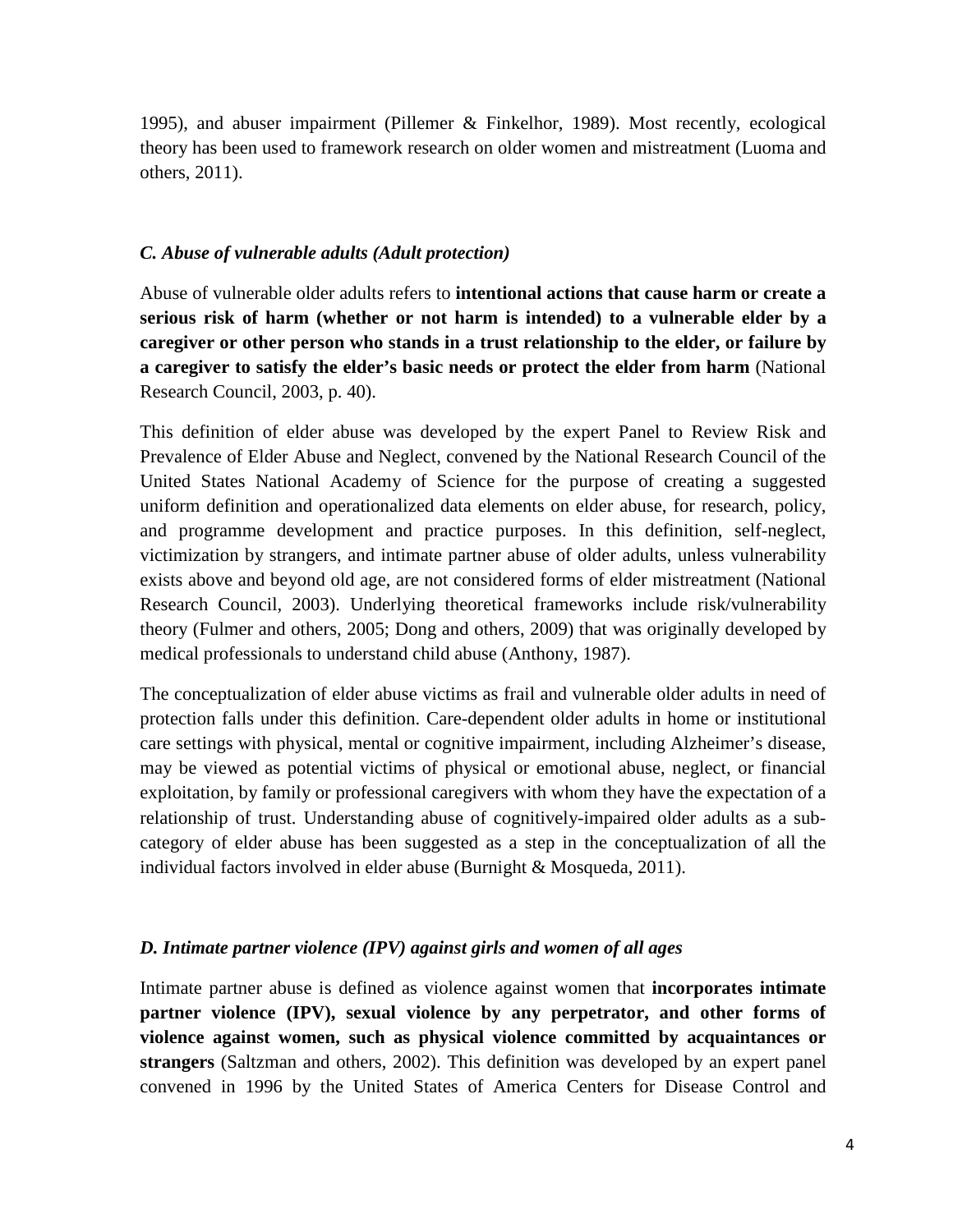Prevention, to formulate a uniform definition and recommended data elements for gathering surveillance data on intimate partner violence. It was intended to promote consistency in data collection for public health surveillance and as a technical reference for automation of the surveillance data (Saltzman and others, 2002).

Operationalized data elements broaden the scope of this definition somewhat. The *victim* is *anyone who is the target of violence or abuse*. The *perpetrator is the person who inflicts the violence or abuse or causes the violence or abuse to be inflicted on the identified victim*. In this definitional set, the perpetrator is assumed to be an intimate partner, defined as current or former spouse or common-law spouse, and current or former non-marital partner including dating partner/acquaintance (heterosexual or same sex), boyfriend or girlfriend, or stranger in the case of sexual abuse or stalking. Violence includes physical or sexual abuse, threat of physical or sexual violence, and psychological or emotional abuse. The underlying theoretical framework is that of power and control (Brandl, 2000).

Psychological abuse is defined – **apart from the threat of physical or sexual abuse – to include humiliating the victim, controlling the victim's behaviour, withholding information from the victim, getting annoyed if the victim disagrees with the perpetrator, deliberately doing something that makes the victim feel diminished, using the victims' money, taking advantage of the victim, disregarding what the victim wants, isolating the victim from family or friends, prohibiting the victim's access to transportation or telephone, getting the victim to engage in illegal activities, using the victims' children to control the victims' behaviour, threatening loss of custody of children, smashing objects or destroying property, denying the victim access to money or other basic necessities, and disclosing information that would tarnish the victims' reputation**. Psychological abuse also includes consequences such as impairment, injury and disability and those requiring the use of health care, mental health or substance-abuse services (Saltzman and others, 2002).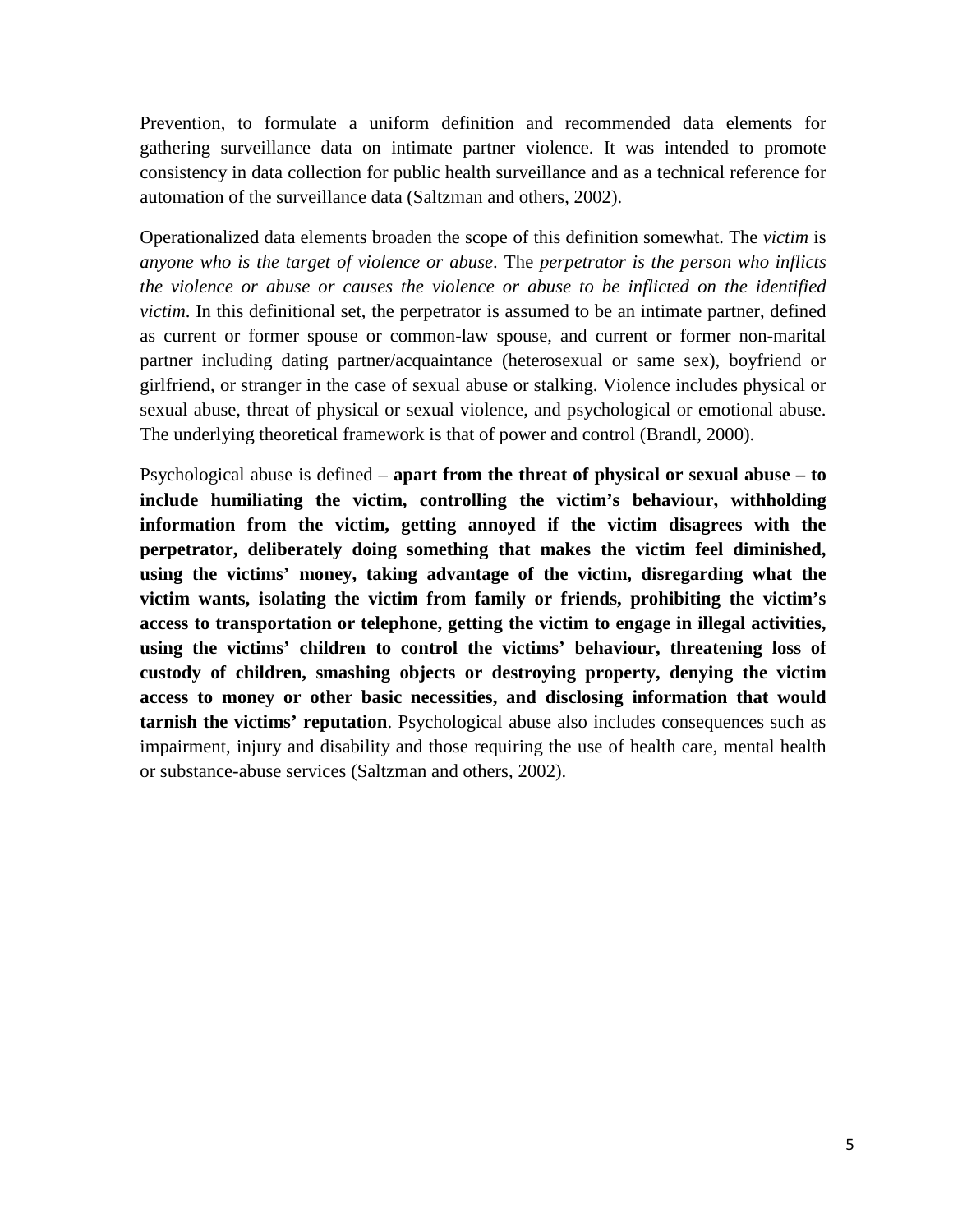#### **Table 1: Three key definitions of abuse used in research on older women**

Social Gerontology (Toronto Declaration): Elder abuse is defined as "**a single or repeated act, or lack of appropriate action, occurring within any relationship where there is an expectation of trust which causes harm or distress to an older person. It can be of various forms: physical, psychological, emotional, sexual, and financial, or simply reflect intentional or unintentional neglect.**" (WHO, 2002).

Adult Protection (National Research Council - NRC): Abuse of vulnerable older adults refers to "**intentional actions that cause harm or create a serious risk of harm (whether or not harm is intended) to a vulnerable elder by a caregiver or other person who stands in a trust relationship to the elder, or failure by a caregiver to satisfy the elder's basic needs or protect the elder from harm**" (NRC, 2003, p. 40).

 Intimate Partner Violence (CDC): Intimate partner abuse is defined as violence against women that "**incorporates intimate partner violence (IPV), sexual violence by any perpetrator, and other forms of violence against women, such as physical violence committed by acquaintances or strangers**" (Saltzman and others., 2002).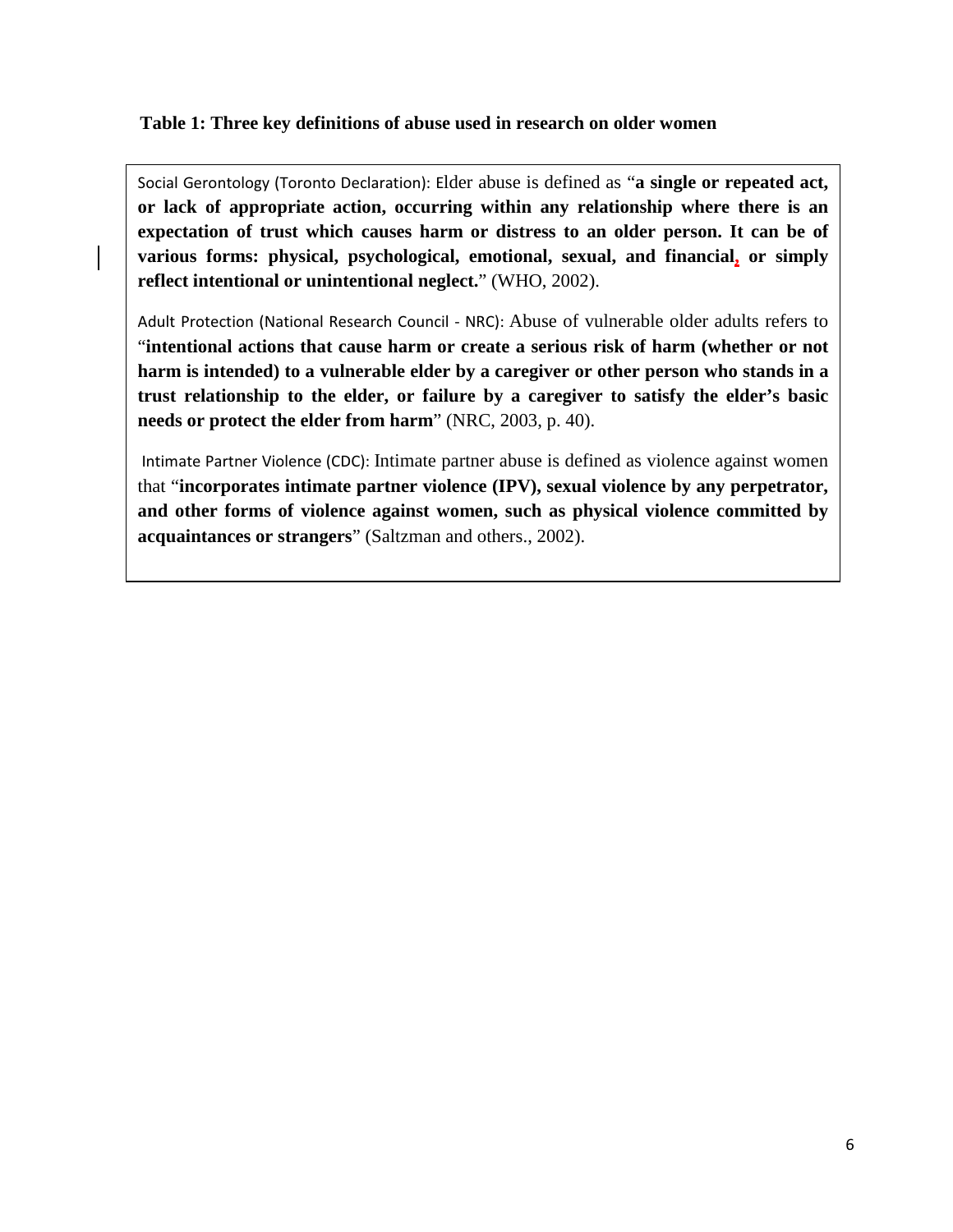#### **III. FORMS OF ABUSE**

Neglect, abuse and violence against older adults, also referred to as mistreatment of older adults, or elder abuse, is defined further by different forms of abuse, categorized for research, policy and practice purposes (Sethi and others, 2011). Main forms used to categorize abuse of older women include: neglect, physical abuse, sexual abuse, psychological (also called emotional, verbal and non-physical) abuse, and financial (also called material) abuse or exploitation (Luoma and others, 2011).

Different conceptual frameworks use a combination of different forms to operationalize abuse. The Social Gerontology and Adult Protection frameworks use most of the forms cited above.<sup>3</sup> The Intimate Partner Violence (IPV) framework uses physical, sexual, and psychological forms of abuse, but not neglect and usually not financial exploitation (unless included in a measure of psychological abuse) (Saltzman, 1992; Stöckl and others, 2012).

#### *A. Neglect*

Neglect is defined **as the refusal or failure of responsible caregivers to provide a caredependent older adult with assistance in daily living tasks or essential support such as food, clothing, shelter, health and medical care. This can also include desertion of a care-dependent older adult**, also called abandonment (WHO, 2002).

#### *B. Physical abuse*

<u>.</u>

Physical abuse includes **actions intended to cause physical pain or injury to an older adult, such as pushing, grabbing, slapping, hitting, or assaulting with a weapon or thrown object**.

<sup>&</sup>lt;sup>3</sup> Violation or infringement of personal rights, or social abuse, is used as a distinct category of abuse in some studies (Luoma, 2011; Yan & Tang, 2001). Linked to the concept of individual rights, this form of abuse includes the infringement of personal rights as a form of elder abuse (Luoma and others, 2011). It includes behaviour that violates an older person's privacy, autonomy, freedom and access to family and friends. These represent the "control behaviours" cited in the CDC definition of psychological abuse (Saltzman and others, 2002, p. 34). It should be affirmed here that all forms of abuse are violations of personal rights.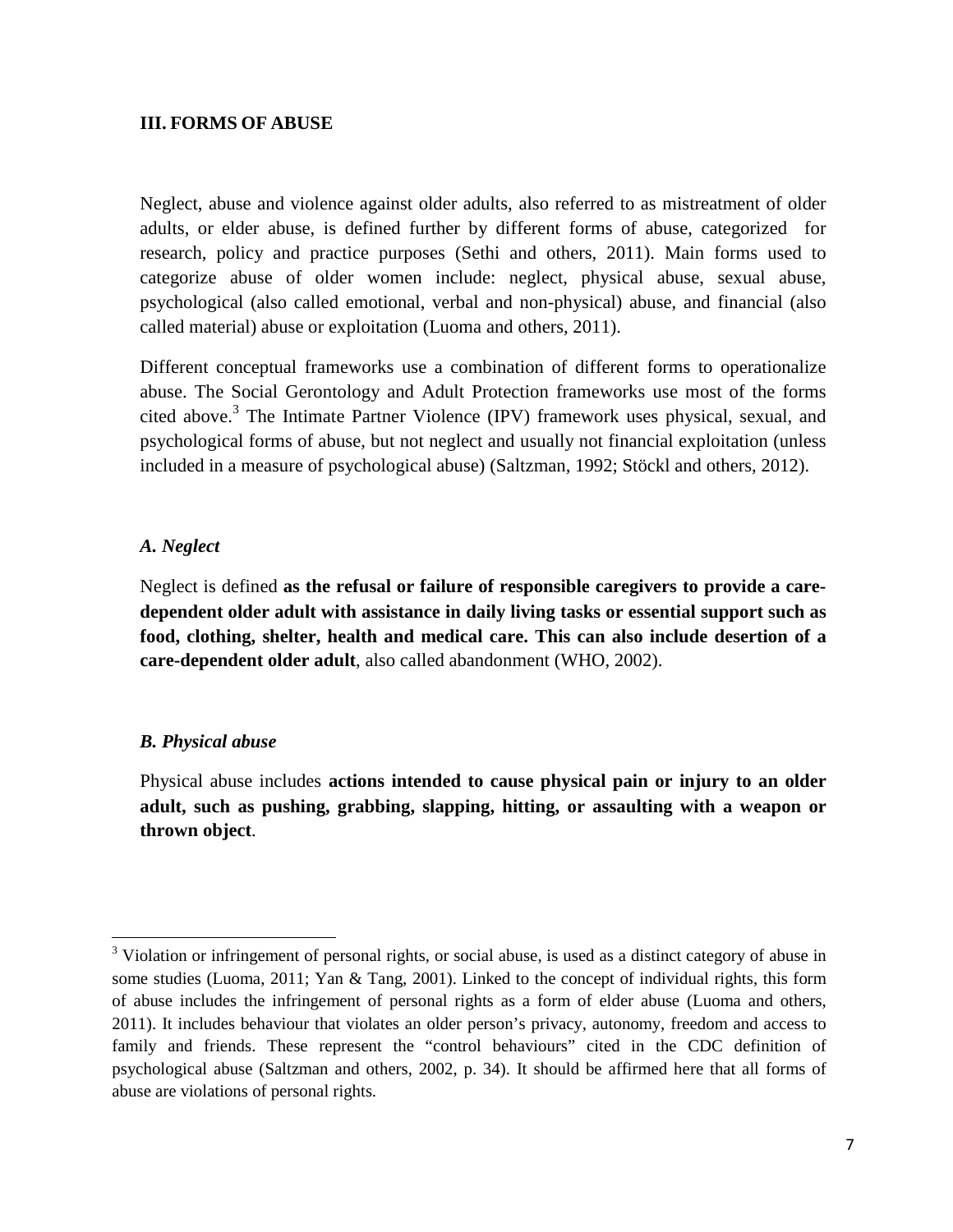#### *C. Sexual abuse*

Sexual abuse can include **offensive sexual behaviours as well as physical contact of a sexual nature** (INPEA/WHO, 2002). Some studies of older women and abuse categorize sexual abuse as a subset of physical abuse.

#### *D. Psychological abuse*

This form of abuse includes **verbal and non-verbal emotional abuse, which may be defined further as active or passive**. **This describes actions intended to inflict mental pain, anguish or distress on an older person** (Luoma and others, 2011).

#### *E. Financial abuse and exploitation*

This form of abuse describes **actions of illegal or improper use of an older person's money, property or assets** (MetLife, 2011).<sup>4</sup>

#### *F. Self-neglect*

<u>.</u>

This form of abuse does not include a perpetrator, but rather, refers to an older person who—**wilfully or inadvertently, due to diminished capacity or mental impairment neglects to meet their own basic needs and often refuses the assistance offered by others**. 5

<sup>&</sup>lt;sup>4</sup> Older women have been found to be especially vulnerable to this form of abuse. A recent study conducted in the United States of America found older women to be twice as likely as men to be victims of financial abuse (MetLife, 2011). Most victims in the study were between the ages of 80 and 89 years old, lived alone, and had some care needs that required help in their homes.

<sup>&</sup>lt;sup>5</sup> Self-neglecting older adults can place at risk their own safety and well-being, as well as that of others, through the creation of unsafe or unsanitary living conditions, caused by hoarding possessions, food, or animals for which they are unable to provide care. However, while the adult protective service systems in the United States of America recognize this as a form of elder abuse, and whether it may be caused by social isolation or social exclusion or not, self-neglect is not included in the formal definitions of elder abuse cited here and will not be addressed in the present publication.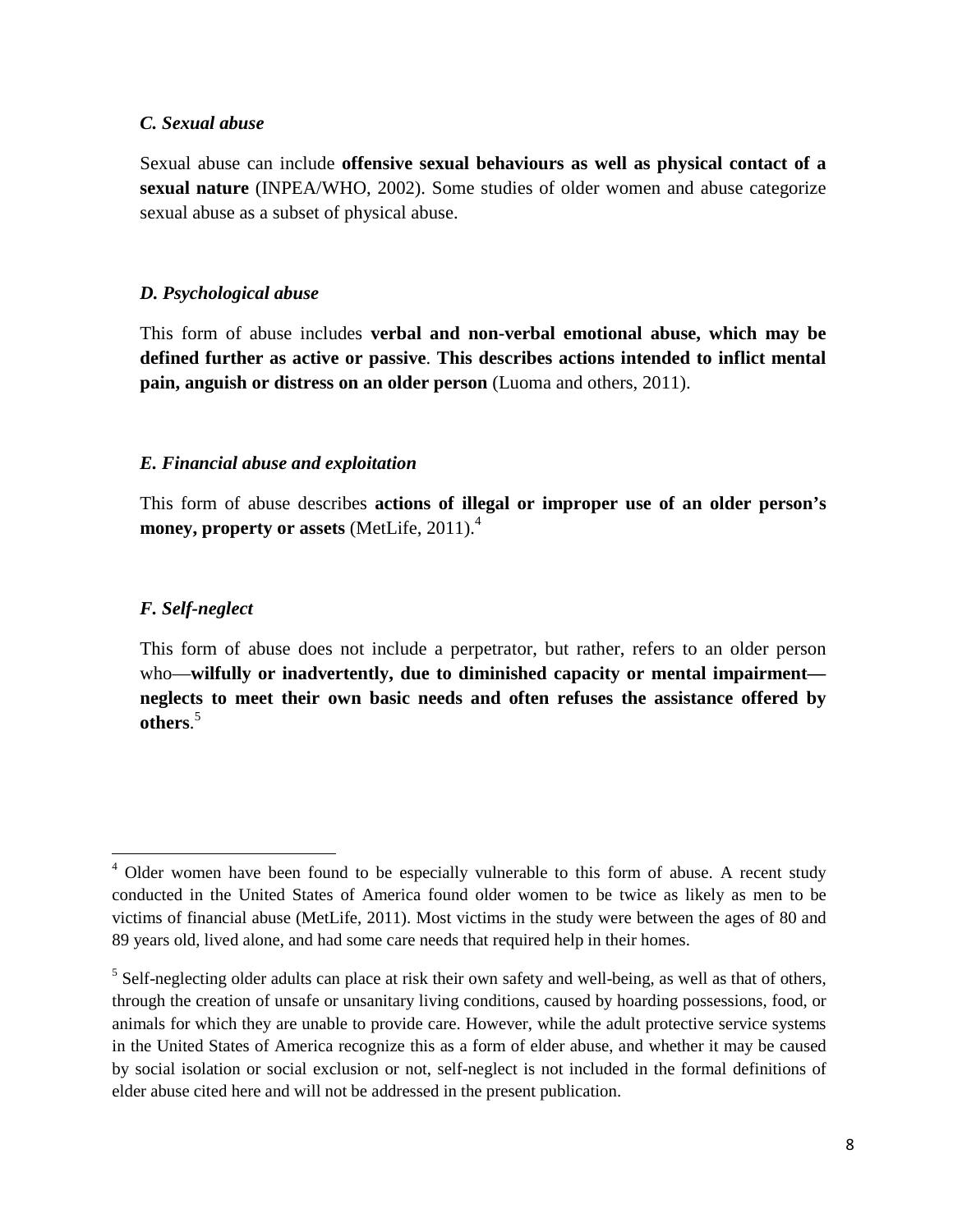#### **Table 2. Forms of neglect, abuse and violence against older women**

Neglect: Neglect is defined as the refusal or failure by those responsible to provide a caredependent older adult with assistance in daily living tasks, or essential support such as food, clothing, shelter, health and medical care. This can include desertion of a care-dependent older adult, also called abandonment (WHO, 2002).

Physical: Physical abuse includes actions intended to cause physical pain or injury to an older adult, such as pushing, grabbing, slapping, hitting, or assaulting with a weapon or thrown object.

Sexual: Sexual abuse can include offensive sexual behaviour as well as physical contact of a sexual nature (INPEA/WHO, 2002).

Psychological: This form of abuse includes verbal and non-verbal emotional abuse, which may be further defined as active or passive. This describes actions intended to inflict mental pain, anguish or distress on an older person (Luoma and others., 2011).

Financial: This form of abuse describes actions of illegal or improper use of an older person's money, property or assets.

Self-neglect: This form of abuse does not include a perpetrator, but rather refers to an older person who—willfully or inadvertently, due to diminished capacity or mental impairment—neglects to care for their own basic needs and often refuses the assistance offered by others.

#### *G. Perpetrators of neglect, abuse and violence against older women*

Each conceptual framework typically assumes some overlapping, and some specific, categories of perpetrators of neglect, abuse and violence against older women. The Social Gerontology framework assumes a broad array of potential perpetrators of mistreatment. These include spouse/partner, adult children, grandchildren and other family relatives, neighbours and friends, and formal and informal caregivers. The Adult Protection framework assumes many of the same perpetrator categories, while adding an emphasis on institutional caregivers/workers (such as those in care homes and hospitals) and including other residents of care homes and institutions as a category of perpetrator (Teaster & Roberto, 2004). The Intimate Partner Violence (IPV) framework includes spouses and partners, including dating partners, as perpetrators, as well as strangers in the case of stalking and rape. Some scholars and advocates of the IPV framework (Hightower and others, 2006; Brandl, 2000) have argued for expanding the categories of perpetrators in gender-based research on abuse in older women. To date, this recommendation has not been adopted universally by domestic violence researchers (Stöckl & Penhale, 2012; Garcia-Moreno and others, 2005).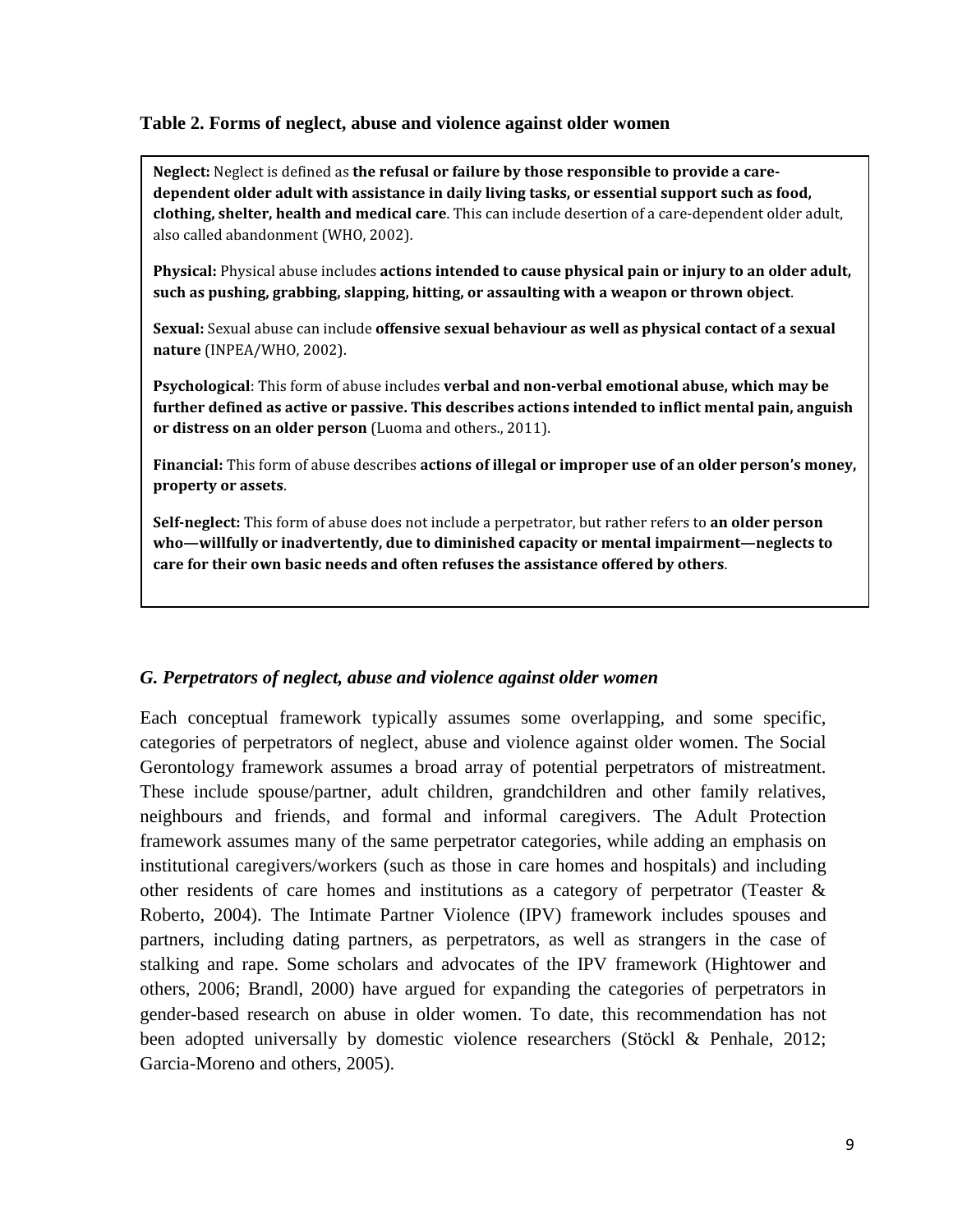#### **Table 3. Perpetrators of neglect, abuse and violence against older women**

Spouse/ partner: Included in all studies reviewed on neglect and abuse of older women

Adult children: included in studies on abuse and neglect of older women in the Social Gerontology and Adult Protection framework.

Other relatives: included in studies on abuse and neglect of older women in the Social Gerontology and Adult Protection frameworks.

Neighbours and friends: included in studies on abuse and neglect of older women in the Social Gerontology and Adult Protection frameworks.

Formal caregivers: included in studies on abuse and neglect of older women in the Social Gerontology and Adult Protection frameworks.

Care home residents: included in studies on abuse and neglect of older women in the Adult Protection framework.

Strangers: included in studies on abuse and neglect of women in the Intimate Partner Violence framework.

#### **IV. PREVALENCE, RESOURCES AND ACCESS TO DATA**

#### *A. Definitions of prevalence and incidence*

The concept of a prevalence or incidence rate is generally applied to disease. Prevalence refers to *the number of cases of a disease in existence at any stage of its development but short of death, during a particular time period in a given population*. By comparison, incidence rate is defined as *the number of new cases in a given population occurring within a specific time period* (Thomas, 2000). Prevalence and incidence rates have long been used in the realm of disease to describe behavioural attributes, such as substance abuse and delinquency. The lack of consensus on what constitutes elder abuse has made its measurement a particular challenge, yet one that is an essential part of acknowledging this phenomenon as a significant social issue for the purposes of problem recognition, policymaking, programme development, and practice.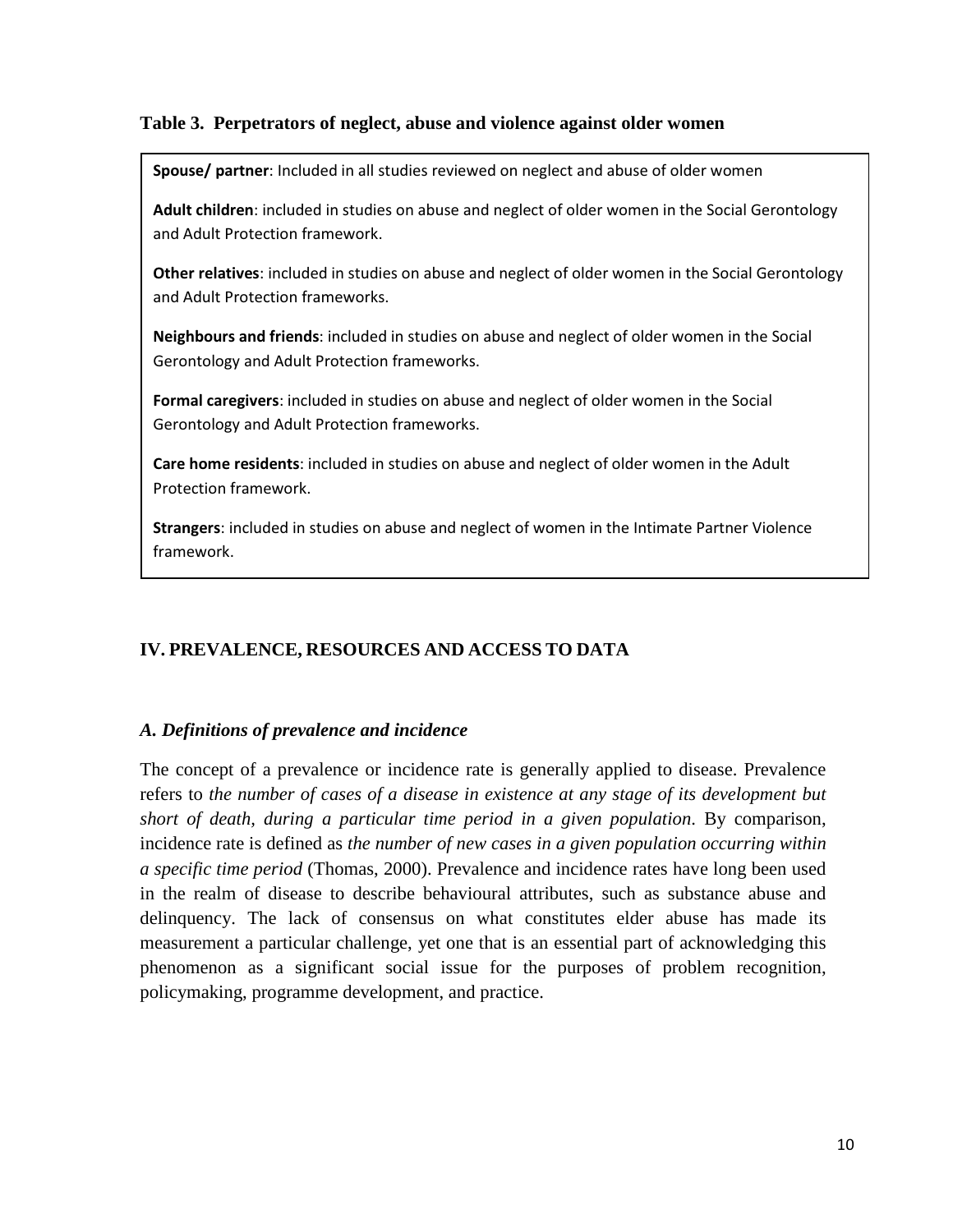#### *B. Prevalence data resources and access to data*

A major challenge in prevalence research is access to data. Data-collection methods for obtaining prevalence rates on neglect, abuse and violence against older women are complex, expensive and time-consuming. In population studies, computerized modelling, random sampling, and instrument development – including language translations, interviewing strategies, protection of human subjects protocols, and use of secondary data and third-party information sources – are all necessary—albeit daunting—challenges. Studies using self-reported data would require the development of tested questionnaire instruments and trained interviewers, as well as arrangements for protected interview locations if subject safety were deemed a concern. Large-scale, multinational studies would require coordinated research teams to ensure the reliability and validity of collected data.

Use of hospital, law-enforcement, or agency records and provider input may be needed for collecting data on institutionalized or cognitively-impaired older women, but can result in relatively poor-quality data. Records may be confidential and case-record data available only in statistical reports, making cross-referencing with other agency data or longitudinal comparisons difficult except through the use of sophisticated statistical modeling techniques. Criminal justice data, used in research on older women and domestic violence, or intimate partner violence, can be difficult to obtain from law-enforcement records or other highly-privileged, third-party data sources.

There is general consensus in the international research community that domestic violence is a public-health matter, and that knowing the rates of prevalence and incidence in the population would be useful. However, due to differing conceptualizations of violence against women, and different measurement approaches, there is little consensus among researchers on the prevalence rates of neglect, abuse and violence against older women (Penhale & Provitt, 2010). A review of the prevalence literature on neglect, abuse and violence against older women using the definitions presented above, and categorized as Social Gerontology, Adult Protection, and Intimate Partner Violence (IPV), may provide some insight into the reasons for this lack of consensus on prevalence rates.

#### *C. Prevalence research on abuse of older women (Social Gerontology)*

Prevalence research has been conducted on the mistreatment of older adults, particularly in developed - mostly, but not exclusively, western - countries. Most of this research has focused on older adults of both genders, and little of the data collected has been fully disaggregated for both females and males (exceptions include Lowenstein and others, 2009; Yan & Chan, 2012; Yan & Tang, 2001). The definition of elder abuse used increasingly in prevalence studies on elder mistreatment is that of the Toronto Declaration,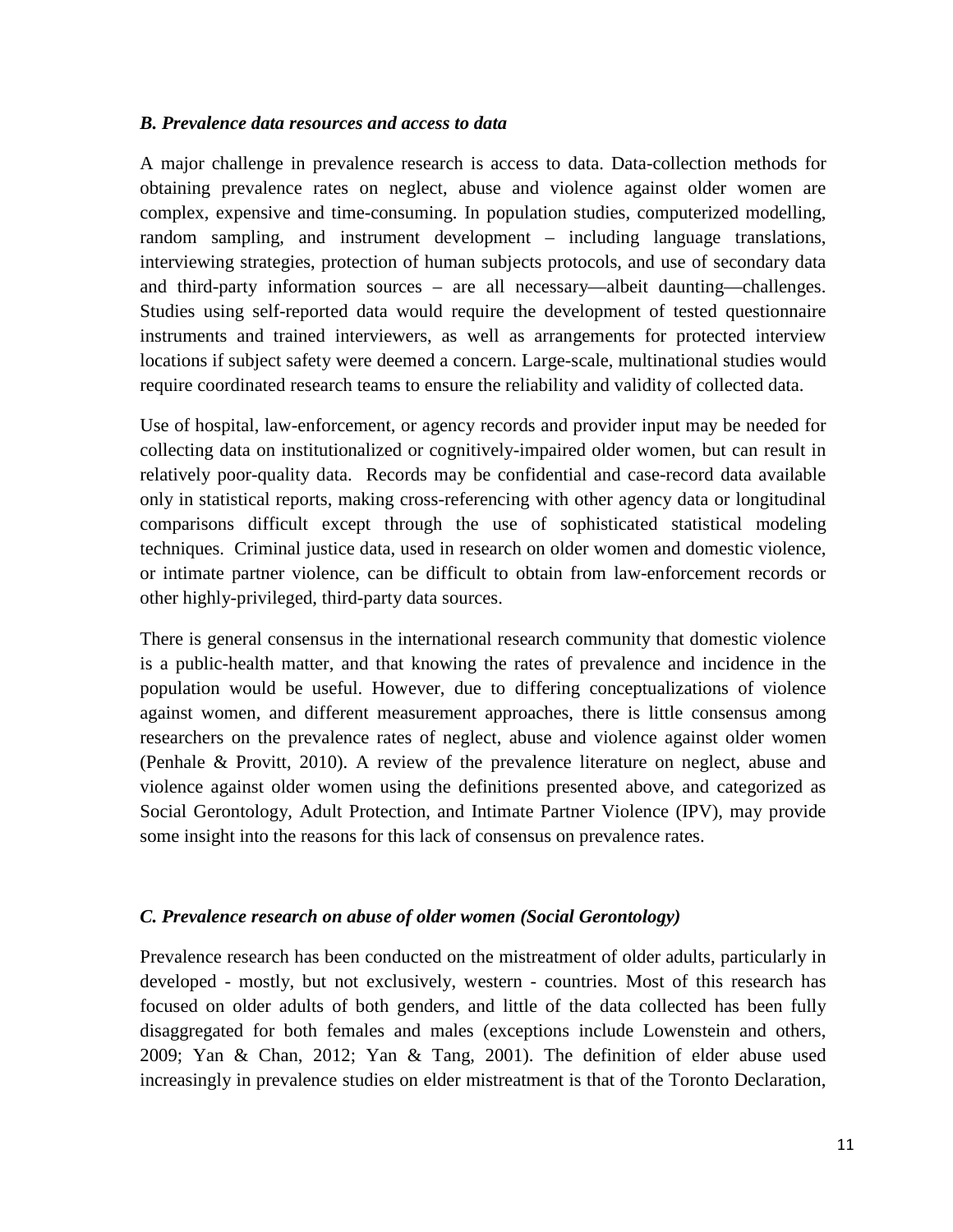2002, which, as discussed above, is broader than the definition used for Adult Protection or IPV research.

#### *D. Definitions of abuse of older women in prevalence studies*

*Abuse of older adults (Social Gerontology)*: The components of this definition include a single act or repeated acts that cause(s) harm or distress to an older victim, and a trusting relationship between an abuser and a victim. It is the implicit definition used in the Madrid International Plan of Action on Ageing (United Nations, 2003).

This definition specifies that the victim is an older person. It includes a broad definition of the relationship between older victim and abuser, who can be a spouse/partner, an adult child or grandchild, another relative, a friend or neighbour, or a formal or informal caregiver. It also leaves open the setting in which the harmful or distressful act, or acts, may take place (home or community, institution, or even the workplace), as well as the form of the abusive act, or acts. Significant research has been undertaken on the abuse of older women in this definitional framework, most recently through the European Union DAPHNE III prevalence study of Abuse and Violence against Older Women (AVOW) initiative. This is a collaborative initiative between Governments, universities and private funders in selected countries of Europe.

Some prevalence studies, including the first Israeli prevalence study on elder abuse (Lowenstein and others, 2009), disaggregated data for women. While not focused specifically on older women, the data analysis provided a profile of older women that could be compared with data on older men from the study, as well as with prevalence data on older women and abuse from other studies.

The victims/subjects may range from 55 to 65 years of age for research conducted under the Social Gerontology framework; however, the lower age limit has been set typically at 60 years of age. The victim/subject usually dwells within a community. While establishing the lower limit of old age at 60 years, and focusing on community-dwelling older adults has not been controversy-free – generating debate on when old age begins, and raising concerns about under-sampling – there is an advantage in standardizing the age-range and living arrangements of the victims studied.

Abuse or mistreatment is operationalized as including not only physical, sexual, and psychological abuse (broadly defined) but also financial exploitation, neglect and, increasingly, control and quality of life. Physical abuse is often measured using the Conflict Tactics Scale 2 (Straus and others, 1996), providing some standardization across Social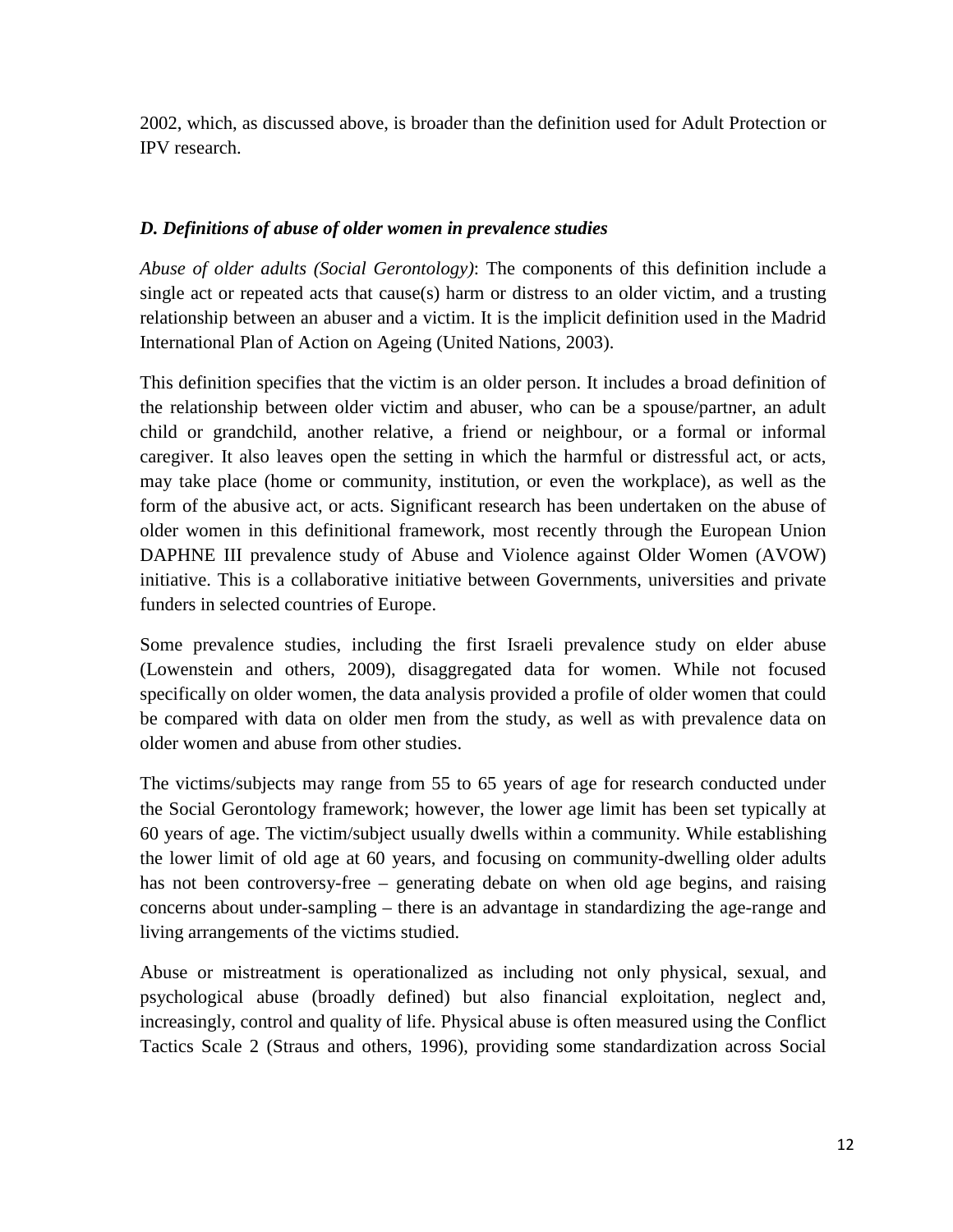Gerontology and Intimate Partner Violence frameworks.<sup>6</sup> The community living arrangements of most subjects suggested that they were likely to be relatively unimpaired compared to institutionalized subjects, whom were more likely to be included in the Adult Protection framework.

While this research paradigm is the most inclusive of those discussed here, it has the disadvantage of under-sampling and under-estimating abuse and neglect in older women who are not only care-dependent, but also cognitively incapacitated and, possibly, living in care homes and institutions. This makes findings on abuse in older women difficult to compare with studies of abuse in institutions such as care facilities, or with subjects suffering from dementia and receiving in-house care.

Data collection in the Social Gerontology research framework has been done primarily through direct telephone and live interviews, in addition to mailed questionnaires and some use of third-party sources, and findings were generally based on self-reporting of abuse or neglect. The most significant research on older women and abuse in this research paradigm has been done in the above mentioned DAPHNE III initiative. Utilizing world-class elder abuse scholars and experts, the multinational research programme resulted in establishing prevalence rates for women 60 years of age and older in five European countries<sup>7</sup> using a common definition, standardized data collection instruments and analytic techniques, and intersecting research teams (Luoma, Koivusilta, Land, Enzenhofer, De Donder, Verté, Reingarde, Tamutiene, Ferreira-Alves, Santos & Penhale, 2011).

Another part of this initiative included the development of reports on Intimate Partner Violence (IPV) and older women in the United Kingdom (Penhale & Porritt, 2010), Finland (Luoma & Stakes, 2008), and other European countries (Nägale, Böhm, Görgen & Tóth, 2010). The DAPHNE III studies (AVOW Projects) on Intimate Partner Violence (IPV) did not include prevalence. Other material, like toolkits, best practice programme designs, and an integrated website was also generated, along with a rights-based charter for care-dependent older adults (AGE Platform, n.d.). Nothing of the scope or magnitude of this initiative has ever been undertaken or completed before, anywhere in the world, on older women and abuse. It provides a model that can be considered for replication or adaptation in other regions.

From the DAPHNE III (AVOW Project) initiative in the European Union, overall abuse prevalence rates for older women aged 60 years and above reported by countries that

<u>.</u>

<sup>&</sup>lt;sup>6</sup> For a compendium of assessment tools for measurement of intimate partner victimization and perpetration, see Thompson and others, 2006.

 $\sqrt{7}$  Note that prevalence rates for each of the five countries summarized in Luoma and others, 2011, differ from aggregate prevalence rates. For country-specific prevalence rates, see Lang and others, 2011 (Austria), De Donder & & Verté, 2010 (Belgium), Luoma & Koivusilta, 2010 (Finland), Reingardé & Tamutiene, 2010 (Lithuania), and Ferreira-Alves & Santos, 2011 (Portugal).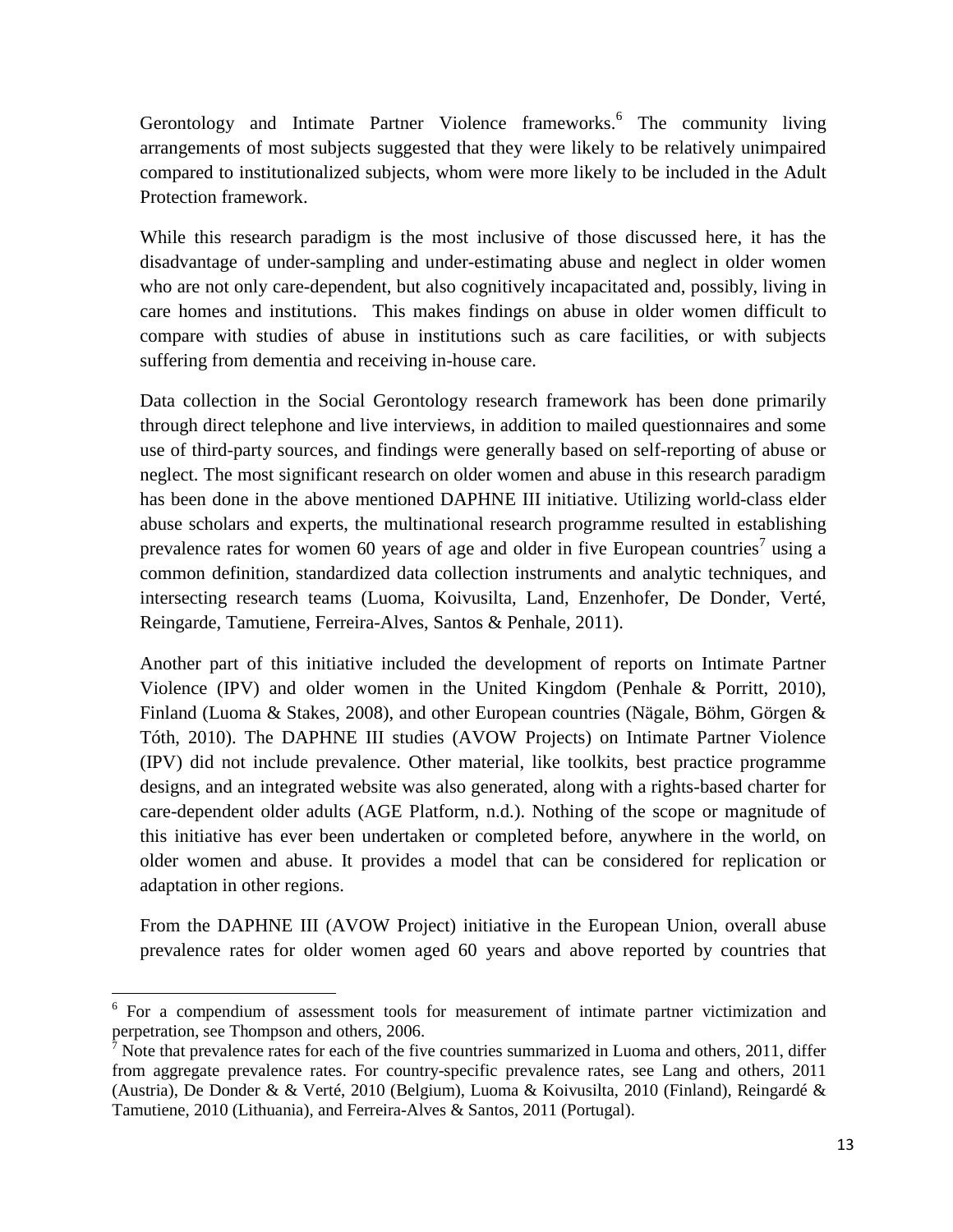participated in the prevalence study (Austria, Belgium, Finland, Lithuania, and Portugal) are: Neglect: 5.4 per cent; emotional abuse: 23.6 per cent; financial abuse: 8.8 per cent; physical abuse: 2.5 per cent; sexual abuse: 3.1 per cent; violation of rights: 6.4 per cent; and, overall abuse: 28.1 per cent (Luoma and others, 2011). While the overall abuse rate was higher than prevalence rates for older women found in intimate partner violence (IPV) studies on women of all ages, the physical abuse rate for older women in the present study was comparable to the findings on physical abuse rates for older women aged 60 and above in these AVOW studies. The use of the Conflicts Tactics Scale 2 (CTS2) in the European Union studies of older women to measure physical abuse (Straus and others, 1996; Thompson and others, 2006) made this rate more comparable to IPV studies where the CTS2 was generally used to measure physical violence against women of all ages.

| Emotional abuse:        | 23.6 |
|-------------------------|------|
| Financial exploitation: | 8.8  |
| Violation of rights:    | 6.4  |
| Sexual abuse:           | 3.1  |
| Physical abuse:         | 2.5  |
| Overall:                | 28.1 |
|                         |      |

**Table 4. Forms of abuse by rate (per cent) found in DAPHNE III Study (Luoma and others, 2011)** 

The prevalence rate by type of abuse perpetrator in the DAPHNE III research initiative differed by type of abuse. The most prevalent category of abuser in the category of physical and sexual abuse, as in IPV studies on adult women of all ages, was the spouse/partner (50.7 per cent and 55.4 per cent, respectively). The spouse/partner continued as the most prevalent category of abuser for emotional abuse (43.9 per cent) and violation of rights (59.0 per cent). While the spouse/partner remained the most prevalent category of abuser for financial abuse (33.7 per cent), this was closely followed by the categories of daughter, son, son/daughter in-law (28.7 per cent). The most prevalent category of abuser for neglect, however, was son and daughter or son/daughter in law (40.6 per cent), followed by spouse/partner (17.3 per cent), paid home help or caregiver (15.8 per cent) and other family members (15.5 per cent) (Luoma and others, 2011).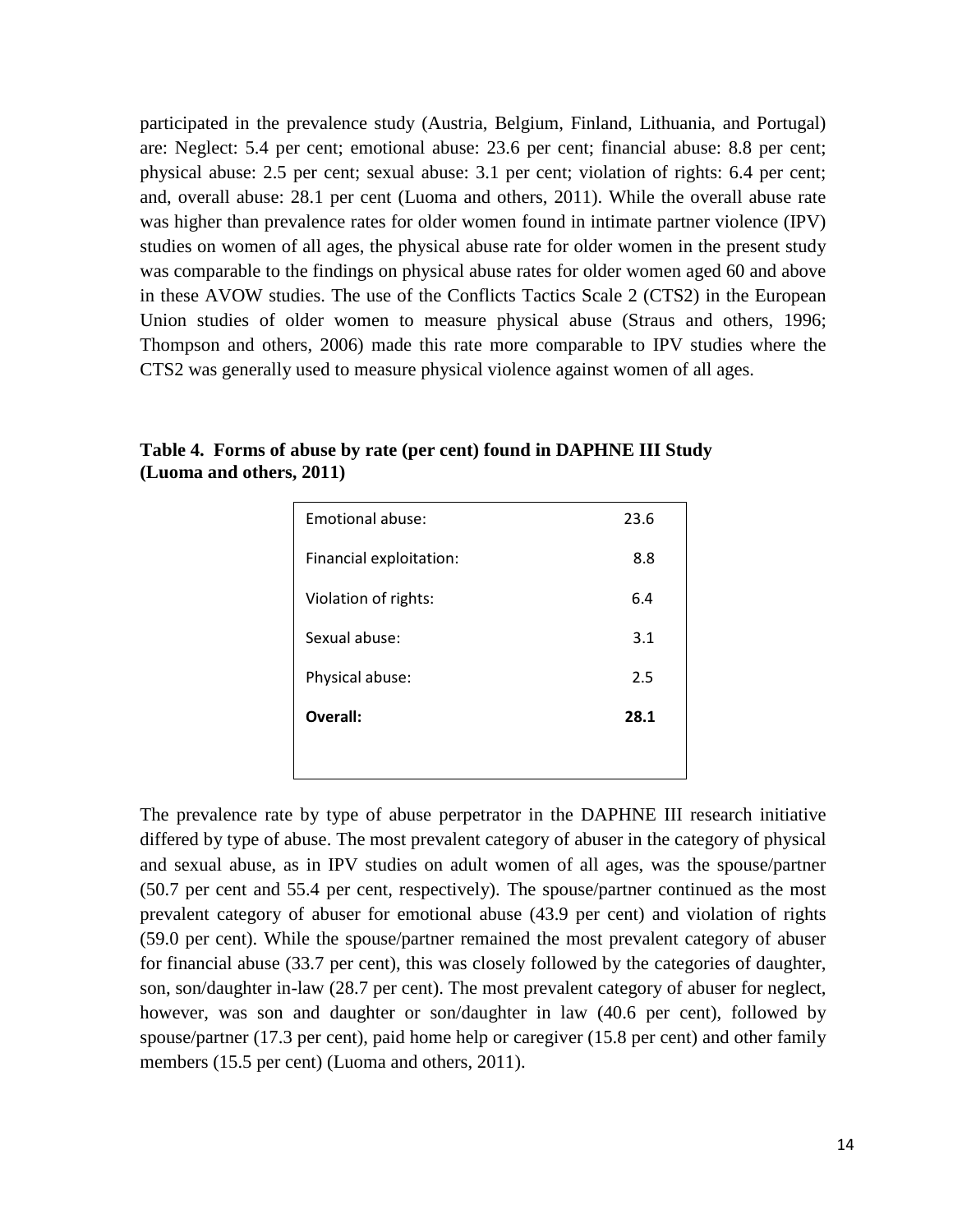**Table 5. Forms of abuse by relationship between victim and perpetrator found in European Union study (Luoma and others, 2011)**

| Form of abuse       | Perpetrator   | per cent |
|---------------------|---------------|----------|
| Violation of rights | Spouse        | 59.0     |
| Sexual abuse        | Spouse        | 55.4     |
| Physical abuse      | Spouse        | 50.7     |
| Neglect             | Son, Daughter | 40.6     |
| Financial abuse     | Spouse        | 33.7     |

#### *E. Prevalence research on abuse of vulnerable older adults (Adult Protection)*

Research on older adult abuse and adult protection has generally been guided by a definitional set that was formalized by the United States National Research Council (NRC) in 2003 (National Research Council, 2003). It assumed that older, adult victims were vulnerable (a central concept of this research paradigm) and, possibly, cognitively compromised, physically impaired and frail.

Research on abuse prevalence within this population has been difficult, due to challenges of access, institutional review board requirements and informed consent, care dependency, and possible care-home residence setting. In the United States of America, the United Kingdom and Japan, established old-age protective care systems have made elder abuse research on this population more viable, and more subjects were likely to be women, who tend to live longer with chronic impairments compared to men (Shibusawa and others, 2005). Data sources for research on vulnerable older adults have included agency records, secondary data sources, third party sources and surrogates, including caregivers and professionals in the fields of healthcare delivery and adult protective services.

Research using some variation of the NRC definition has been conducted primarily with care-dependent, older adults or those in care institutions. Some of the few studies done on abuse in older women specifically using this definition were with geographically-specific subjects on Adult Protective Services (APS) agency caseloads in the United States. Examples include a study done on older rural and urban women living in the State of Illinois, in the United States, who were known to county APS offices or a subset of older women known to APS offices (Dimah & Dimah, 2003; Teaster and others, 2006). The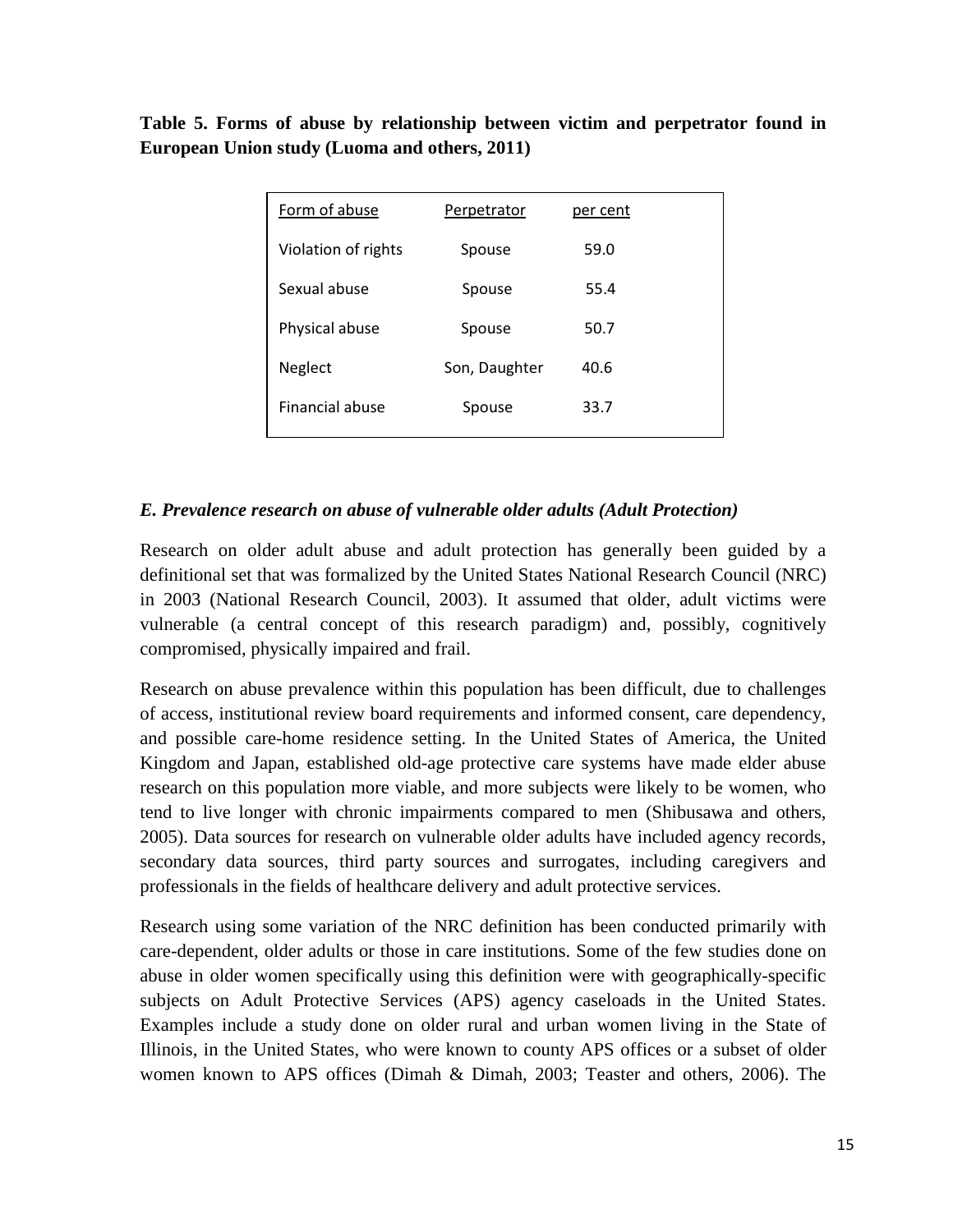NRC definition of abuse included vulnerable older adults, potentially eliminating older women victims who were not vulnerable or care-dependent.

Since older adults in adult protective systems have some degree of health-, mental healthand/or cognitive impairment, the subjects' ages in studies were more likely to begin at 65 years, making prevalence comparisons difficult for studies where old age was defined as 60 years, or even, as in IPV studies, 40 or 50 years of age. The baseline health of these subjects was more likely to be poorer overall than that of subjects in Intimate Partner Violence or Social Gerontology frameworks.

There has been considerable debate among proponents of these different research frameworks as to which is most appropriate for understanding elder abuse prevalence. While proponents of the Adult Protection framework have suggested that much has been learned—and continues to be learned—about elder abuse research from child protection (Wolf, D., 2003), proponents for the Intimate Partner Violence framework have suggested that prevalence studies on elder abuse do not consider fully intimate partner violence in later life (Stöckl and others, (2012). According to some leading experts in Social Gerontology research, the field of elder abuse and mistreatment is "casting off positions embedded in other areas, such as child abuse and domestic violence..." (Lindenberg and others, 2013, p. 3).

For example, assumptions that older adult victims with diminished capacity or other impairment have lost their right to self-determination and autonomy, or that abuse and neglect always reflects a power and control relationship between abuser and victim, limit the ability of the researcher to generate heuristic findings. Recent prevalence studies on the abuse of older women include a broader range of perpetrators and forms of abuse than those included in studies of domestic violence in the IPV framework.

There have been no specific, large-scale research studies on the prevalence of abuse in older women within this research framework. However, one incidence study completed in the United States of America by Tatara and Thomas (1998) found that older adult women were abused at a higher rate than males, after accounting for their larger proportion in the ageing population of the United States, and for 60 per cent of substantiated neglect cases. Older adult victims were selected for the 1998 study from adult protective service caseloads throughout the country, and were more likely to be impaired than subjects in a general population survey. Older women victims in the study were more likely to be over 80 years of age, more likely to be in the neglect category of abuse, and more likely to be victims of financial abuse (Tatara & Thomas, 1998).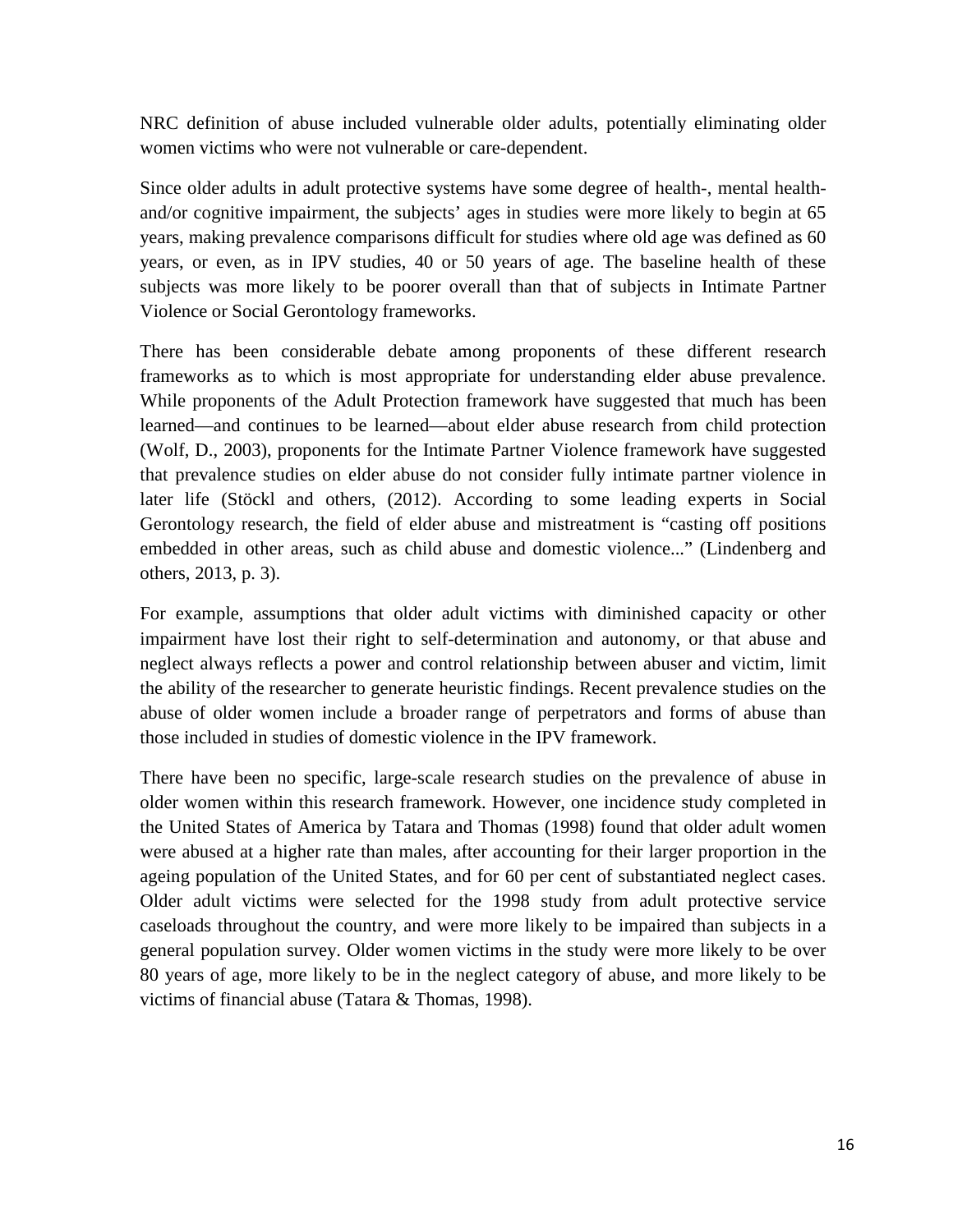#### *F. Prevalence research on Intimate Partner Violence (IPV) and older women*

Prevalence studies on IPV and older women have tended to fall into two general categories: studies of IPV across the lifespan (starting at age 18 or earlier, with the lowest age at 12) for women only, or population studies across the lifespan using gender as a variable (both male and female). For those few studies that actually disaggregated data collected by age and gender, old age can be defined as starting as low as 30 years of age, to 40 or 45, 50 or 55, up to 65 or 66 years and, in some studies, data collection stopping at 49, leaving out older women altogether (Garcia-Morano and others, 2005), to 69 years of age. In other words, the 'older women' cohort varied considerably by size and age distribution depending on the way in which individual researchers defined 'old.'

One distinguishing factor with studies on IPV and older women has been how IPV was operationalized based on form of abuse. Internationally, IPV research studies typically used some variation of the United States of America Centers for Disease Control definition of domestic violence. This includes—at minimum—physical and sexual abuse, with psychological abuse limited to threats of physical or sexual violence and, in the expanded definition of psychological abuse, verbal and other forms of abuse intended to intimidate the victim and diminish the victim's sense of self. Psychological abuse can include: controlling, denigrating, depriving, intimidating, humiliating, threatening, abdicating responsibility, manipulating, blaming, harassing, negating victim's reality, sulking, infantilizing, showing indifference, and provoking guilt (Montimy, 2008). In IPV studies, financial exploitation or material abuse (use of property or possessions without victims' permission) can be a subset of psychological abuse. Also, in IPV research, psychological abuse may be limited to threats of physical or sexual violence.

If financial mistreatment was included at all, it was as part of the psychological abuse category. Measures of control may be included as a separate form of abuse or as part of psychological abuse. Categories of abuse, including financial exploitation, neglect and selfneglect, were typically not used in IPV prevalence studies.

Another distinguishing factor of studies on IPV and older women was that the definition of perpetrator was restricted to current or former spouse, partner or dating partner, or stranger in the case of sexual abuse, including rape. Generally, perpetrators with whom victims have had a trusting relationship – such as adult children and grandchildren, neighbours, friends, and caregivers, both formal and informal – were not included in the perpetrator category of IPV research. Finally, the setting in which IPV was assumed to take place was the home or community, not a care facility or institution.

All of these factors have served to minimize the prevalence findings on abuse of older women in studies of IPV and women of all ages, giving the impression that, compared to younger women, older women have experienced insignificant amounts of abuse. This has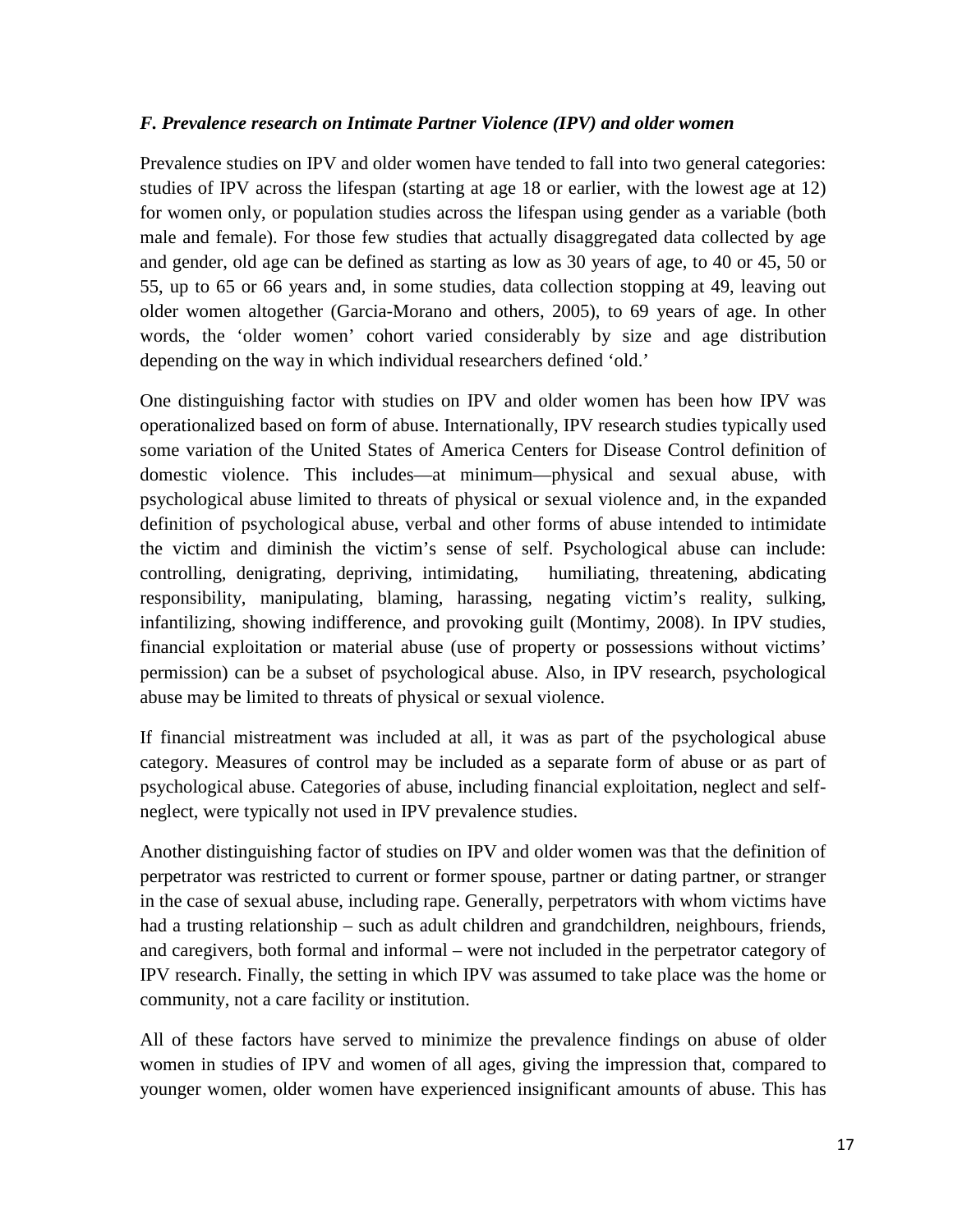served to discourage the inclusion of older women, based on the assumption that the small number of older women experiencing IPV did not warrant the expense and effort of collecting data on this population cohort (Garcia-Moreno and others, 2013). As a result, many studies on violence against women have not included women over 49 years of age in their samples (Garcia-Moreno and others, 2013; Stayton and others, 2008) or in their analysis, unless a research partner analysed the data subset on older women (Brownell  $\&$ Berman, 2004).

Other prevalence research on violence against women conducted in western countries that studied women across their life course have been undertaken as part of large-scale prevalence studies in Finland, Canada, and the United States of America (Luoma & Stakes, 2008; Piipsa, 2004; Heiskanen & Piipsa, 1998; Jasinski and others, 2003; Mezey et al., 2002; Rinfret-Raynor and others, 2004; Tjaden & Thoennes, 2000). A few smaller prevalence studies on elder abuse, conducted in Hong Kong, used CDC measures and disaggregated male and female data in the analysis: for example, a Hong Kong study has been using older couples as subjects (Yan & Chan, 2012).

Prevalence research in the United States of America on the abuse of older women has been undertaken using some variation of the CDC definition, utilizing primarily samples of older women drawn from health-care provider lists (Bonomi and others, 2007; Fisher and others, 2006), or sub-samples from large-scale studies on health care (Mouton and others, 2004).

Typical data sources for IPV research on older women include large-scale Government population surveys, some household, health, and criminal justice surveys using questionnaires and telephone interviews, with some face-to-face interviews, smaller-scale health surveys using telephonic and live interviews, and some agency surveys. Some of the more significant—and accessible—prevalence studies on IPV that included older women have been done in Canada, Finland, and the United States of America.

Given the lack of overall data on the prevalence of IPV in older women, some studies have begun to gather such data. A recent study in the United States of America (Bonomi and others, 2007) has found the lifetime partner abuse prevalence rate for women aged 65 and above to be 26.5 per cent, with 18.4 per cent of women experiencing physical or sexual violence, and 21.9 per cent experiencing non-physical abuse. In the study, the prevalence of abuse in the past five years was 3.5 per cent and prevalence in the past year was 2.2 per cent. Prevalence differed by sampling criterion, including whether old age was defined as beginning at 50 years, 60 years or 65 years (Fisher and others, 2011).

Existing prevalence data on older women and IPV have suggested that age cohort and cultural factors can influence findings. However, existing data have demonstrated the problem of IPV in older women to be significant, especially if viewed from a life course perspective (Stöckl and others, 2012). A study of older German women and abuse found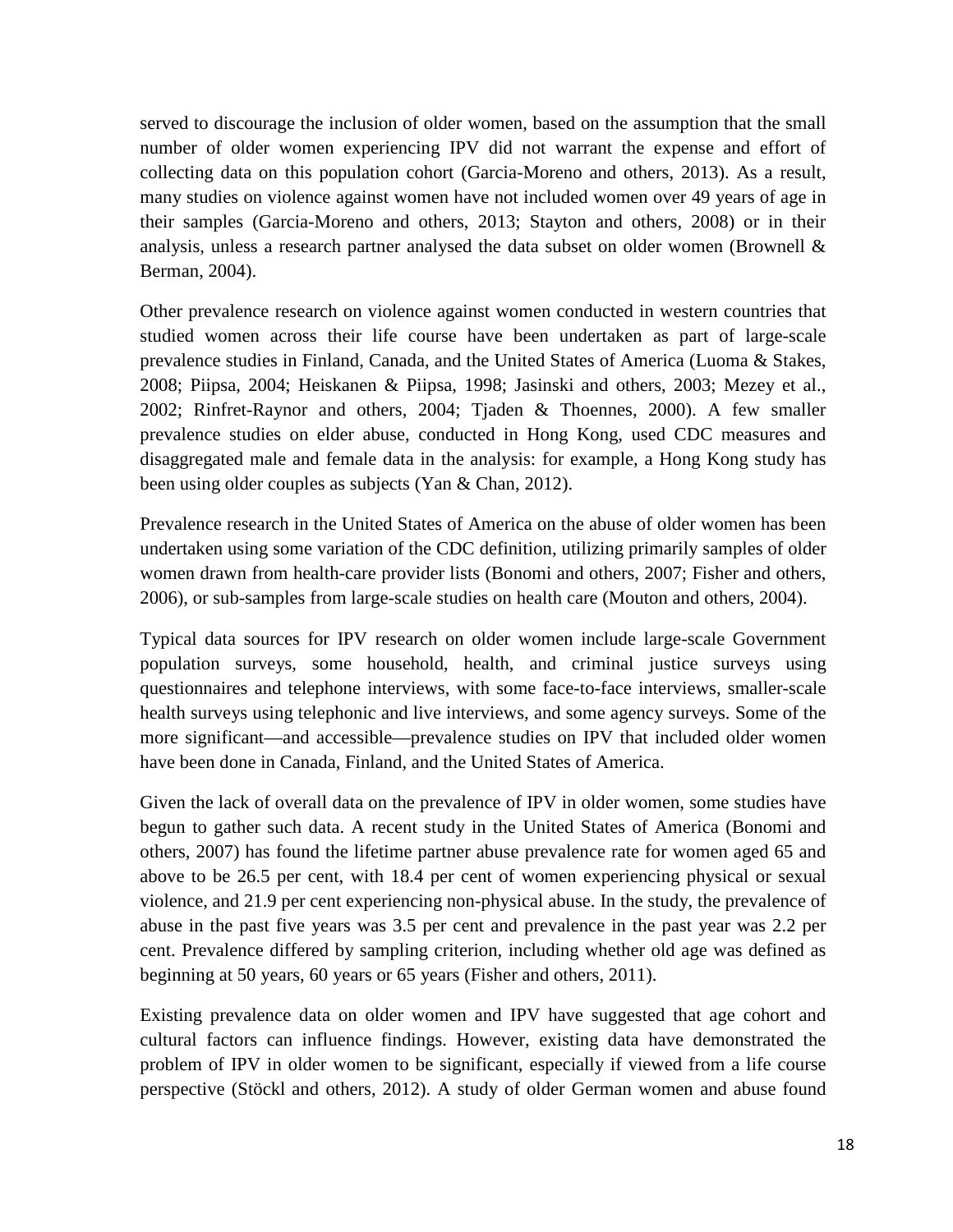the lifetime prevalence of physical and sexual partner violence to be 23 per cent among women 50-65 years of age, and 10 per cent among women 66-86 years of age, with an overall lifetime prevalence rate of 18 per cent for women aged 50-86 years (Stöckl and others, 2012). Prevalence rates for the past 12 months were reported as 2 per cent for women aged 50-65 and 0 per cent for women aged 66-86 for a combined 12-month prevalence rate of 1 per cent. Physical or sexual violence, or both, for women in the 50-65 age group was higher than for women in the 66-86 age group, whether it was reported in the past 12 months (2 per cent compared to 0 per cent), the past 5 years (3 per cent compared to 1 per cent), or in a current relationship (14 per cent compared to 5 per cent). These findings were consistent with findings on older women in IPV studies.

#### **Table 5. Dispelling myths about elder abuse**

Reviewing myths of elder abuse against research findings, Desmarias & Reeves (2007) dispelled the myth that elder abuse was gender-neutral – with women and men perpetrating abuse equally – finding **men to be more prevalent as perpetrators**.

The myth that there was no correlation with the gender of the victim was also dismissed: **victims were more likely to be female**.

The myth that the older-old (85 years and older) were more likely to be abused was also disallowed: **younger seniors were more likely to be abused than older**.

According to Garcia-Morano and others, (2013), based on WHO global and regional estimates estimates World Health Organization (WHO) estimated lifetime prevalence for IPV (physical, sexual and psychological abuse) among ever-partnered women, is 22.2 per cent in the 65-69 age group, compared with 29.2 per cent in the 15-19 year old age group the first and last age groups reported (Garcia-Morano et al., 2013).

The estimated World Health Organization (WHO) lifetime prevalence rate for IPV (physical, sexual and psychological abuse) among ever-partnered women, was 22.2 per cent in the 65-69 age group, compared with 29.2 per cent in the 15-19 year old age group the first and last age groups reported (Garcia-Morano and others, 2013).

A different profile of abused older woman has emerged under the IPV framework, in contrast with the profiles that have emerged from the Social Gerontology and Adult Protection frameworks. Older women in the IPV framework – using the limited number of measures relating to abuse and perpetrator – were significantly less likely to experience abuse than younger women, whereas older women experienced significant rates of abuse in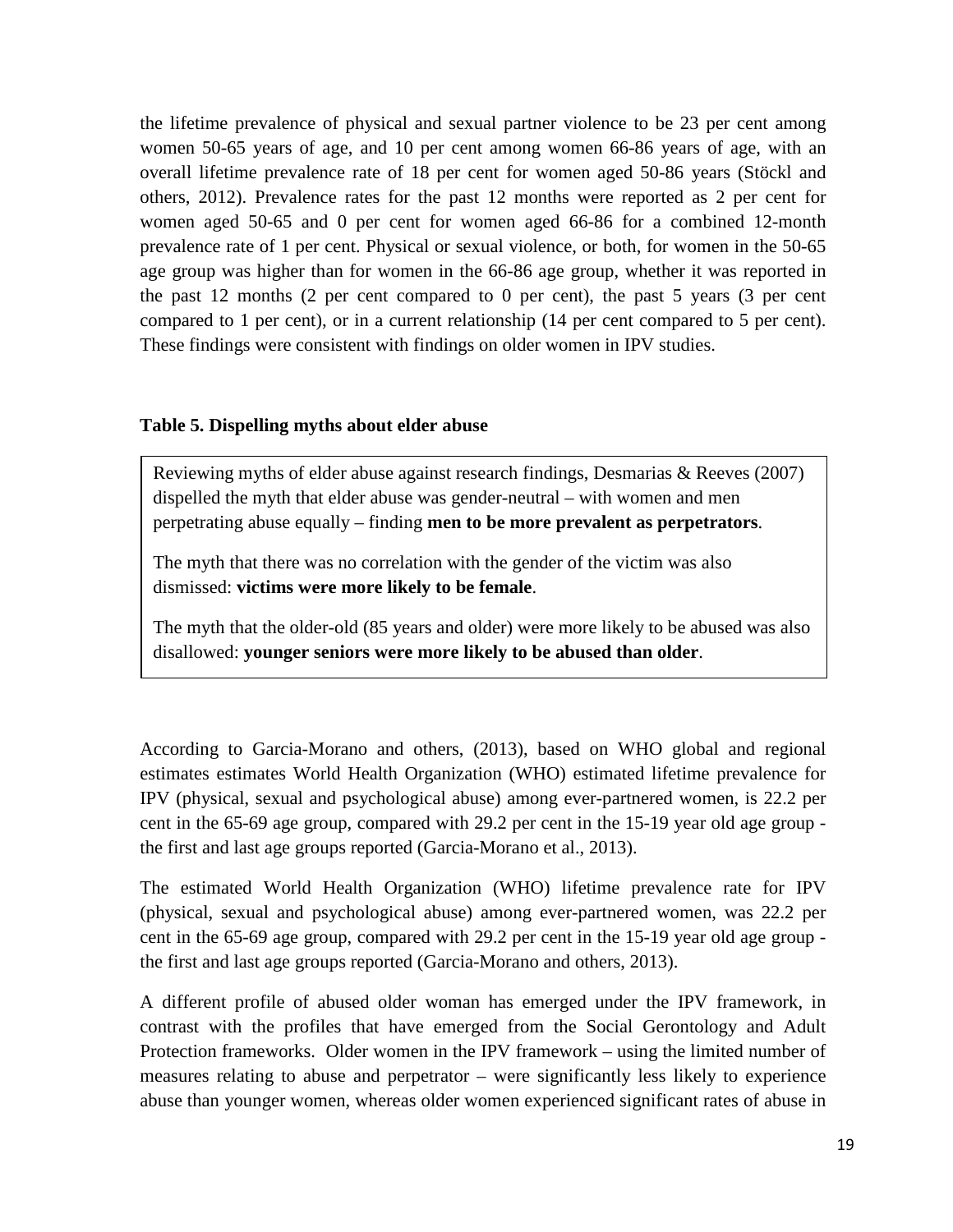the Social Gerontology framework (Luoma and others, 2011). Prevalence studies in the Adult Protection framework have not, to date, focused exclusively on older women; however, they have highlighted those forms of abuse—specifically, neglect and financial exploitation—that have most affected women aged 80 and above (Tatara & Thomas, 1998). A small number of studies have highlighted sexual abuse of older women in protective settings (Roberto & Teaster, 2005; Teaster & Roberto, 2004; Teaster, Roberto, Duke, & Kim, 2001); typically, however, these did not include prevalence data.

#### **Table 6. Selected rates of abuse experienced by older women based on study framework**

Intimate partner abuse: Ages 65-86 – Cumulative 18 per cent; 12 month 1 per cent (Stockl and others, 2012);

Violence against women: Ages 65-69 - Cumulative 22.2 per cent (Garcia-Moreno and others, 2013);

Social Gerontology: Ages 60-80+ - 12 month 28.1 per cent (Luoma and others, 2011);

Adult Protection: Age 80+ - women more likely to be victims of neglect and financial abuse (Tatara & Thomas, 1998).

Differences between prevalence rates in Eastern compared with Western prevalence surveys were less that might have been thought. Data on older women and abuse in Asian cultures were limited, due to cultural reticence and definitional issues, according to Shibusawa & Yick (2007). However, recent studies on elder abuse in older women and men conducted in Hong Kong, Mainland China and South Korea have been increasing the understanding of abuse by gender and age of victim in Asian countries (Yan & Tang, 2001; Yan & Tang, 2004; Yan & Chan, 2012).

#### *G. Prevalence research in Asia*

The majority of prevalence studies on elder abuse have been conducted in western countries, with relatively few in Asian societies (Yan, So-Kim & Yeung, 2002). This has been changing, with elder abuse increasingly identified as a common phenomenon in both developing and developed countries (Socryanarayan, Choo & Hairi, 2013). While there have been few published prevalence studies conducted solely on abuse in older Asian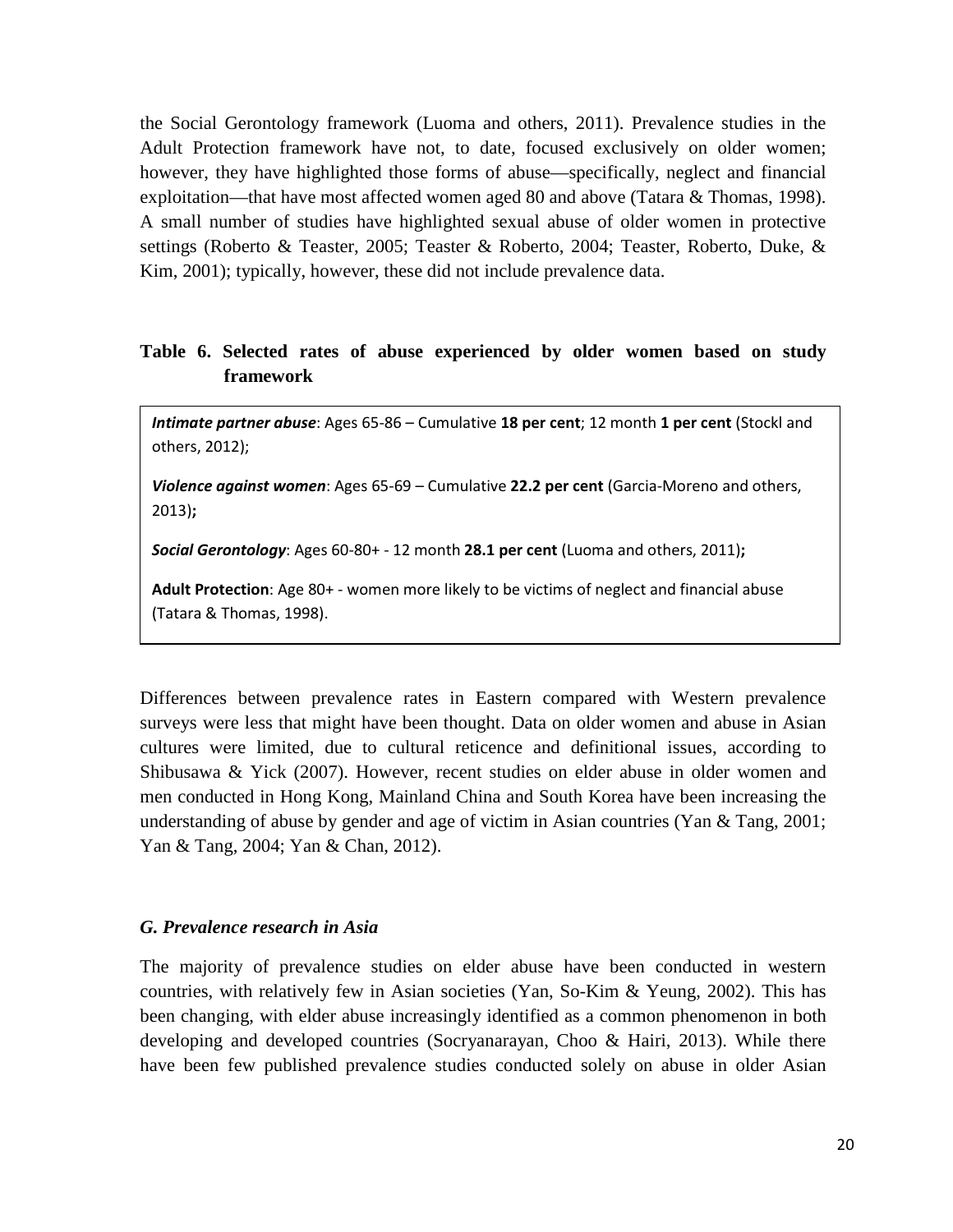women,<sup>i</sup> there have been a number of Asian prevalence studies on abuse in older adults disaggregated by gender (Yan & Chan, 2012; Yan & Tang, 2004; Wu and others, 2012).

Women and girls in China and other Asian societies today have better opportunities for education and work than did women in the past. The older women of today were brought up in a different era in which they were expected to assume a subordinate position in both family and society (Agnes Tawari, Professor and Head of the School of Nursing, Hong Kong University, Personal communication, August 7, 2013).

Domestic violence against older women can be part of an ongoing phenomenon taking place within a marriage or family for many years. Long-term violence and abuse can take its toll on older women – who may suffer health problems over and above their chronological years – and affect their capacity to cope with everyday life. Domestic violence against older women was also likely to co-exist with society's prejudice against older people, rendering older women's suffering and needs invisible. (Tawari, Personal communication, above).

In China, it is vital to review violence against older women across their lifespan. Educating professionals in recognizing the life cycle approach is critical to understanding and preventing violence against older women in a holistic way. The feminist perspective can be useful in work with older Chinese women, although not in relation to gender equity, but rather in promoting the empowerment of women of all ages so that they can achieve their full potential (Tawari, Personal communication, above).

In a Hong Kong study on elder abuse by caregivers of older adults dwelling in community centres for the elderly, 28 per cent of older women subjects reported experiencing verbal abuse, 6 per cent reported experiencing physical abuse and 29 per cent reported experiencing violation of personal rights (Yan & Tang, 2004). In a study on intimate partner violence among community-dwelling older adult couples living in Hong Kong, past-12-month abuse rates by form of abuse reported by older female subjects were: 1.37 per cent physical abuse, 0.8 per cent sexual abuse, and 33.7 per cent psychological abuse (Yan & Chan, 2012). In the same study, lifetime physical abuse prevalence rates were reported at 6.2 per cent by older women aged 60 years and above, 3.5 per cent for lifetime sexual abuse, and 50.6 per cent for lifetime psychological abuse. The study used the Conflict Tactics 2 Scale to measure partner violence and its findings are comparable to western studies of intimate partner abuse among older women.

A prevalence study of elder abuse in both older men and women subjects was conducted in The People's Republic of China among community-dwelling older adults aged 60 years and older living in a rural community (Wu and others, 2012). The study found that 6.3 per cent of the sample of older women reported experiencing physical abuse, 28.4 per cent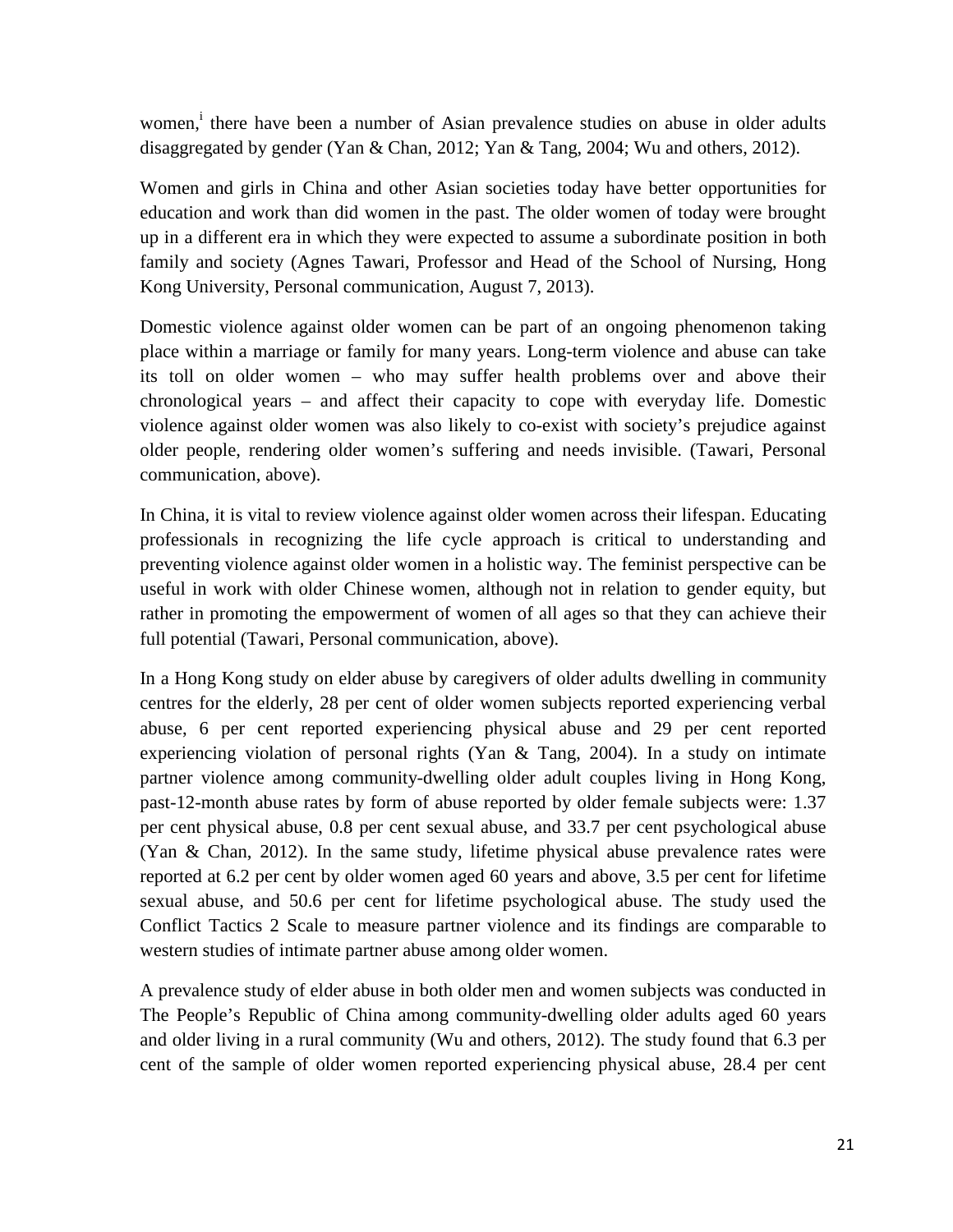reported experiencing psychological abuse, 13.8 per cent reported neglect, and 1.9 per cent reported financial abuse.

| <b>Study</b>                      | Location  | Form of abuse   | 12-month prevalence | Lifetime prevalence |
|-----------------------------------|-----------|-----------------|---------------------|---------------------|
| Yan & Tang (2004)                 | Hong Kong | Verbal          | 28                  |                     |
|                                   |           | Physical        | $\,6\,$             |                     |
|                                   |           | Social Control  | 29                  | --                  |
| Yan & Chan (2012)                 | Hong Kong | Physical        | 1.4                 | 6.2                 |
|                                   |           | Sexual          | 0.8                 | 3.5                 |
|                                   |           | Psychological   | 33.7                | 50.6                |
| Wu and others (2012) Macheng, PRC |           | Physical        | 6.3                 | --                  |
|                                   |           | Psychological   | 28.4                | --                  |
|                                   |           | Neglect         | 13.8                | --                  |
|                                   |           | Financial abuse | 1.9                 | --                  |
|                                   |           |                 |                     |                     |

**Table 7. Selected prevalence studies abuse against older women in Asia (per cent)** 

Conflicting findings from prevalence studies about abuse of older women exemplify what feminist gerontologists have realized: different value and theoretical frameworks used by researchers shed light on different profiles of neglect, abuse and violence against older women (Penhale, 2003). Boundaries are blurred between elder abuse and domestic violence (see Scott and others, 2004; Scott, 2008) and there is an ideological gulf between the concepts of domestic violence (DV) and ageing (McGarry & Simpson, 2011). In the domestic violence framework, violence against women is viewed as gendered abuse of power, while ageing is perceived as a subset of abuse against older persons, ignoring the particular experiences of older women.

A study of older female victims of psychological violence conducted in Quebec, Canada, found that control behaviour was a central category of psychological abuse and that such behaviour on the part of the perpetrator increased at retirement (Montminy, 2008). Two paradigms were examined: domestic violence and elder abuse. Neither was found to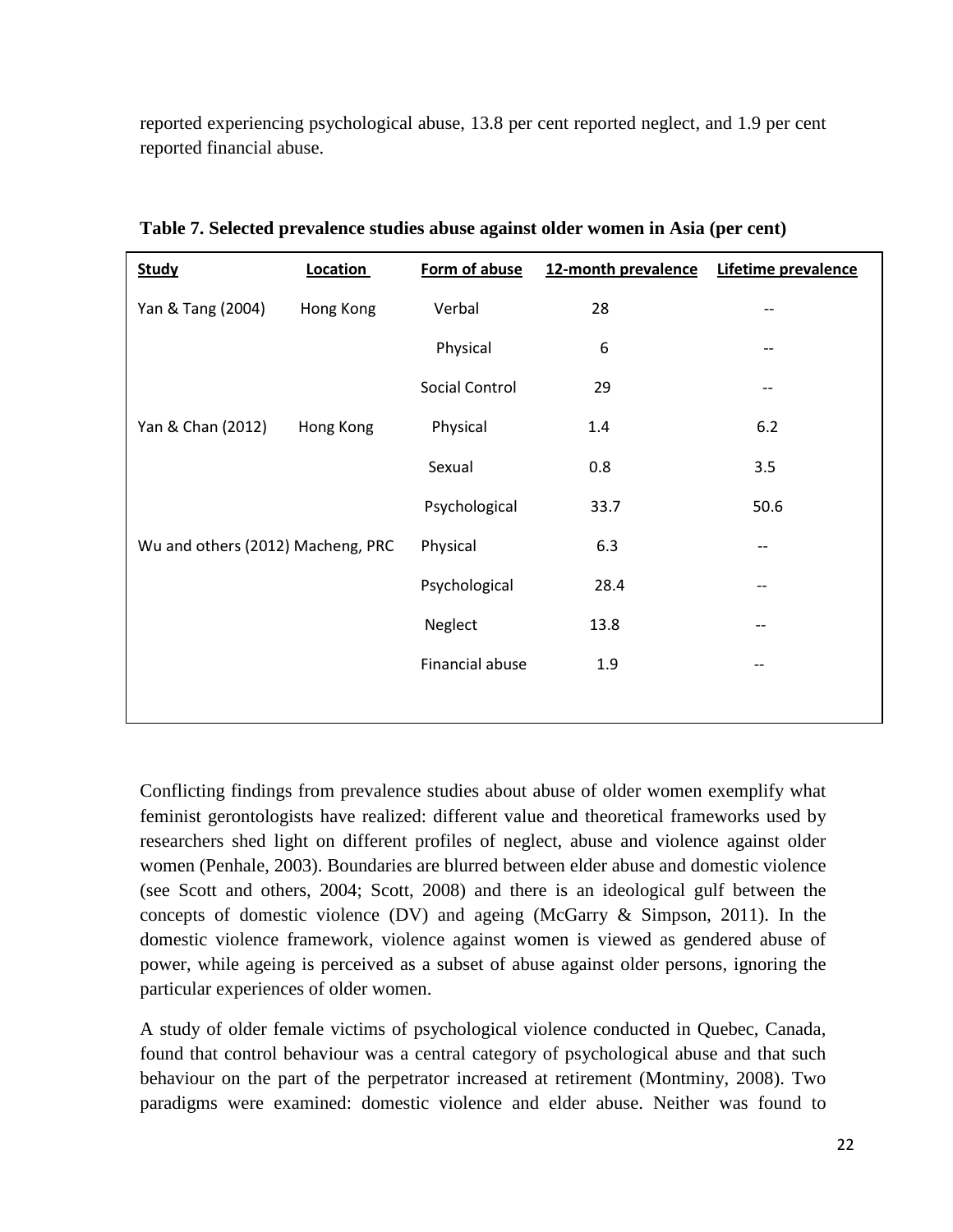address the problem of older women and abuse. Elder abuse was identified as any mistreatment perpetrated by a wide range of abusers with a focus on caregiving relationships, and with a risk/vulnerability model. Older-woman abuse was found to fall into neither paradigm and was viewed differently in each.

#### **V. HEALTH IMPLICATIONS**

While the impact of domestic violence on the health of younger women and of communitydwelling and institutionalized older adults has been examined (Lachs and others, 1998; Garcia-Moreno and others, 2013; Garcia-Moreno and others, 2005), there has been little examination of the specific impact of abuse on the health of older women. The few systematic studies on the health implications of abuse against older women have collected data from samples drawn from clinical or health-care settings (Mouton and others, 2004, 1999; Paranjape and others, 2009; Fisher and others, 2011; Baker and others, 2009; Bonomi and others, 2007).

In spite of the limitations of findings – due to differences in sample selection criteria, age ranges, measurements used, and other factors – findings have suggested that intimate partner victims had lower (more negative) physical and mental health scores than nonvictims (Mouton and others, 2004, 1999), and that middle-aged and older women living in the community who had reported physical and/or verbal abuse in the previous year had significantly higher adjusted mortality risk than women who had not reported abuse (Baker and others, 2009). Other findings pointed out the negative impact of long-term abuse on health (Bonomi and others, 2007; Paranjape and others, 2009). Non-physical abuse, such as verbal aggression, was associated with bone or joint problems, significantly higher digestive problems, depression and anxiety, chronic pain, high blood pressure and heart problems (Fisher and others, 2011; Fisher & Regan, 2006).

One of the few studies on homicides of older women used secondary data from a municipal health department study conducted in the United States of America on women and family violence (Stayton and others, 2008). It found that older women victims aged 50-74 showed fatality patterns similar to younger women (more likely to be killed by intimate partners using guns), and women aged 75 years and older were more likely to have been killed by other family members, and either bludgeoned or strangled to death (Brownell & Berman, 2004).

Screening older women for abuse is important in health care: the elderly are likely to have contact with health-care providers (Desmarias & Reeves, 2007). McGarry & Simpson (2011) conducted in-depth interviews with women aged between 63 and 79 years old who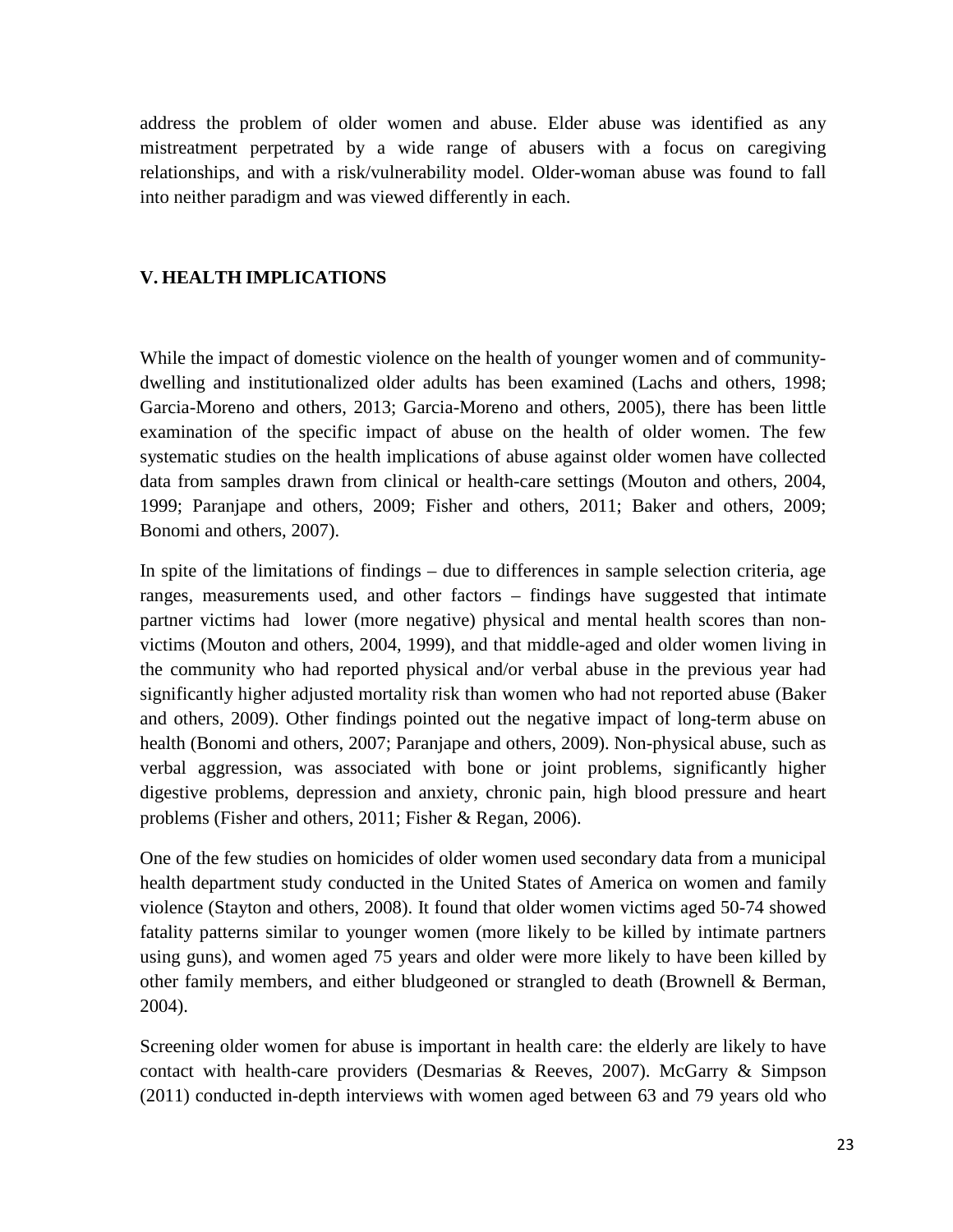had been subjected to domestic violence. They found that older battered women faced an increased risk of psychological problems like panic attacks and acute anxiety. Older abused women subjects reported feeling frustration, anger, helplessness, hopelessness, and low self-esteem as negative mental health consequences of family relationships.

Hightower and others, 2006, found that abuse of the elderly had a health impact: age made a difference in both physical and mental health, including depression, fatigue, anxiety and confusion, irritable bowel syndrome and ulcers.

#### **VI. RISKS FACTORS**

Risk factors for abuse of older women are difficult to identify from prevalence research because of the variety of measures used across different studies and the somewhat conflicting findings that have emerged to date. Age and gender are two risk factors for abuse in older women, by definition, and care dependency is a risk factor for neglect, also by definition. Ideally, risk factors are determined empirically based on research findings and are then used to predict those who might be likely to become victims of abuse or neglect, in order to initiate preventive or protective interventions. Some risk factors identified from recent studies on older women and abuse are presented and discussed below.

Depending on the conceptual framework used, older age is identified as a risk factor for neglect, abuse and violence if taking vulnerability and need for care and protection into account (Social Gerontology and Adult Protection frameworks), but the opposite is found in the Intimate Partner Violence (IPV) framework. In IPV and intimate homicide studies, older women up to age 65 are found to be at greater risk of abuse and violence by intimate partners than elderly women aged 75 years and older. In addition, the forms of abuse differ, with more physical violence reported against older women at the younger end of the oldage spectrum, and more psychological abuse reported at the older end of the old-age spectrum. Since neither neglect, self-neglect nor financial exploitation was included in IPV research on women of all ages, nor abuse by family members and others not including spouse/partners, older women appear to have suffered less abuse and violence than younger women in this conceptual framework.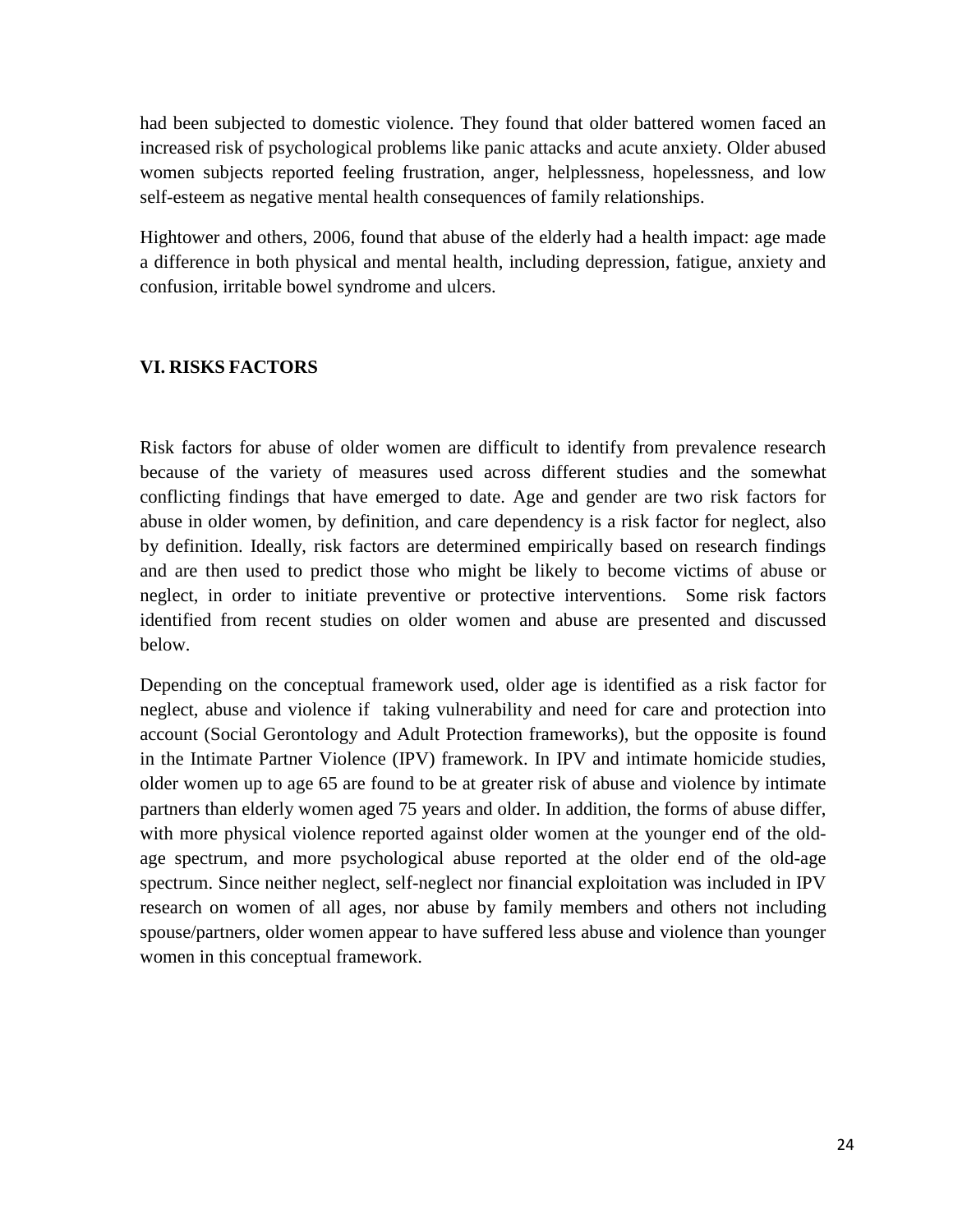#### *A. Risk factors identified for older women victims of abuse from prevalence studies conducted in the European Union*

The findings of the studies on older women and abuse conducted in the European Union as part of the DAPHNE III AVOW Project identified some risk factors and eliminated others (Luoma and others, 2011). Women in the youngest old-age cohort ('60-69 years of age') who were married, not fully retired, reporting poor physical and mental health – and who, when faced with stressful and difficult situations more often used a disengagement behavioural coping style – reported significantly higher prevalence rates of abuse (Luoma and others, 2011) than older women in the '70-79 years of age' and '80 years of age and above' old-age cohorts who were not married (widowed, separated or single), had reported good mental health, and did not usually adopt a disengagement behavioural coping style.

Loneliness was a significant predictor of abuse: the higher the reported loneliness, the higher the probability of reported abuse in the previous 12 months. Women who were retired had a higher probability of abuse compared with those who were still working.

Consequences or secondary effects of abuse were also identified. Most commonly-stated effects were tension, anger, hatred, and feelings of powerlessness. Those older women who reported experiencing abuse perceived their quality of life as being lower than that of women who had reported not experiencing abuse (Luoma and others, 2011).

#### *B. Risk factors for female victims from other prevalence and research studies*

In a United Kingdom elder abuse prevalence study (O'Keeffe and others, 2007), risk factors for neglect included being female, being over 85 years of age, experiencing depression and receiving care services (Penhale, 2013). For financial abuse and exploitation, older women in receipt of services, divorced, separated, lonely or isolated were found to be at increased risk of abuse. Older women between the ages of 65 and 74, with three or more symptoms of depression, or who were living with perpetrators, were at more risk of physical, sexual or psychological abuse.

In an elder abuse prevalence study conducted in Spain (Iborra, 2008), victims were most likely to be women of more advanced age, with higher levels of dependency and cognitive impairment. In the 2008 study, social isolation and psychological impairment did not appear to heighten risk.

In the first Israeli prevalence study on elder abuse (Lowenstein and others, 2009), risk of abuse by type of abuse included the finding that older women were more at risk of physical abuse than younger women, and that older women who experienced partner abuse had more health problems. In comparison with older men, older women were more at risk of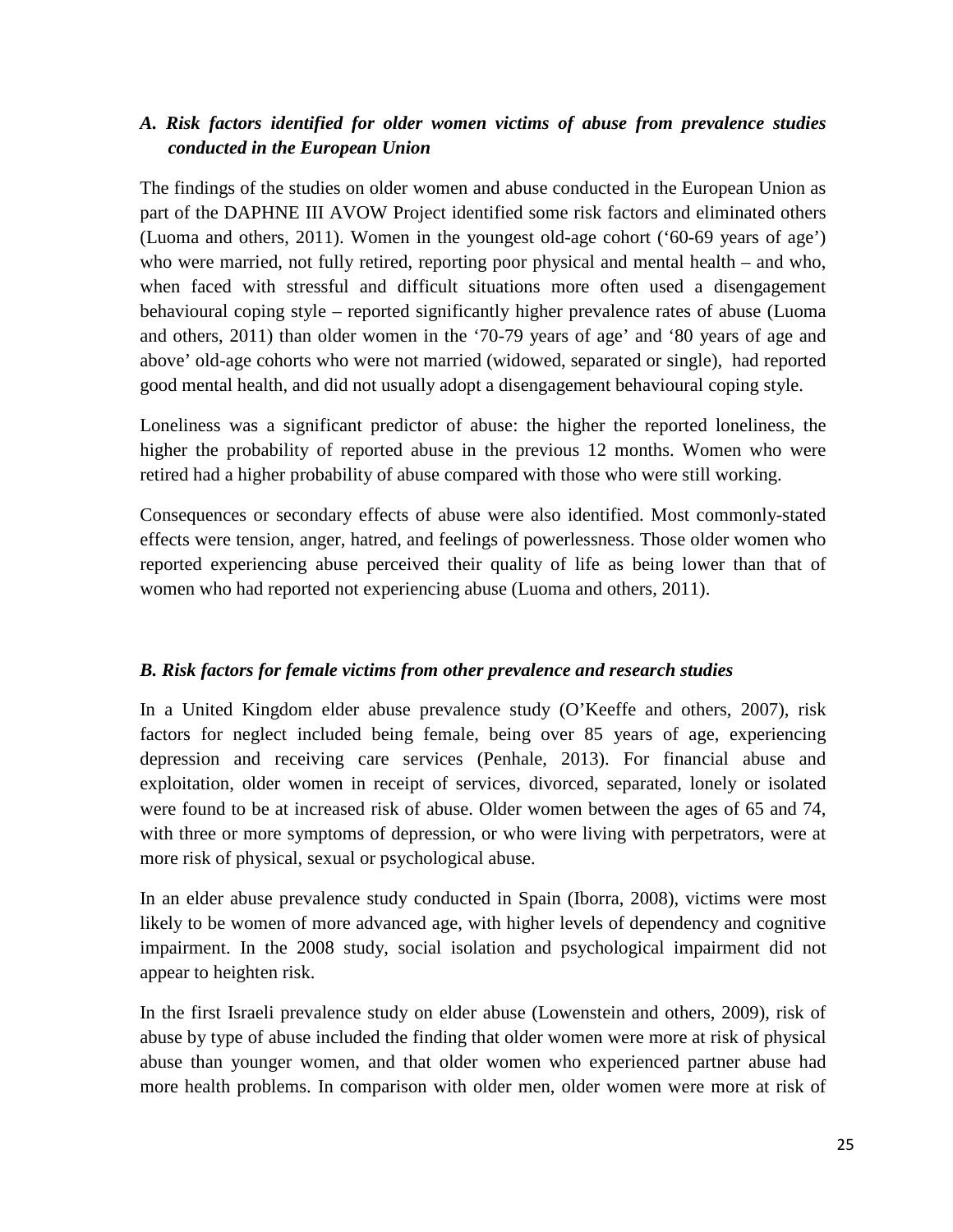physical and psychological abuse, and older male and female victims of greater age were more at risk of neglect and financial exploitation (Penhale, 2013).

Risk factors in the abuse of care-dependent older women have been found to differ from those related to the abuse of older women who were independent and unimpaired, and/or serving as caregivers to impaired adult family members. According to Mouton (1999), risk factors for unimpaired older women were similar to those of younger women.

Social isolation and lack of social support have been identified as risk factors for women victims of all ages in all commonly-used research frameworks. Lack of community service alternatives has been identified as a relevant factor in Social Gerontology and Adult Protection research frameworks, whilst those identified for IPV were lack of domesticviolence shelters and other community-based support structures for older battered women, including access to needed health care. Reports on abuse of older women through charges of witchcraft (Sleap, 2010) and calls for widows to engage in Sati (Shankardass, 2010) have suggested that—in some circumstances—community members can serve as perpetrators of abuse.

Care-dependent older women have been identified as at risk of abuse from caregivers, based on the stress of caregiving (Steinmetz, 1988). However, the notion of abuse caused by caregiver stress due to the demands on the caregiver has been largely dismissed by research that found a risk factor for abuse to be related to the prior relationship between the victim and caregiver/abuser, not stress of caregiving alone (Anetzberger, 2012). High levels of physical dependence are not, at present, considered in intimate partner violence research.

#### *C. Characteristics of perpetrators*

Impairment of the abuser was considered a risk factor for abuse in later life among women (Penhale, 2013). Older women victims identified concerns about the health of their spouse/partner abuser as both a rationale for abusers' behaviour and victims' inability to leave the abusive situation. When the abuser was a mentally-impaired, adult child who was dependent on the older victim for support, this dilemma became even more acute (Smith, 2012).

Mental disorders, substance abuse, intergenerational transmission of violence and criminality were generally not captured for perpetrators in IPV surveys. However, in Social Gerontology and Adult Protection frameworks, these risk factors were noted (Sethi and others, 2010) and, particularly in the Adult Protection framework, unintentional neglect has been identified as related to lack of skills in caregiving and problem-solving, as well as to social isolation on the part of both formal and informal caregivers and care-dependent older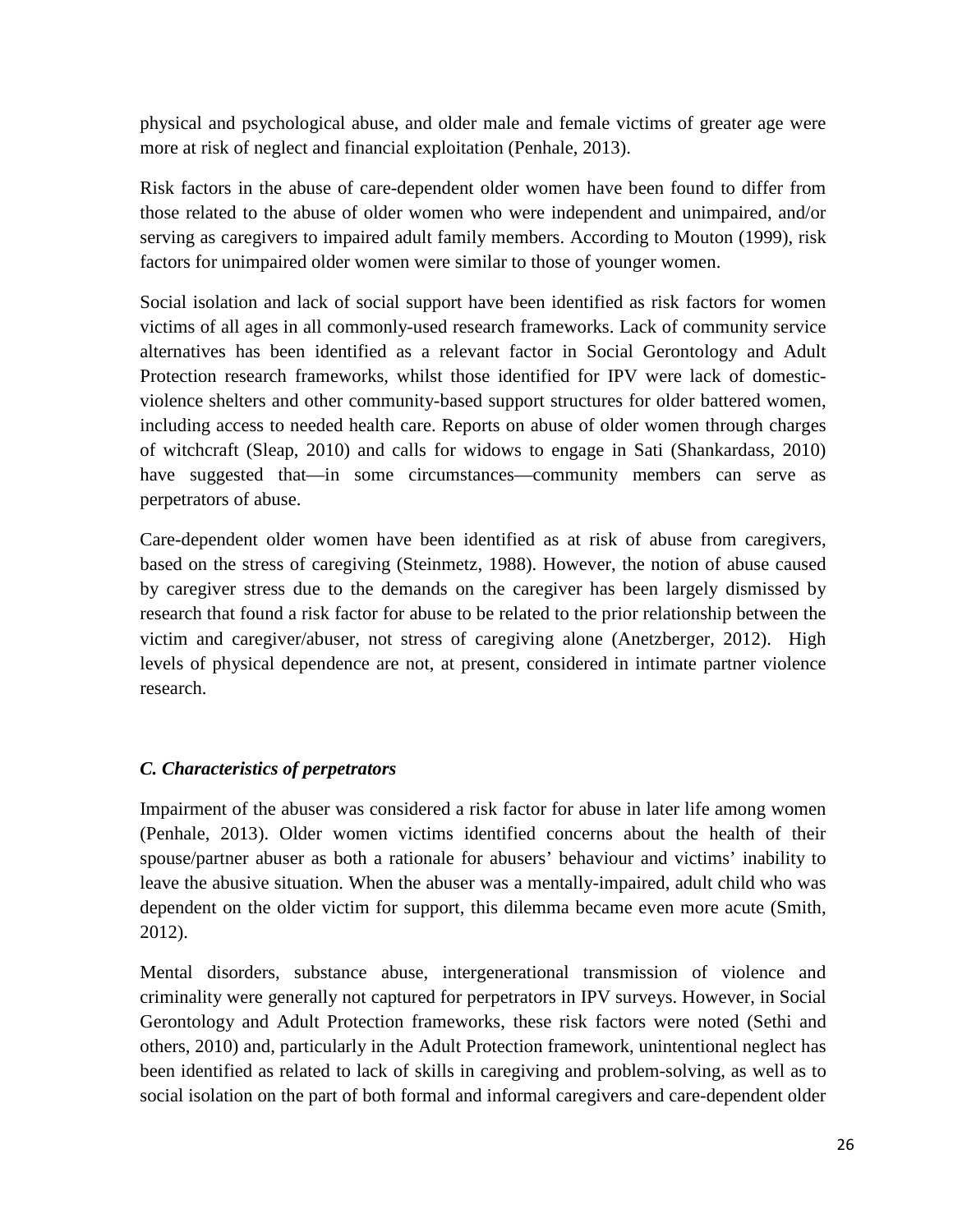women. Treatable mental-health problems like depression, when suffered by both caregiver and care-receiver, can exacerbate the challenges of caregiving.

Studies on older adult spouses/partners with Alzheimer's disease and other dementia conditions suggest that the abusive behaviour associated with these conditions can escalate if misinterpreted by caregivers (Paveza, 2010). Caregivers, often older women, may be targets of abuse by impaired adult relatives; interventions that teach caregivers how to avoid triggers to violent behaviour in spouses and family members with Alzheimer's disease have been shown to lessen this behaviour towards caregivers (Paveza, 2010). However, Brandl (2000) observed that abuse of older women—even by a spouse/partner with dementia—may reflect long-standing power and control dynamics, and should not be assumed to result from a disease process over which the perpetrator has no control.

#### **VII. GAPS IN RESEARCH**

To date, there are a number of gaps in prevalence research on older women and neglect, abuse and violence. The measurement discrepancies that have led to different prevalence rates have been discussed above. However, other gaps remain that have left an incomplete picture of the full scope of neglect, abuse and violence against older women from a global perspective (Manjoo, 2012).

#### *A. Older widows, social exclusion and harmful traditional practices*

A full discussion of these gaps is beyond the scope of the present publication. However, in brief, they include examination of the plight of widows, including abuse prevalence, particularly in developing countries lacking economic or legal protection for women who have lost social protection following the death of their spouse (Sossou, 2002; Gye, 2013; Fisher, 2005).

#### *B. Older women and the criminal justice system*

Another subset of prevalence studies was conducted through the criminal justice system. It included large national prevalence studies of older men and women subjects (Rennison, 2001) and smaller local studies. It is beyond the scope of this publication to discuss fully the criminal justice perspective on abuse of older women.<sup>ii</sup> However, older women and abuse has been examined in two ways in relation to the criminal justice system: abuse of older women perpetrated by family members or trusted others that constitutes a crime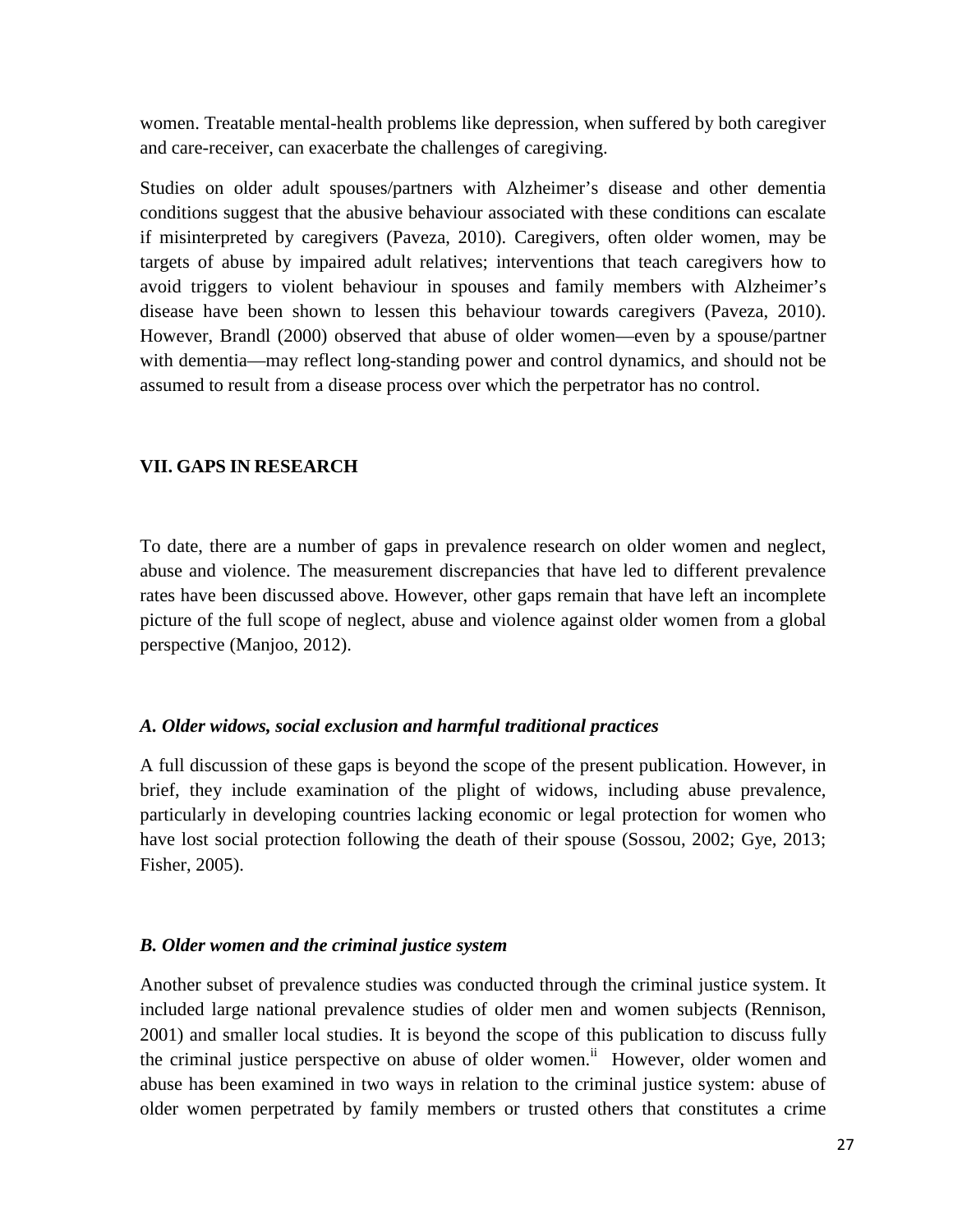(Klein and others, 2008), and older women prisoners who were identified as victims of state-inflicted abuse because of inhumane conditions in prison systems (Wahidin, 2004).

Older women represent a small proportion of the incarcerated population worldwide (Tina Maschi, Associate Professor, Fordham University, Personal Communication, August 12, 2013), rendering them virtually invisible in a system that was designed for men. Some limited evidence suggests that rights-based violations – such as denial of the right to needed health care or to sleeping arrangements that accommodated age-related or other disabilities – have occurred against older women prisoners (Manjoo, 2012). The more systematic study of these conditions could provide a fuller picture of abuse perpetrated by the State against older women prisoners and result in policy and practice changes worldwide.

#### *C. Abused older immigrant and refugee women*

Little is known about neglect, abuse and violence against displaced older women of refugee status in conflict zones. To date, attention has focused on the atrocities committed against younger women, girls and children in high-risk areas of civil unrest and conflict; however, there have been some reports of violence perpetrated against older women in these situations (Fisher, 2005). A holistic approach to addressing neglect, abuse and violence against older women must include all potential circumstances.

Older immigrant women appear to be especially vulnerable to abuse if their immigration was sponsored by adult children. Some older, abused immigrant women said they were given no money for food, and had to sign over property to adult children. No prevalence data on this population exists: information on neglect, abuse and violence against women immigrants has been based largely on qualitative and small descriptive studies, and anecdotal evidence.

Issues related to immigrant older women victims of family abuse have been emerging from findings in qualitative studies. While older women of immigrant and refugee status live in most countries around the world, qualitative research on abused older immigrant women has been most prevalent in Canada and the United States. Guruge and others (2010) conducted focus group research with Tamil older women abuse victims living in Canada. The older abused women in the focus groups discussed their experiences with emotional, physical and financial abuse, threats and control behaviour.

Their experiences included intimate partner violence as well as abuse by sons and daughters-in-law, and daughters and sons-in-law. They also discussed their pre-migration experiences, of feeling respected and cared for in their country of origin and, after migration, feeling disregarded and disrespected by family members and immigrant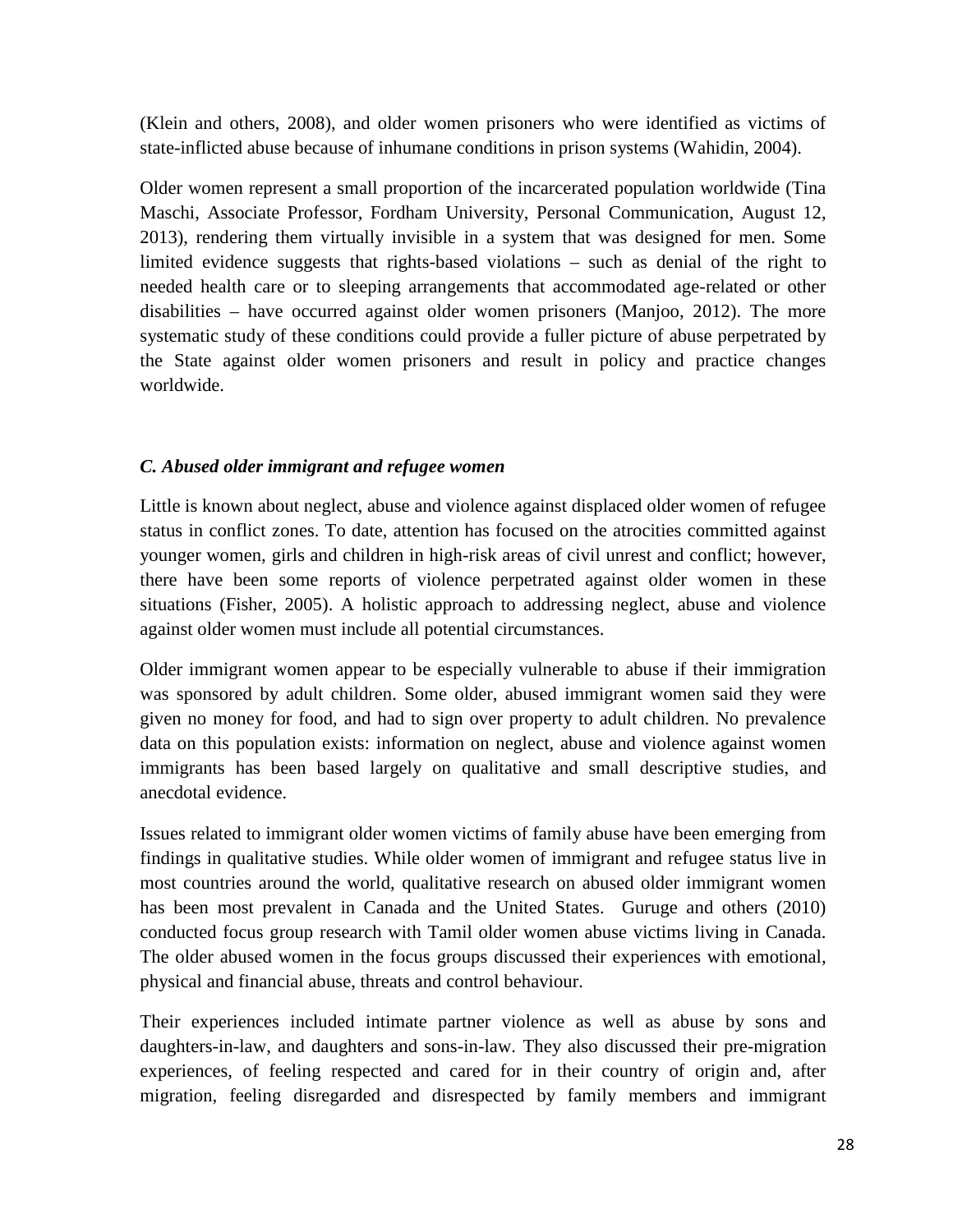community leaders. They cited isolation and lack of knowledge about community resources as factors causing them to remain in abusive situations, due to the lack of options and because they wanted to be near their grandchildren.

Moon (2005) has studied cultural differences in elder abuse using qualitative research techniques, and sees immigrant older women from different cultures as illustrative of differences in perception of abuse among older adults. According to Moon, they may differ in attitudes about money and sharing with adult children, usually defined within the context of family relations. Moon observed that a victim's perception of abuse was an important indicator that abuse had occurred, since older people in immigrant communities often suffered in silence. Qualitative studies have found that there was more tolerance, in the United States of America, for verbal abuse among Japanese and non-Hispanic white older adults, more tolerance for financial exploitation among Korean immigrants, and more tolerance for medical and physical restraint among New Mexican Hispanic immigrants (Moon, 2005). This underlying, culturally-based value orientation can affect findings on self-reported abuse and neglect rates among diverse elderly subjects.

#### **VIII. FINDINGS FROM QUALITATIVE STUDIES ON OLDER WOMEN AND ABUSE**

#### *A. The voices of older women and their service providers on factors related to neglect, abuse and violence*

How do older women themselves define domestic violence, causation, reporting, interventions and consequences for perpetrators? What are the factors that have deterred older women victims of abuse from seeking help, including their reaching out to law enforcement, the courts, and social and health services? What are the elements of outreach and intervention strategies that would address barriers and engage older women in protecting themselves and accepting needed services? Focus groups of older women – including those who were victims of abuse – have been held to answer these and other questions (Hightower and others, 2006; Dunlop and others,2005; Mears, 2003, 2002).

#### *B. Barriers to older women victims seeking and getting help*

Barriers to seeking help by older women victims of abuse may be both internal (feelings of hopelessness and concern for the abuser, for example), or external, such as lack of services specifically designed for older women victims' needs. Victims felt not only the need to keep the abuse secret, but also abuser behaviour, self-blame and emotional gridlock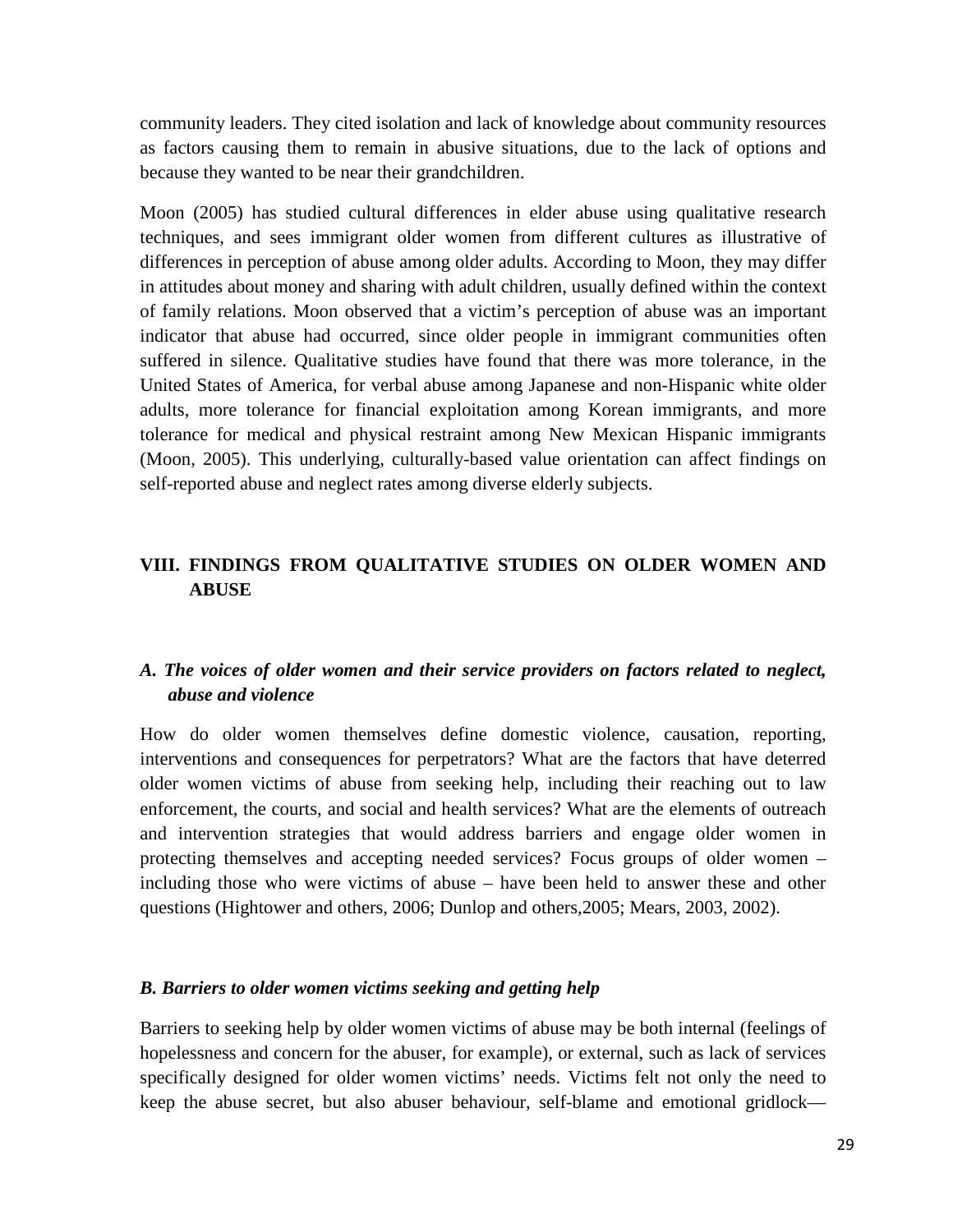defined as the belief that longstanding conflicts and abusive behaviour couldn't be changed— all of which have contributed to low help-seeking behaviour in one study (Newman and others, 2013).

#### **a. External barriers**

External barriers included the fear that adult children and other family members would reject them, concern that clergy would not be supportive, concern that law enforcement and the courts would not provide needed assistance and would possibly cause more harm, by not protecting the victim and, therefore, exposing her to more violence (Hightower and others, 2006).

Older battered women reported being estranged from their adult children who had witnessed their being abused when they were growing up, especially if the abuse occurred during serial relationships. Some children were also subjected to abuse when young. This was perceived by women as leading to a loss of support from adult children. Victims also felt that community resources for domestic violence were only available to younger women with dependent children, a perception that reinforced the lack of responsiveness to the plight of older women victims.

Abuser tactics or behaviour can also create barriers to older women victims leaving a violent situation (Beaulaurier and others, 2008). These tactics can include isolating the victim from extended family and friends, intimidating the older woman victim by threatening to harm her family members and pets, and escalating violence against her. Jealousy was also cited as used by abusers of older women, including interrupting telephone conversations and limiting the victim's contact with others.

Leaving was difficult for older women because it might involve trying to find a place to take pets, and struggling to accept loss, especially if they were in ill health and needed accessible accommodation. They might find domestic violence shelters chaotic, and have trouble finding needed employment. Being taught English as a second language and legal counselling were found to be especially important for older immigrant women.

#### **b. Internal barriers**

While seeking help has been identified as the critical step that older battered women needed to take in order to achieve a violence-free life, there were found to be significant internal barriers to taking this step (Beaulaurier and others, 2008). Internal barriers were identified as the self-perception of powerlessness, self-blame, the felt need to keep the abuse secret, the felt need to protect family members such as children by keeping the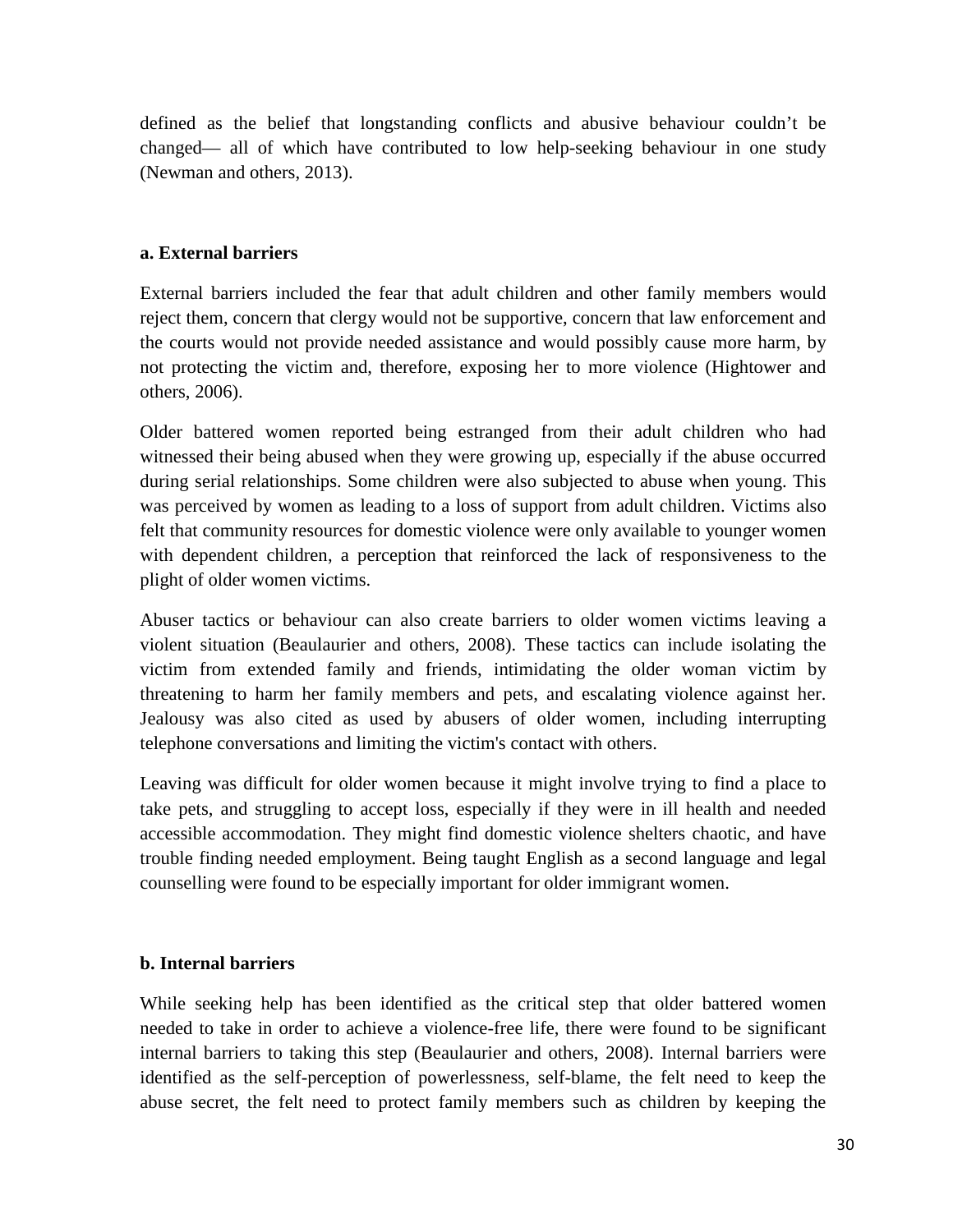family intact, protecting income and resources, and the fear of not being believed (Buchbinder and Winterstein, 2003). Finally, there were concerns expressed that their batterers were sick and needed their help. The internal barriers cited can override concerns about personal safety.

Internal barriers identified included feeling isolated, feeling intimidated, feeling the need to protect family members, self-blame, and feelings of powerlessness and hopelessness. Identified causes include abuser's mental illness, alcohol abuse and drug abuse, jealousy, Alzheimer's disease, womanizing, and circumstances like employment problems, financial worries, catastrophic illness, and immigration status (Dunlop and others, 2006).

Older women might minimize emotional abuse, despite its having been identified as the most prevalent and hurtful form of abuse in later life. Abusers were often adult children. Differences between younger and older victims of domestic violence included: the value of secrecy (cultural or generational), concern for the abuser, and hopelessness. Physical abuse was found to be negatively related to age (Mezey and others, 2002).

Older battered women may experience a sense of entrapment: they might want to end the abuse but feel ambivalent about ending the relationship (Buchbinder & Winterstein, 2003). Potential barriers to older abused women reporting the abuse included the value they placed on secrecy and the belief that they should keep the abuse within the family, feelings of ambivalence, and not knowing where to go to talk about the abuse (McGarry & Simpson, 2011).

#### *C. Main needs of older women victims and perceived service gaps*

Older women have been socialized with more traditional values concerning gender roles, marriage and family than younger women (Straka & Montminy, 2006). The cohort of older women today has a keen sense of privacy about family matters, is generally submissive to husbands, and demonstrates stoic acceptance. Financial barriers to leaving an abusive living situation may be greater for older women than for younger women, and older women victims were more likely to have health, mobility and vision problems. There is a dichotomy between domestic violence and ageing service networks. Domestic violence is identified as a social problem by women, and as a local issue; elder abuse is identified as a social problem by professionals. Domestic violence discussions have been dominated by younger women and the voices of older women have been virtually marginalized.

Service providers find that older battered women need practical information about how to leave abusive situations, where to find places of safety or available housing, how to access pensions and other benefits, how to manage personal financial issues, and how to obtain a divorce (Hightower and others, 2006; Scott and others, 2004, Scott, 2008). Lack of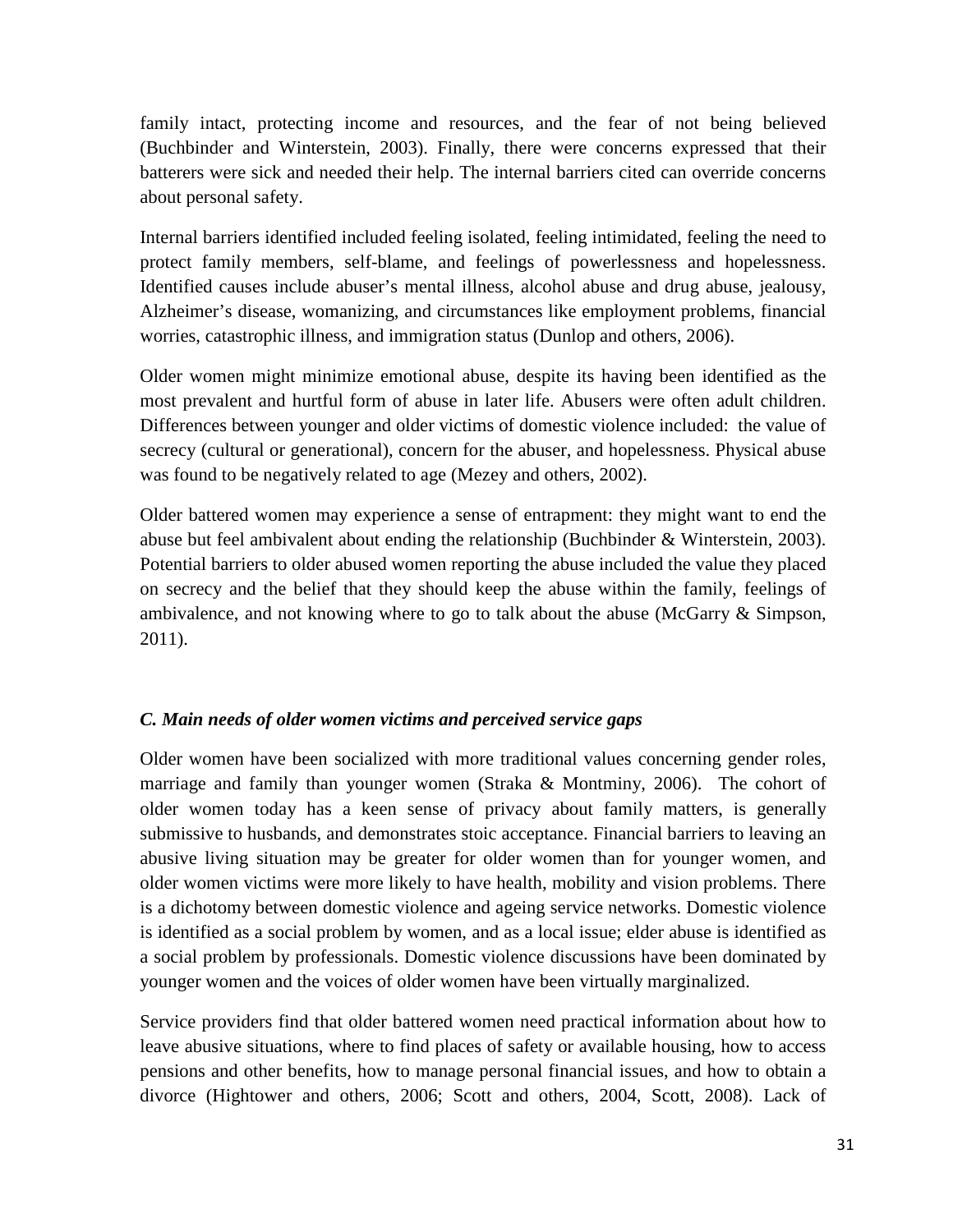appropriate services, professional assumptions that older women do not experience intimate partner abuse, exposure to long-term abuse, lack of dependable income, isolation, lack of familiarity with service systems, and traditional marriage values were all issues with which older battered women have struggled. Service systems for older adults may not identify power and control dynamics that are inherent in intimate partner abuse of older women, and domestic violence services are not always well-suited to older women's needs, suggesting the need for an integrative service collaboration approach (Vinton, 2003).

Older women living with domestic violence in Northern Ireland identified economic dependency and lack of family support as the most significant barriers to seeking help or leaving (Lazenbatt and others, 2010). They also cited lack of support from police, lack of support programmes for older women to tell their stories, artificial boundaries in service sectors, disabilities, alcohol dependence, and programmes without special targeting for this population. Professionals have failed to identify abuse that women suffered in later life, on the assumption that abuse did not occur to this group. Isolation and loneliness have made it harder to leave and resulted in depression as a result of abuse.

Services like support groups and community outreach were important to older women victims of abuse. They and other older women speaking to researchers stated the need for greater professional awareness and support services that catered to older women, especially in health delivery system. Preventive health care was important and psychological interventions are needed that reduce negative coping strategies and enhance positive selfregard and coping. Psychological abuse was consistently identified as having the strongest impact on negative self-regard and negative coping strategies (Lazenbatt and others, 2010).

#### *D. Law enforcement and the justice system*

An important part of the domestic violence movement worldwide has been to induce police and the courts to take violence against women, including older women, seriously, and hold the spouse/partner abuser accountable for any criminal action perpetrated against the victimized spouse/partner (Schechter, 1982).

A series of focus groups of older women from senior centres did not consider that ethical issues of older adult protection – such as overriding the autonomy of the victim – precluded involuntary protective service referrals and mandatory reporting for elder abuse. They also thought that the use of the criminal justice and law enforcement systems was appropriate for punishing perpetrators and protecting victims, but supported elder abuse victims remaining in the community (Dakin & Pearlmutter, 2009). The study participants were not themselves victims of family abuse. A report issued by the Canadian Government stated that violence at the hands of a spouse has remained the most common form of abuse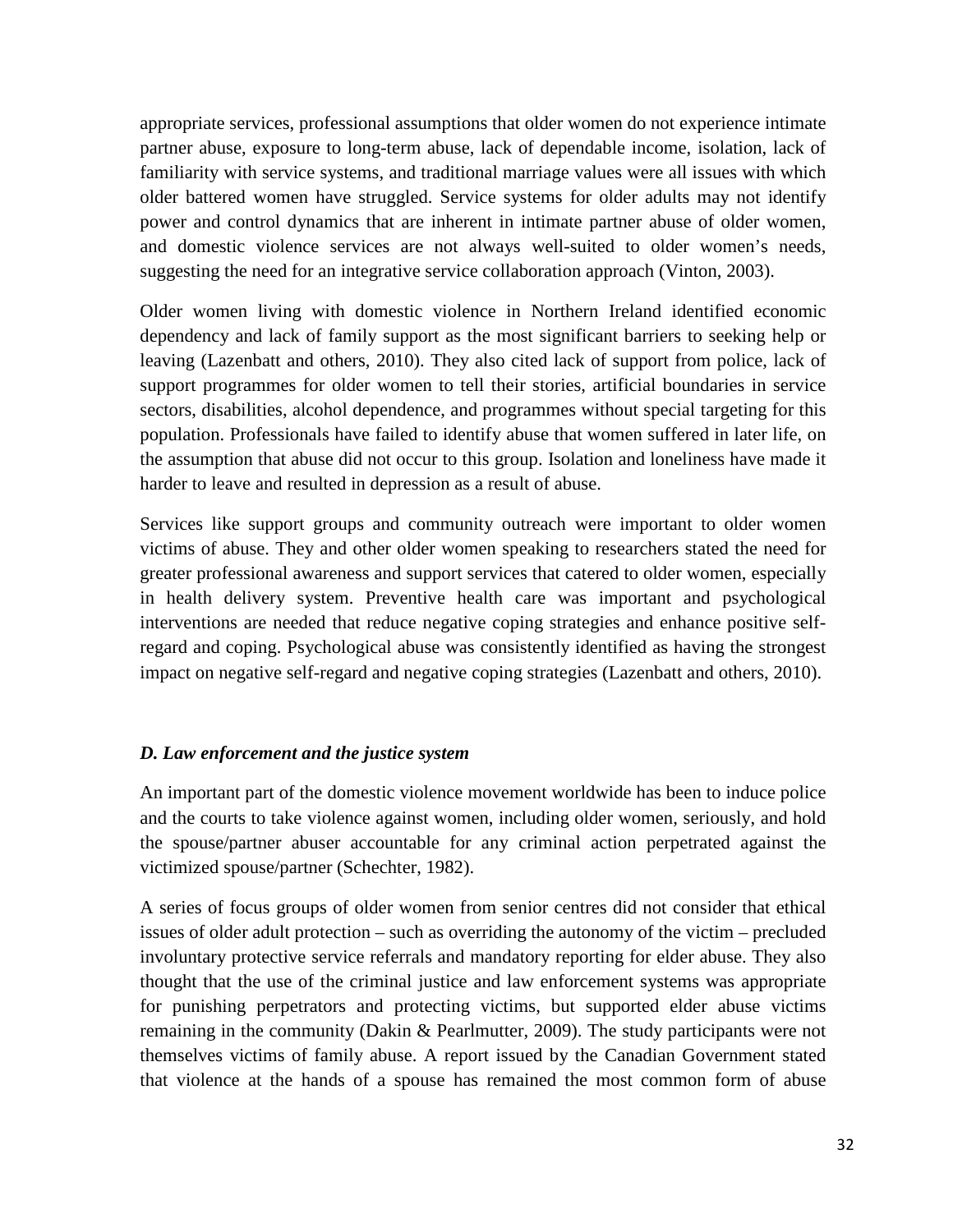perpetrated against older Canadian women, based on testimony by local law enforcement agencies (Morin, 2012).

However, studies have also found that when older and impaired abusers who are family members were treated roughly by law enforcement services, this served as a disincentive for older women victims to contact law enforcement agencies (Seff & Stempel, 2008). Abuse in later life can be complicated for older women because of long-standing relationships with abusers, as well as concerns about the well-being of abusers with impairments. This has presented a disincentive to law enforcement services to getting involved directly in elder abuse cases when the abuser—and possibly the victim—were cognitively impaired and unable to testify for the prosecution.

A study of law enforcement and prosecution of elder abuse was conducted in the United States, in cases where financial exploitation, physical abuse, neglect, or a combination, occurred in a domestic setting (Jackson & Hafemeister, 2013). The older adult victims were known to an adult protective services agency in Virginia and were identified as vulnerable older adults. The victims generally preferred that the criminal justice system not be involved in their cases, regardless of the type of offense or abuse. Without their corroborating evidence, law enforcement agencies were reluctant to get involved in the prosecution of their perpetrators. The older adult victim's dependence on the perpetrator was identified as a concern. Those older adults who agreed to prosecution tended not to be dependent on, or emotionally attached to, the perpetrator. As a result, elder mistreatment in the older adult protection system was less likely to be prosecuted than other forms of domestic violence.

Teaster and others (2001) examined sexual abuse of older adults from preliminary findings of adult protective services (APS) cases in the State of Virginia, in the United States. This included a secondary analysis of APS data on sexual abuse cases of old people aged 60 years and older: the majority of cases were of older women. Sexual abuse was noted as the least perceived, acknowledged or reported type of elder abuse. Most victims in the sample were assaulted by formal or informal caregivers, not intimate partners or strangers. All assaults were non-consensual and all offenders were male. The profile of abusers included dependency on the victim, psychiatric problems, unemployment, drug and alcohol abuse, and in one case, dementia. Victims were all care-dependent, either at home or living in care facilities. The types of abuse action included kissing, fondling, unwelcome sexual interest, and penetration. Prosecution was difficult as most of the victims could not testify; the abuser with dementia (a resident at a care facility with the victim) couldn't understand the nature of the charges. In other cases when prosecution was possible, there was, generally, a criminal conviction (Teaster and others, 2001). These studies have illustrated the complexity of prosecuting abusers of cognitively-impaired and care-dependent older women victims through the criminal justice system.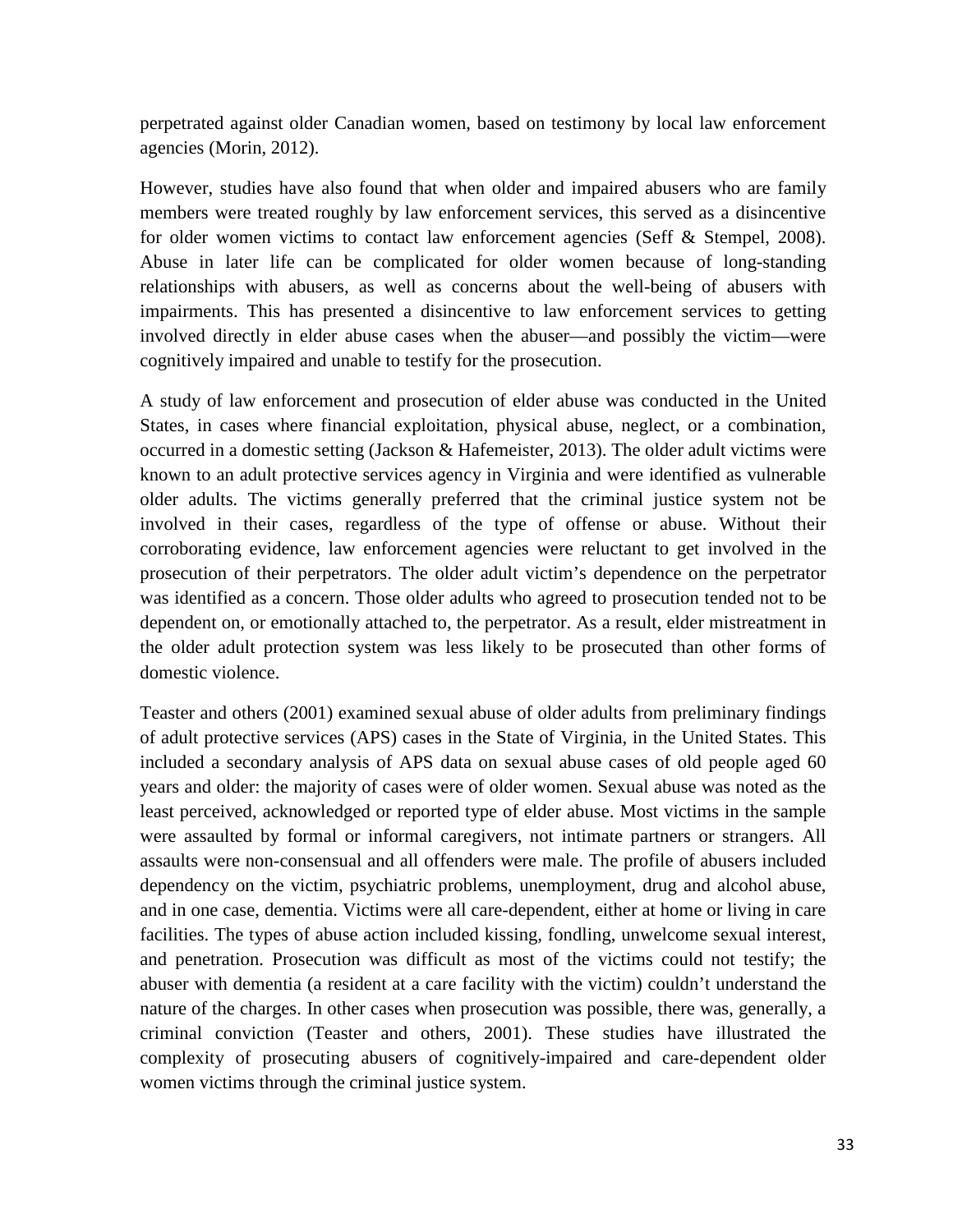#### *E. Knowledge of rights*

For older women victims of abuse in developed countries, challenges with responsiveness from police and the courts may be related to their reluctance to intervene in family issues without the assistance of social services, which are not always well-linked to law enforcement. Laws against domestic violence may not be specific enough about elder abuse and neglect to be helpful to older women victims. In developing countries, there may be a dearth of laws against abuse of older adults that would enable police to respond to abuse situations involving older women. Harmful traditional practices against older women may be codified in law or practice, rendering police authorities unable to provide protection in the absence of enabling legal statutes.

#### **IX. POLICY RESPONSES**

#### *A. Prevention*

The prevention of domestic violence is an important public policy goal. Strategies include public education and sanctions through the criminal justice system. Elder abuse prevention has lagged behind domestic violence, and public education has been conducted largely through ageing service systems and through non-governmental organizations. Criminal justice strategies have focused largely on those who have placed vulnerable adults at risk of harm. However, there has been a shift in current trends (Nerenberg, 2008). The world population has been ageing and, increasingly, frail older adults are living at home in the community.

Elder abuse has been given a higher profile through media attention on abuse of the elderly. Concerns about the fiscal viability of older adults living longer on pensions and social security has also sensitized the public to the impact of scams against older adults, especially older women (Met Life, 2011). Prevention of elder abuse, neglect and exploitation has taken on a new urgency (Nerenberg, 2008).

A model of prevention developed by Gordon (1987) was used to discuss main approaches to the prevention of neglect, abuse and violence against older women. Gordon has identified three categories of prevention that can be applied to an overview of strategies of prevention for mistreatment of older women. These are *universal preventive strategies* targeted to the general public or a whole population group that has not been identified on the basis of individual risk for neglect, abuse or violence; *selective preventive interventions* targeted to individual, or subgroups of, older women in the population who are at high risk of experiencing neglect, abuse or violence at some point in their lives; and *indicated*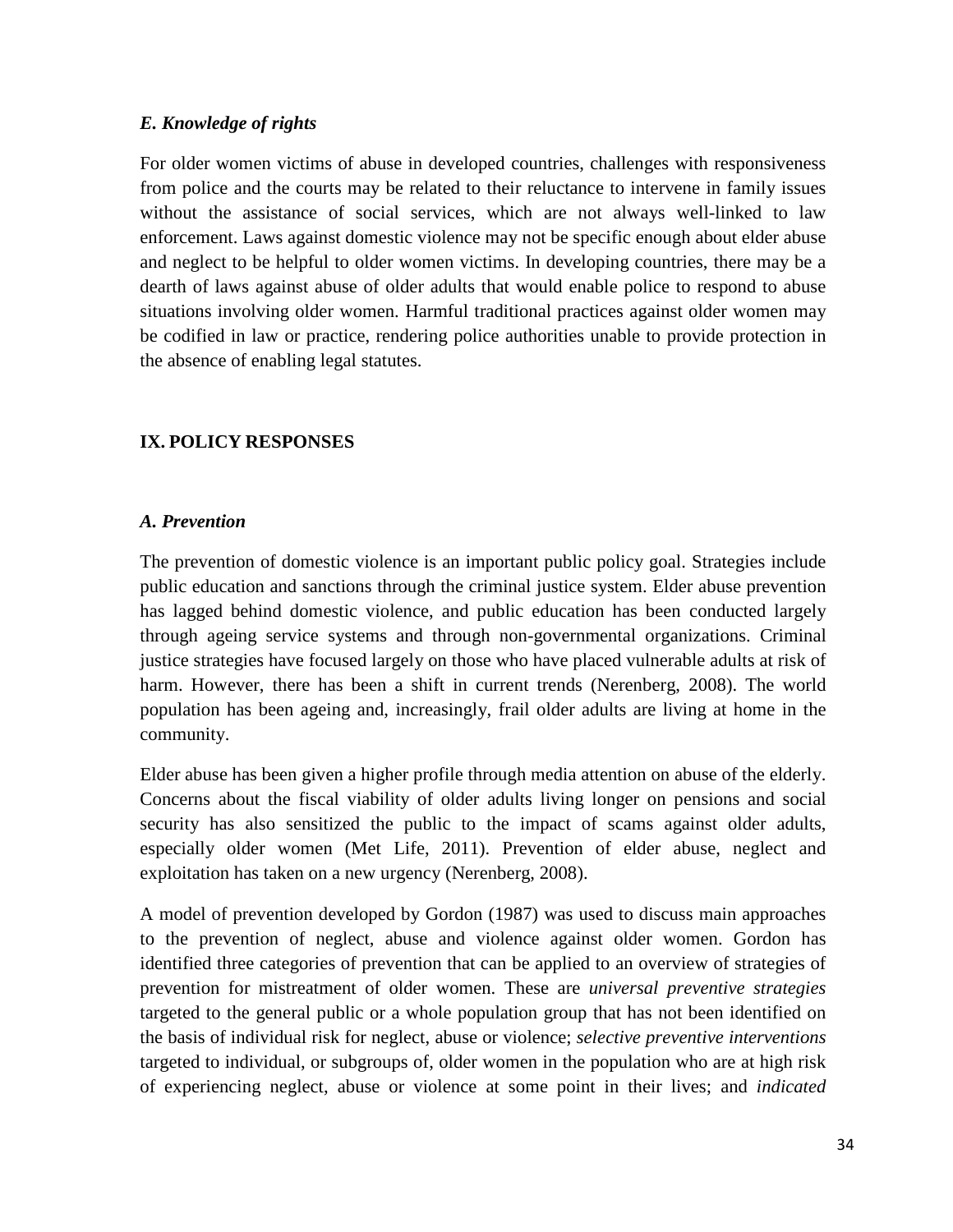*preventive strategies* targeted to high-risk older women who may not presently meet the criteria for neglect, abuse or violence, but who have been identified as having minimal but detectible—signs or symptoms of abuse (Rapp-Paglicci & Dulmus, 2005).

There are no nationally-uniform response systems to address neglect, abuse and violence against older women, However, nations, states, localities, professional organizations, agencies and local groups have developed innovative prevention programmes and initiatives to prevent the abuse of older women within different service sectors, such as health and mental health, social service, criminal justice and housing. Programmes and initiatives may target older women as part of a broader campaign to prevent intimate partner violence of girls and women of all ages, prevent elder abuse and mistreatment, campaign against ageism or promote the protection of widows, or promote community health. It may also mandate the training of workers in health, institutional or care settings, to promote the understanding and prevention of neglect and abuse of care-dependent older women.

#### **a. Universal preventive initiatives**

Screening for elder abuse at the primary health-care level is recommended by the World Health Organization (WHO) (Perel-Levin, 2008).

A charter for the rights and responsibilities of older people in need of long-term care and assistance was developed and disseminated as part of the DAPHNE III initiative in the United Kingdom and European Union. This was intended to serve as a bill of rights for older adult clients and caregivers, which was assumed to include older women, as part of a prevention and early-intervention initiative (AGE-Platform, 2010).

World Elder Abuse Awareness Day, designated as 15 June, was initiated by the International Network for the Prevention of Elder Abuse (INPEA) in 2006, and ratified as a United Nations Day in 2010 by the General Assembly. Governments around the world, along with states, municipalities, communities and local agencies have used this as an opportunity to educate and raise awareness about mistreatment of older adults. While not specifically targeted to older women and neglect, abuse and violence, it provides an opportunity for education about this population. In Spain, localities have participated in the Awareness Day to raise awareness about the abuse of older women and men (Iborra, Garcia & Grau, 2013). Awareness-raising initiatives around the world can be seen on the INPEA home page (See [online]: www.inpea.net).

In the United States of America, the federal Administration on Aging initiated a publicawareness campaign designating the year 2013 as Elder Abuse Prevention Year, and posting multiple educational and consciousness-raising materials on its website for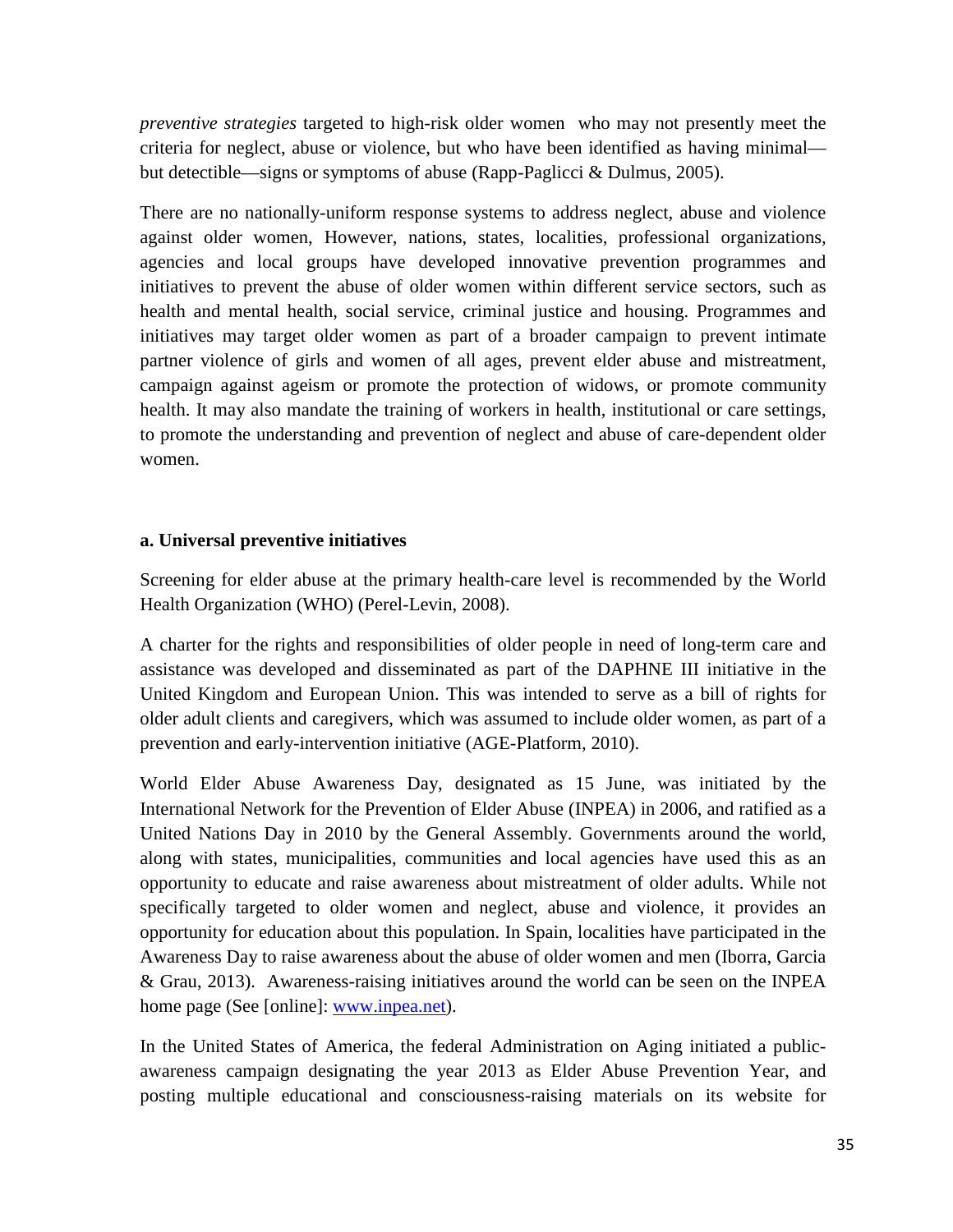downloading by local and state ageing and community service groups (Administration on Aging, 2013).

#### **b. Selective preventive initiatives**

The West Virginia (United States of America) Coalition against Domestic Violence launched a public-awareness campaign that caregiver stress should never be an acceptable excuse for violence. The campaign included an educational booklet, a video and a play, designed to be performed by school-age children and senior citizens in local communities to facilitate intergenerational discussion on caregiver stress and abuse (Brandl & Raymond, 2005).

In Australia, a self-report screening scale for elder abuse was developed and validated as part of the Women's Health Australia Study. Researchers noted the importance of early identification of elder abuse for effective early intervention and prevention of abuse against older women (Schofield & Mishra, 2003).

Community-based paralegals are being trained in Tanzania and Mozambique in inheritance and land law by HelpAge International, and disputing villagers are being encouraged to consult them. The purpose is to reduce violence against older widows who are accused of witchcraft and physically harmed or sometimes killed (HelpAge International, n.d.).

#### **c. Indicated preventive initiatives**

The Flemish Reporting Point for Elder Abuse is part of a social service agency that not only registers reported cases of elder abuse, but also conducts training, provides information and advice to community residents, and trains elders, professionals, home caregivers, volunteers and students, to increase awareness and expertise about elder abuse and how to recognize it (Callewaert, 2011).

In Taiwan, an educational support group for nursing home staff resulted in a decrease in psychological elder maltreatment by staff and an increase in knowledge of gerontology (Hsieh and others, 2009).

A psychological treatment programme for caregivers who abused or neglected an elderly dependent was developed in the United Kingdom. A pre- and post- evaluation design found significant reductions in strain, anxiety and depression in the abusive caregivers, and the reduction in problem factors was maintained during a six-month follow-up (Campbell & Browne, 2002).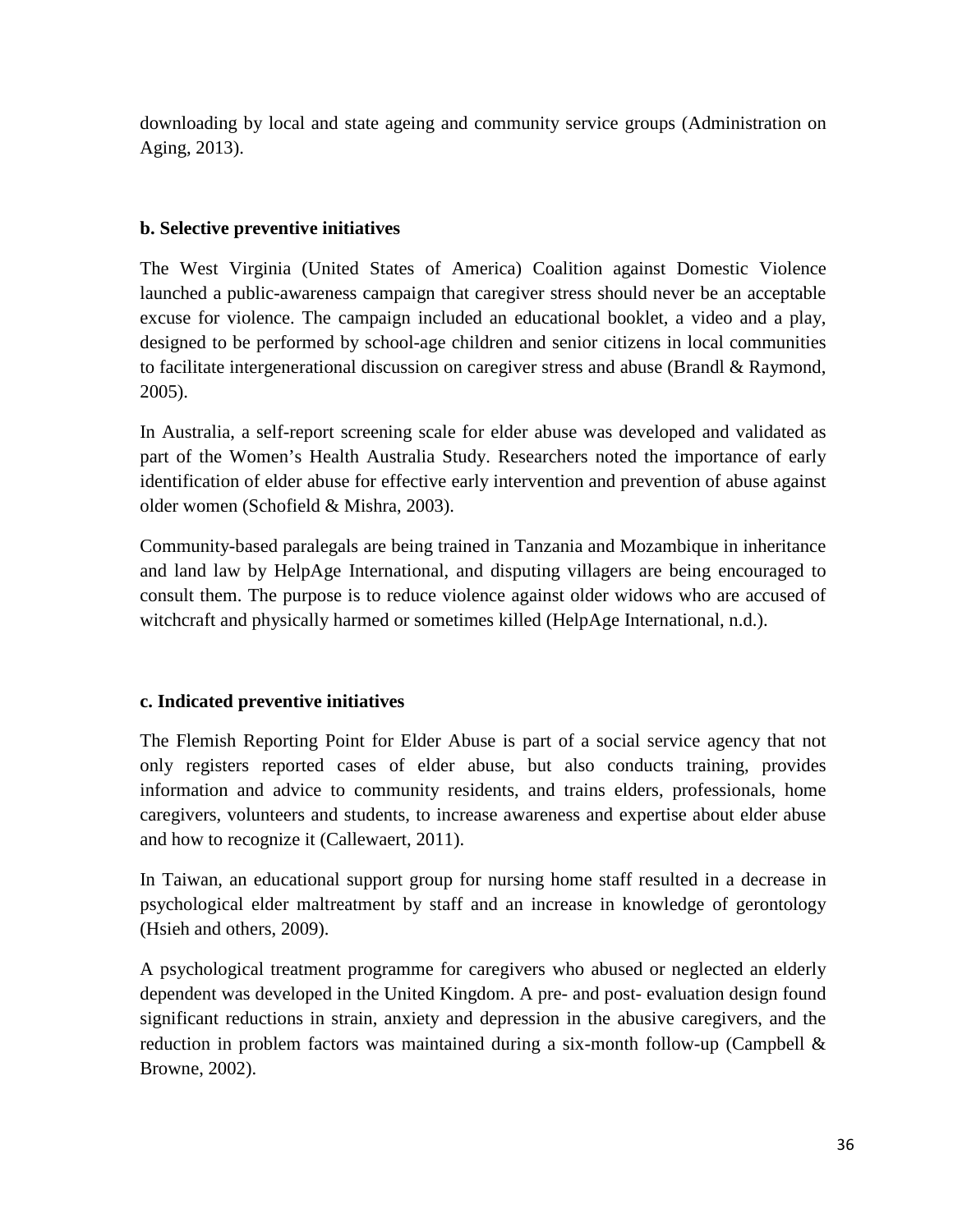Evaluations of preventive programmes and strategies have focused more on short-term and process goals and objectives, as opposed to long-term goals of reducing or eliminating violence against older women. For example, the evaluation of the psychological treatment programme designed to reduce repeated abuse by family caregivers measured the reduction in caregiver stress at the end of the programme and during a six-month follow-up, but didn't measure the long-term reduction of abuse (Campbell & Browne, 2002). A preventive strategy that involved sensitizing providers to signs of elder abuse and setting up a reporting system might find increased numbers of older women who were being abused. However, investment in evaluating preventive strategies and programmes could lead to more effective and efficient targeting of resources to address the problem of older women and abuse.

#### *B. Interventions*

Interventions for older women victims of neglect, abuse and violence are still evolving, and few have been evaluated rigorously for effectiveness with their targeted population (Daly and others, 2011; Ploeg and others, 2009). As interest in older women and abuse increases, more evidence- based intervention models will be likely to emerge.

The intervention models presented below have been developed for older women; those programmes intended to serve both male and female victims of elder abuse, but not intended specifically and primarily for older women victims, have not been included.

#### **a. Interventions for older women caregivers of abusive men**

Koenig and others (2006) proposed that female caregivers of older adults needed to understand and practice ethical decision-making if they had a history of experiencing domestic abuse by the care-receiver. In the feminist framework, domestic violence has been defined as a distinct incident of abuse (kicking, hitting, pinching) occurring in an intimate relationship over time and originating in wider social inequities between men and women; it has been defined further as physical, sexual or psychological force by a man against his intimate female partner. Professionals working with victims of intimate partner violence have begun to develop intervention models for older women with a history of domestic violence who were providing care for their abusive family member (Koenig and others, 2006). Evaluations have not, to date, been published on this intervention model.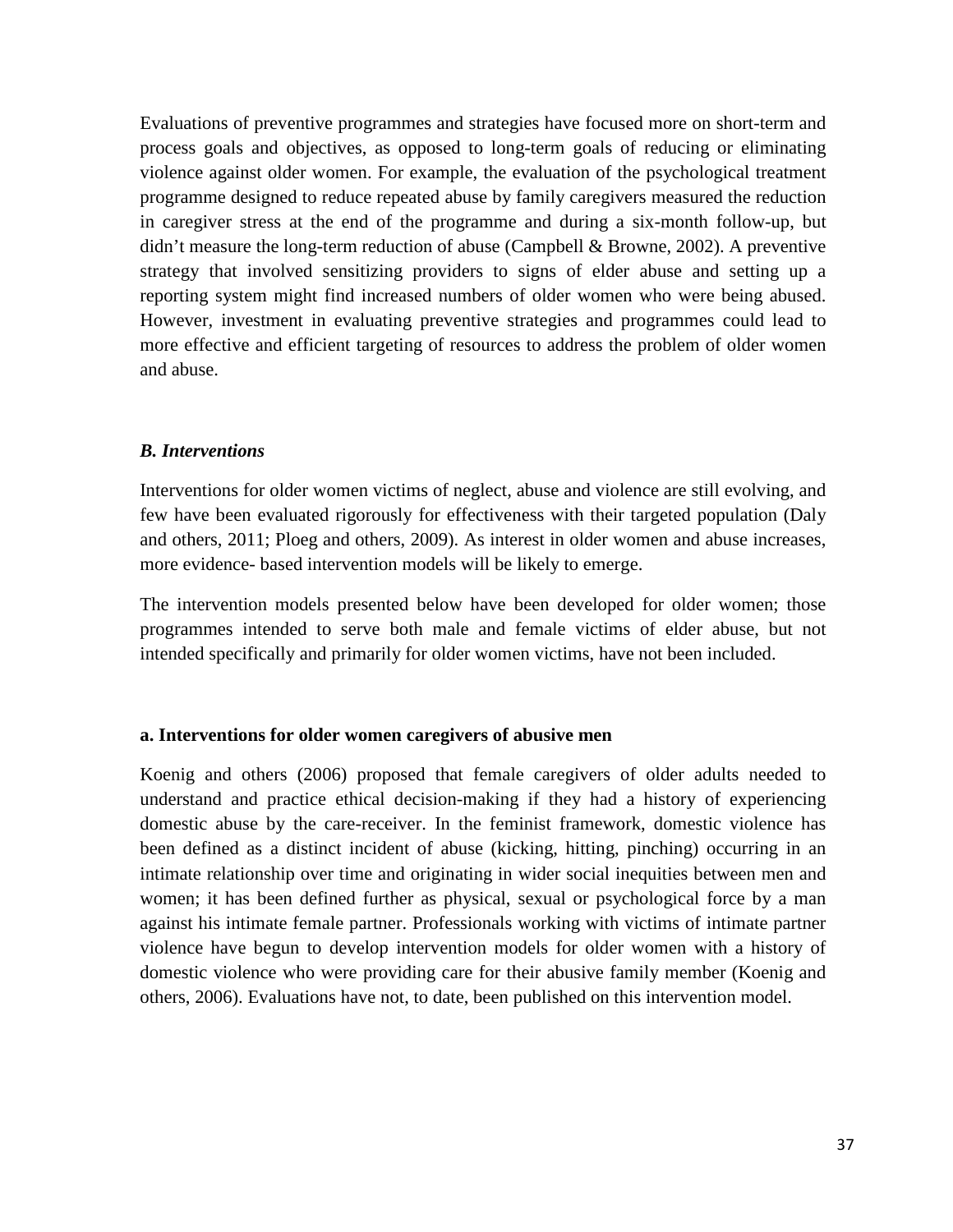#### **b. Services for older women with care needs**

Some countries, most notably Japan and Britain, have established universal systems of long-term care. In-home and residential care for physically-impaired older women can serve as a protective strategy for the prevention of family abuse. Two societal factors in Japan can facilitate the early detection of family abuse in care-dependent older women: firstly, social workers from Home Care Support Centres having close contact with families of older adults receiving at-home care through the national long-term care system; secondly, community volunteers who provide support to families with older members receiving at-home care services can identify early signs of abuse and neglect in caredependent older members and offer education and support to the family.

Institutional care for older women in nursing homes, hospitals and care homes may serve as an intervention for those who are care-dependent and lack families, or whose families are unable, or unwilling, to provide needed care. Hospitals and care homes – whether operated, regulated or free of regulation by the State – serve the most vulnerable of the old: primarily, in most cases, older women. Often highly regulated in developed countries, hospitals and long-term care facilities can provide skilled, loving and sensitive care for older adults whose care needs exceed the ability of their families and communities to provide for them safely (William T. Smith, United Nations Representative, International Association of Homes and Services for the Aged, Personal Communication, August 12, 2013).

However, neglect, abuse and violence against older women residents occur even in highlyregulated, professionally-managed care homes; for example, sexual abuse of older women residents perpetrated by aides and older male residents, often with dementia, has been reported and documented in the United States of America (Teaster & Roberto, 2004). Prevalence data on the abuse of older women in care homes, whether by staff, family or others, is lacking, to date.

Elder-abuse intervention in the older-adult-protection framework has adopted some protective strategies from the child-abuse field, including guardianship services. While guardianship is an extreme measure that can remove rights from older adults and must be used with care, it can also serve to protect older adults who have dementia and are being financially exploited, or who have care needs that are not being met by identified caregivers. Ideally, however, elder abuse preventive and intervention services incorporate empowerment strategies. These have much in common with domestic violence services, including self-help groups for women of all ages, safe homes, use of law enforcement and legal action (Penhale, 2008).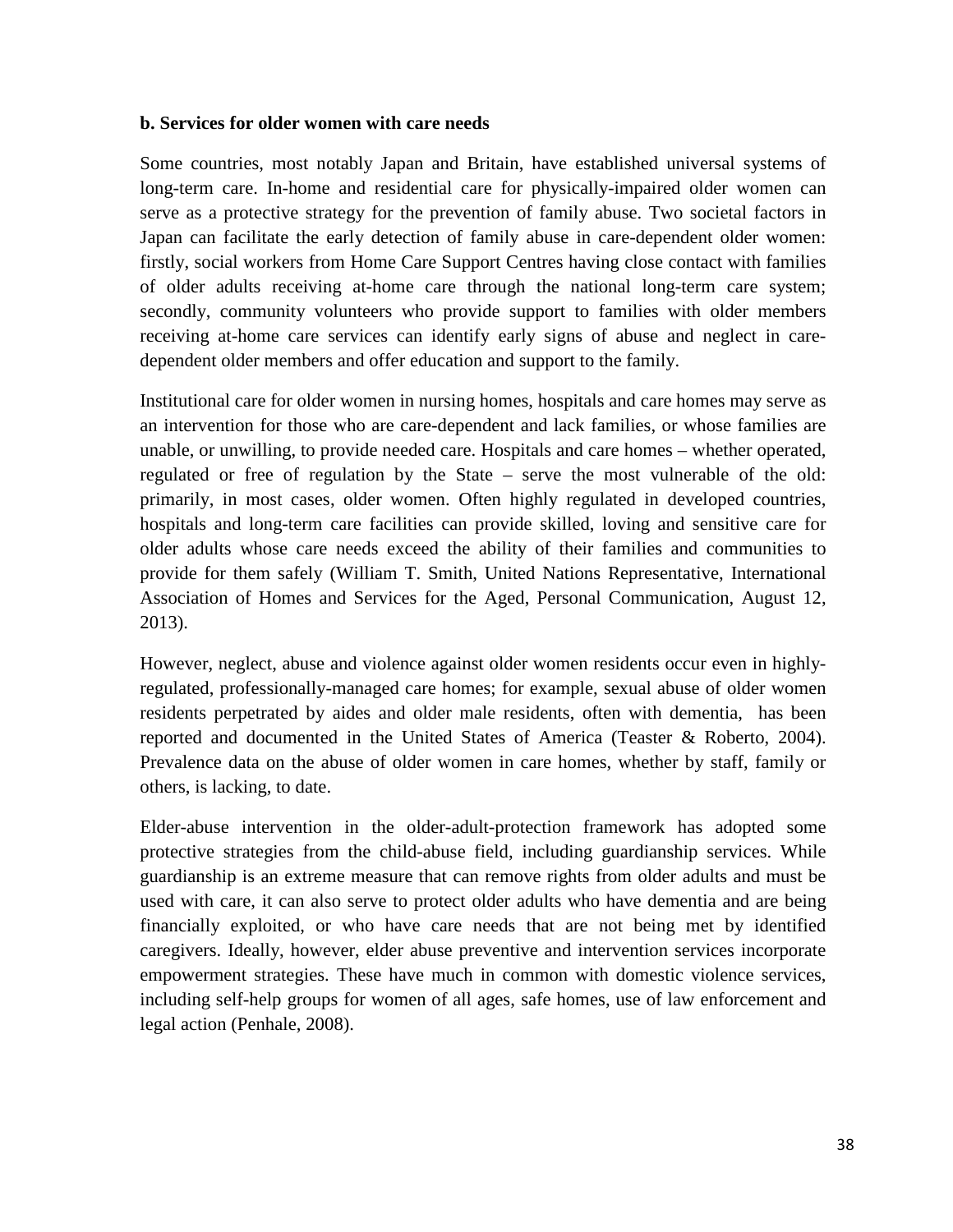#### **c. Legal services for older women victims of abuse**

Legal services for older women victims of abuse may differ based on whether the older woman was considered cognitively capable of making decisions on her own or not. For neglected or self-neglecting older women, who may also be financially exploited or physically abused, guardianships and related services may be most appropriate. For older women who are cognitively intact, legal services to obtain orders of protection, divorce proceedings, eviction protection and related services can be obtained through the domestic violence system. Legal protection against financial abuse and scams are accessed through the ageing services system.

#### **d. Support groups for older women victims of abuse**

Support groups for older women struggling with IPV have been important resources (Brownell & Heiser, 2006; Raymond & Brandl, 2008; Spangler & Brandl, 2003; Podnieks, 1999). According to Kaye (1995), support groups are considered crucial in providing a buffer against the negative consequences of ageing. Cited benefits of support groups for older women victims of family mistreatment include mutual feedback, empowerment, assistance with coping strategies, and social support (Podnieks, 1999).

Social support provided by groups for older women struggling with IPV is considered especially important in view of tactics used by their abusers to isolate them socially (Brandl and others, 2003). Key issues in planning support groups include time of the day (holding group sessions when older women are likely to be able to attend), providing transportation and food, ensuring freedom to leave the group, and funding. Confidentiality and safety have been identified as important considerations as well; the underlying assumption of support groups for IPV victims in the later stage of their lives include power and control as the underlying motive in the abusive treatment, unless proven otherwise (Brandl and others, 2003).

IPV support-group models can range from peer-led groups without set topic agendas to those centering on activities like sewing, quilt-making or art, with discussions about abuse secondary, to professionally-led groups with structured learning content. One psychoeducational support group model that has been evaluated for effectiveness was developed for a battered women's shelter (Schmuland, 1995), and tested in the community (Brownell & Heiser, 2006).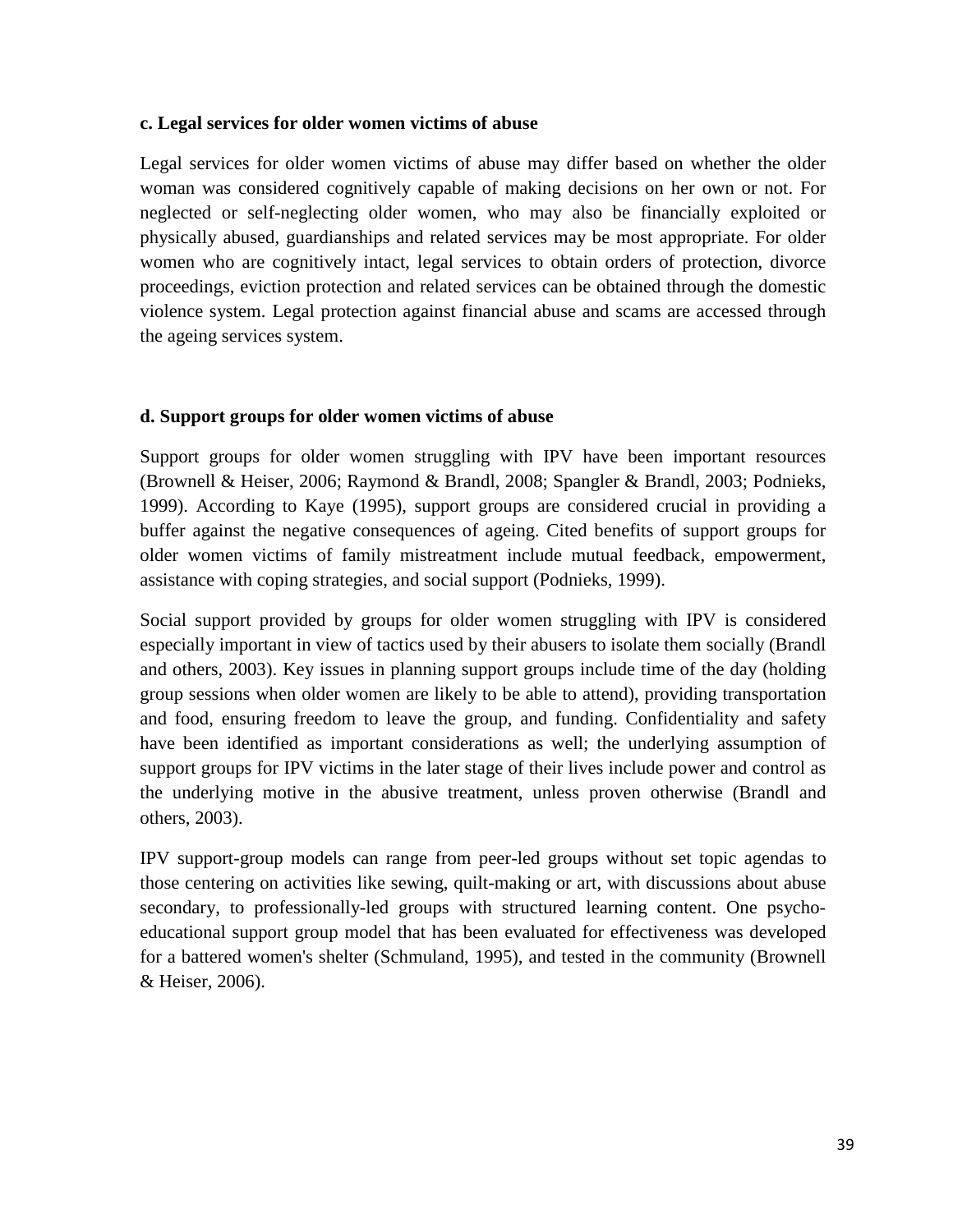#### **e. Domestic violence shelters for older women victims of abuse**

Battered women's shelter programmes have not always been successful for older battered women. This has been because of limited resources that have led to prioritizing shelter beds for younger battered women and their dependent children, as well as a general lack of fit between shelter programmes and the needs of older women victims (Vinton, 1998). Outreach and the education of providers in service systems like ageing service networks – including senior centres and adult protection service systems – were also considered critical to the effective utilization of shelter services by older women. Most domestic violence shelters were found not to offer special programmes for older women (Vinton, 1998). Very few shelters having long-term care facilities have been established (Reingold, 2006), due to expense and lack of reimbursement by Governments and other funders. A shelter in a longterm care facility can accommodate older women victims of abuse who are also physically or cognitively impaired.

#### **f. Training and education on abuse in later life for professionals and students**

Training and educational programmes designed to raise professionals' awareness of domestic violence as a form of elder abuse address perceptions that intimate partner abuse in older couples doesn't exist, or isn't as serious as abuse in younger couples. A study conducted in the state of Florida, United States of America, compared the attitudes of students in the professions of social welfare, criminal justice and public administration towards younger and older victims of domestic violence. It found that students tended to minimize domestic violence between spouses/partners in older couples compared to younger couples (Kane and others, 2011).

Training manuals and toolkits for providers serving older women who are victims of abuse have been developed in both Canada and the United States of America. *Bridging Ageing and Woman Abuse: A Resource for Service Providers Working with Older Women Experiencing Abuse* was developed by the National Institute for the Care of the Elderly (NICE) at the University of Toronto. It provides an overview of what is unique about older women abuse, gives practical tips and information, explains informed consent, outlines safety planning guidelines and includes planning charts and other tools (NICE, 2009). *In their Own Words: Domestic Violence in Later Life* is a manual that can be used for training and conducting support groups for older women victims of abuse (Brandl & Raymond, 2008).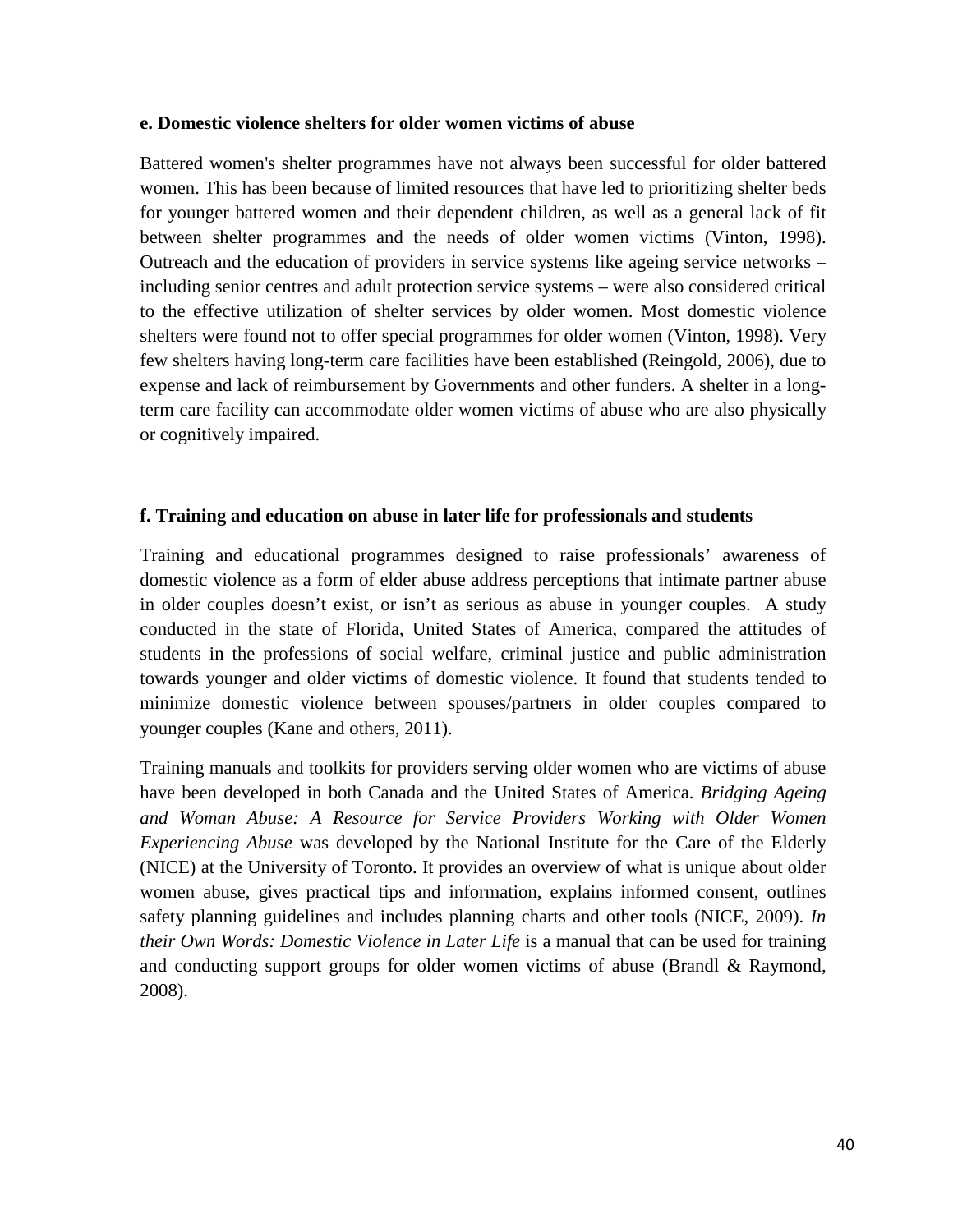#### **g. Interventions aimed at perpetrators**

Treatment programmes for elder abuse perpetrators fall primarily into two categories: domestic violence/intimate partner abuse and elder mistreatment (gerontology). In the United States of America, most states have legislated batterers' treatment programmes as part of domestic violence prevention strategies, and these models are readily available online. While few focus entirely on older adult abusers, they suggest the inclusion of information on elder abuse as part of a focus on special populations, for example, in their curriculums.

The State of Rhode Island (2007) encourages—but does not mandate—programmes to develop group tracks and/or particular sessions that are geared towards certain specialized populations (for instance, repeat offenders, female offenders, elder abuse, non-partner violence, or others). A similar model, the Elder Abuse Perpetrator Programme, was implemented in Australia (Kingsley & Johnson, 1995). Another model has been developed for abusive and stressed caregivers. As discussed earlier, one psychological treatment programme for caregivers who abused, or neglected, an elderly dependent was developed in the United Kingdom (Campbell & Browne, 2002).

Treatment programmes for substance abuse and mentally-ill abusers may be utilized by the criminal justice system, as part of a court diversion programme sentence for family abusers, once the victim requests this and the abuser agrees. Perpetrators of abuse against older adults in need of protection are more likely to be sentenced to prison terms as opposed to treatment programmes.

#### **h. National legislative approaches**

Legislative developments at the national level reflect the differences between conceptual frameworks on the abuse of older women: whether it is an older adult protective programme, recognizes a form of elder mistreatment, or reflects intimate partner violence. Most—but not all—national legislation passed is fragmented, addressing women as part of domestic violence laws, older adults as part of family violence legislation (if at all), and older, care-dependent adults in need of protection, residing either in nursing homes or in the community, as part of laws to protect the vulnerable. Domestic violence legislation is not, in general, inclusive of older women specifically, and vulnerable older adult legislation assumes some degree of care-dependency on the part of the older adult victim; gender is not usually specified.

In Australia, there is no national legislation mandating reporting of elder abuse in the community. However, there is national legislation mandating the reporting of abuse against nursing-home residents to an office within the national Office of Quality Care and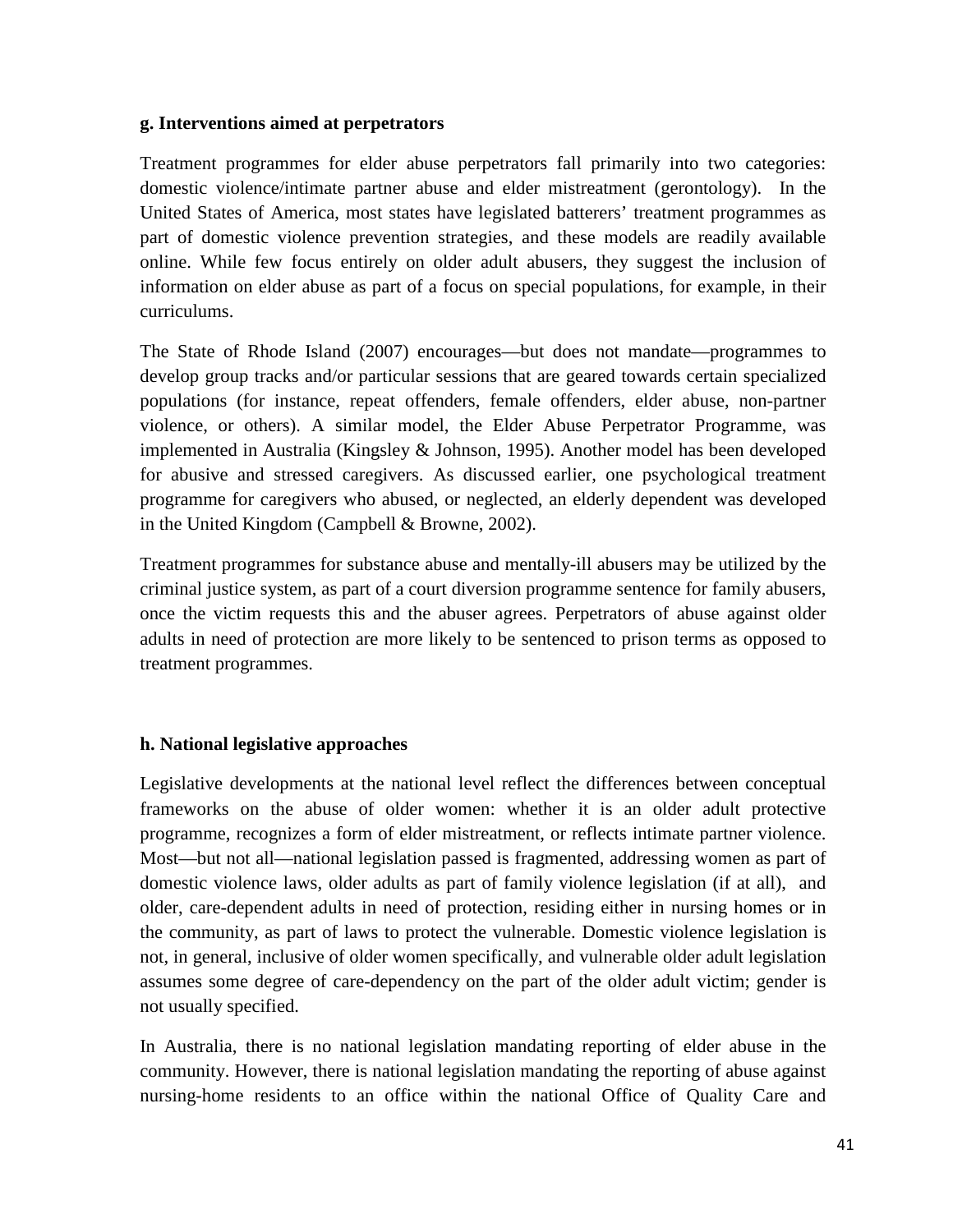Compliance, and to the police in the state where the reported abuse has occurred (Kurrle, 2013).

There is no elder abuse statute in Canada. Elder abuse and neglect cases are considered in criminal code law and some expansion of Canada's criminal Code R.S. 1985, c. C-45, s. 215, on failure to provide basic necessities to a care-dependent older adult (McDonald, 2013). Domestic violence statutes do not specify older women and abuse: this is subsumed, along with child protection, in family violence statutes (Sinha, 2012).

In Hong Kong, male and female elder abuse in the community is addressed in the Domestic and Cohabitation Relationships Violence Ordinance, formerly known as the Domestic Violence Ordinance. It was first enacted in 1986 to address spouse/partner violence, and subsequently amended in 2008 to include elder abuse by expanding victim categories to non-spousal family relationships (Tiwari and others, 2013).

The People's Republic of China passed the Law of the People's Republic of China on Protection of the Rights and Interests of the Elderly in 1996. Family members have the responsibility of supporting an older family member financially, physically and emotionally. Article 4 of this legislation prohibits discrimination and insults against, as well as maltreatment or desertion of, aged family members. A separate article (Article 48) addresses and establishes penalties for family members who exploit aged members financially (Tiwari and others, 2013). Domestic violence legislation prohibiting violence against women has been established but does not refer specifically to older women or women of any age.

In Taiwan, the Domestic Violence Act and the Senior Citizens' Welfare Act protect older adults (Tiwari and others, 2013). The Senior Citizens' Welfare Act was enacted in 1980, but it was only with the Amendment of 1987 that provisions for elder abuse prevention were included. The 2007 Amendment required local governments to strengthen the elderly protection system (HuiChing Wu, Associate Professor, Department of Social Work, National Taiwan University, Personal Communication, August 28, 2013). Unlike Hong Kong or the PRC, there is now mandatory reporting of elder abuse in Taiwan and, according to the Ministry of the Interior, elder abuse case reporting increased threefold from 2002 to 2010 (Tiwari and others, 2013).

In Ireland, the Irish Constitution (Bunreacht na Éireann) affirms the responsibility to protect the aged, but there is no specific legislation to protect older adults from abuse, and neither is reporting elder abuse mandatory (Phelan, 2013). The Domestic Violence Act, passed in 1996, may be used to protect abused older adults, however. Specifically, this Act, passed to protect domestic violence victims, enables State intervention, should fear or trauma prevent the victim from taking action (Phelan, 2013).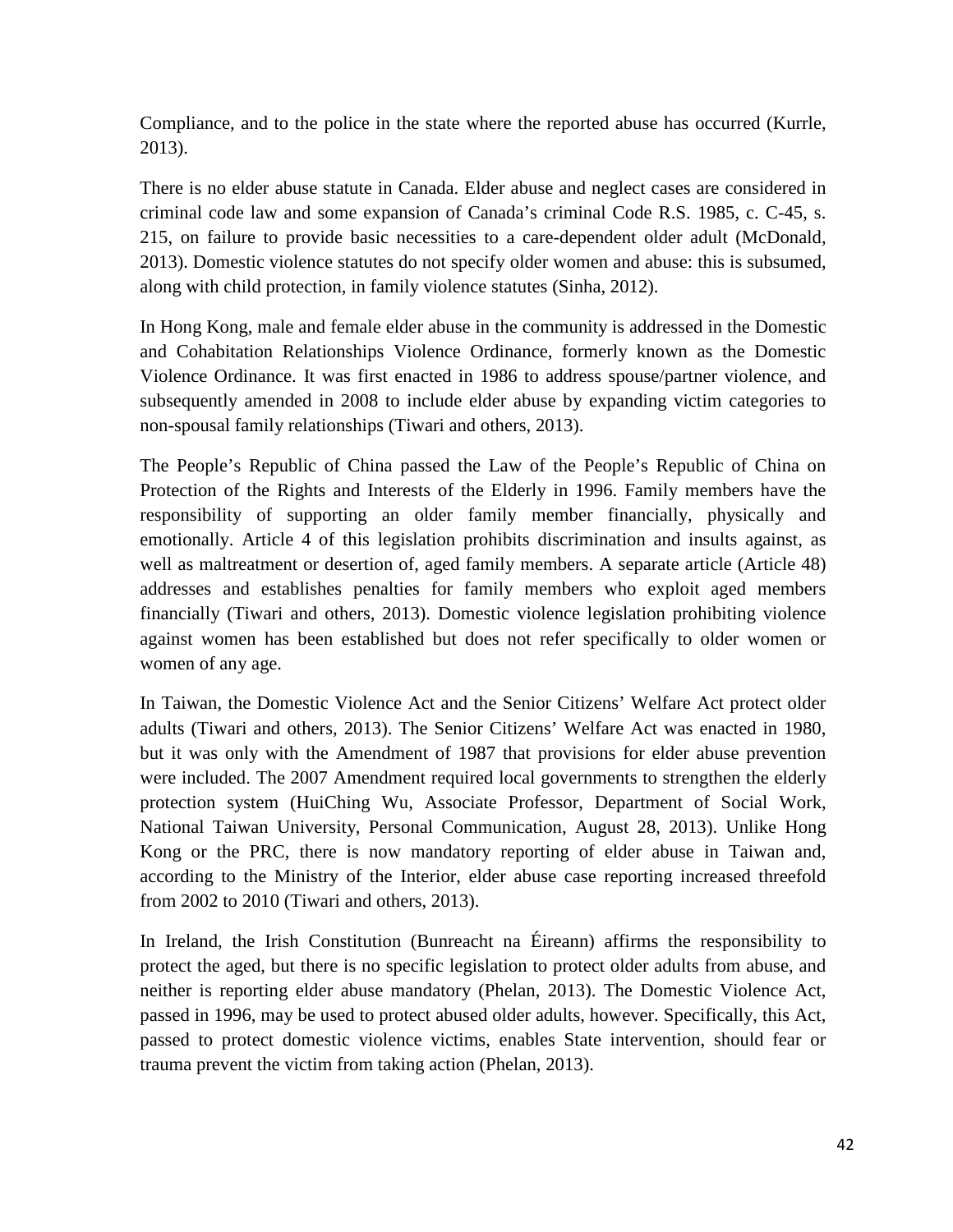India does not have specific legislation on elder abuse; however, there are provisions in criminal law, civil law, property rights, family violence and mental health legislation that address specific aspects of elder abuse. For example, The Maintenance and Welfare of Parents and Senior Citizens Act of 2007 contains more effective provisions for the financial and social security of older family members. The Protection of women from Domestic Violence Act of 2005 recognizes violence against older people; however, its enforcement is limited (Shankardass, 2013; Shankardass, 2010).

Israel has a long history of legislation aimed at protection of the elderly. Both the Law of Legal Competence and Guardianship (1962) and the Law for the Defense of Protected Persons, 1966, provide protection for adults who are unable to care for themselves, and address issues of elder abuse and neglect, respectively (Lowenstein & Doron, 2013). The Law for the Prevention of Violence in the Family, passed in 1991, was intended to provide temporary relief for intra-familial victims of sexual, physical and mental abuse. Finally, a series of directives issued by the Director-General of the Ministry of Health in 2003 stated the intent to increase awareness of elder abuse and neglect, by instructing medical institutions to identify and report cases of elder abuse and neglect, and to develop specialized training and education for interdisciplinary care teams, that should include nursing, social work and medical professionals (Lowenstein & Doron, 2013).

Among African nations, South Africa, through its Older Persons Act (2006), explicitly prohibits abuse of older persons and provides a framework for reporting and litigating against older adult abuse. Other countries, including Kenya, Ghana, Tanzania, Mozambique, Uganda and Cameroon have developed national policies on ageing, which generally include provisions on elder abuse. In spite of general policy level advances, however, there are few formal programmatic responses to elder abuse and mistreatment (Aboderin & Hatendi, 2013).

In Kenya, there is a growing consciousness about elder abuse in the form of accusations about witchcraft, fuelled by media attention and HelpAge International field workers. To complicate matters, federal laws still exist from Colonial times prohibiting witchcraft, which can create difficulties for advocates seeking protection of older women accused of witchcraft by community members. The discourse on elder abuse and neglect, for example, in official references in Kenya's recently ratified (2009) National Policy on Ageing and Older Persons, does not yet acknowledge the connection with the abuse of older adults charged by community members with practicing witchcraft and subsequently injured and killed (Aboderin & Hatendi, 2013). According to HelpAge, older adults accused of witchcraft were, typically, women (Sleap, 2010).

In 2003, Kyrgyzstan adopted the Law on Social and Legal Protection from Domestic Violence, which required State authorities to afford protection to domestic violence victims. In order to ensure that older adult victims of domestic violence received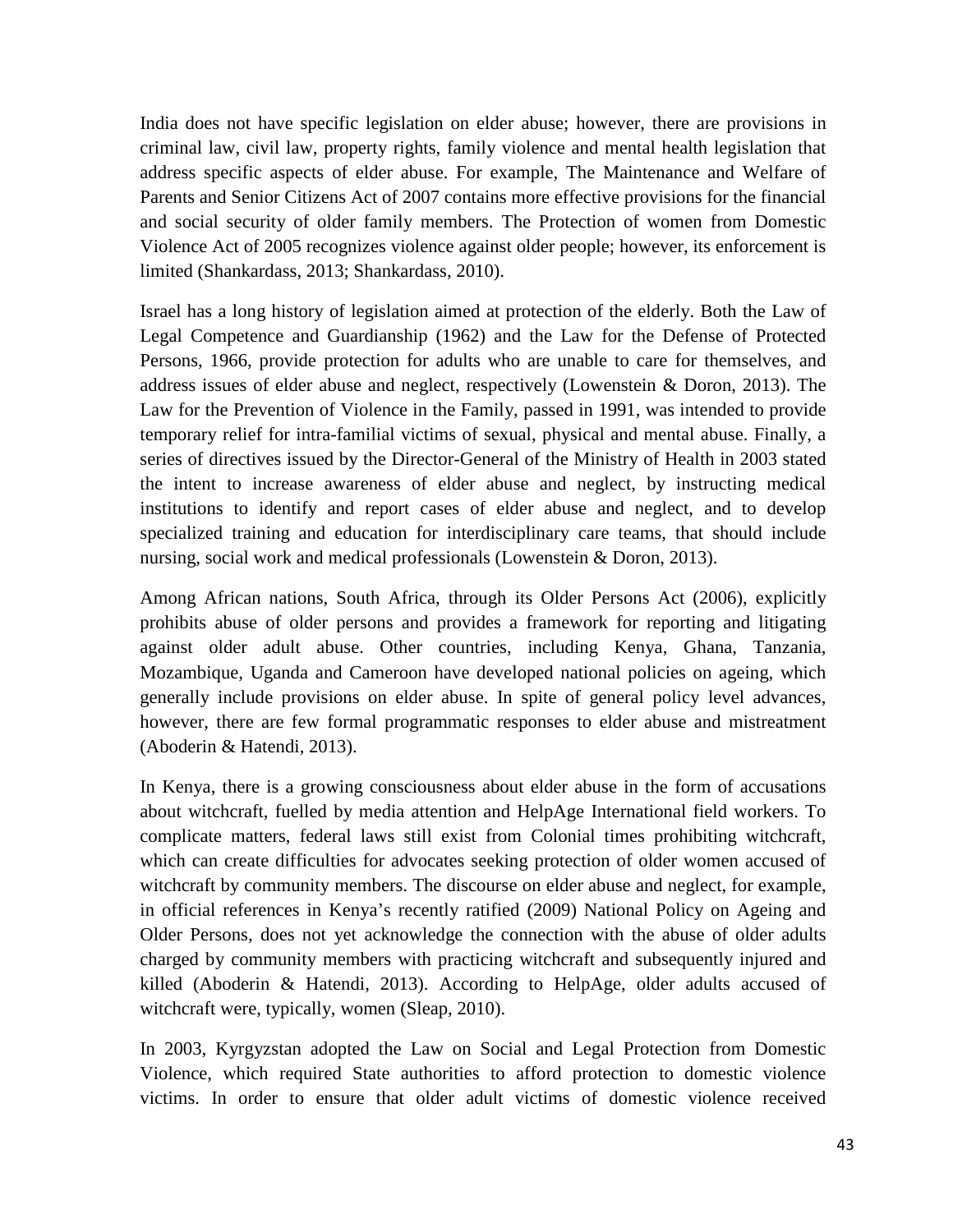protection, a project called Right to Life without Violence in Old Age was initiated at the community level, to raise awareness about domestic violence against older people, use principles of mediation and conflict resolution, and work to eliminate harmful traditional practices (HelpAge International, 2012).

In many Latin American countries, there exists either family violence or elder abuse legislation at the national level. In Argentina, the 1994 Protection Law against Family Violence is enforced through Family Tribunal Courts (*Tribunales de Familia*), and the National Ministry of Social Development oversees policies for the prevention of discrimination and mistreatment of older adults (Daichman & Giraldo, 2013). Bolivia has a federal law against interfamilial and domestic violence. In Brazil, Law  $N^{\circ}$  10.741 (2003) established the protection of elders' rights. In Chile, the Law on Domestic Violence was amended in 2010 to include abuse of older people. Colombia passed a 1994 Law on Domestic Violence that, however, did not specify older adult abuse.

Costa Rica's Domestic Violence Law declared that people 60 years of age and older also experience violence. In El Salvador, Law N° 717, passed in 2002, mandated comprehensive care for older adults. Guatemala passed a law, Protection of the Elderly, on the prevention, punishment and eradication of domestic violence against older adults. In Mexico, violence against the elderly was criminalized in 2011. Nicaragua's Law  $N^{\circ}$  720, passed in 2010, established seniors' rights to live with dignity and security, free of exploitation, physical or psychological abuse.

In Peru, Law  $N^{\circ}$  28.803 (2006) guaranteed the rights of elders and made their families responsible for the welfare of dependent elderly parents. The Dominican Republic passed Law N° 352-98 in 1998 on the protection of ageing persons (Daichman & Giraldo, 2013).

Norway does not require mandatory reporting of elder abuse. Criminal law, however, now permits the police to bring charges against the perpetrator of domestic violence, including elder abuse, without the consent of the victim. Other forms of protection for older adult victims of abuse are guaranteed in health-care legislation and in the Guardianship Act of 2010 (Sandmoe, 2013).

Portuguese legislative policy on older adult neglect and abuse was developed under the umbrella of domestic violence. Legislatively, Portuguese law does not cover elder abuse directly; Law  $N^{\circ}$  112/09, Judicial establishment for the prevention of domestic violence, protection and assistance to its victims, distinguishes between domestic violence victims and vulnerable victims. The latter can include victims of advanced age, poor health status, psychological instability, and physical impairment that may be related to the victimization (Ferreira-Alves & Santos, 2011).

Spain does not have a law that regulates the State response to elder abuse. However, protection against domestic abuse for older adult family members are included in family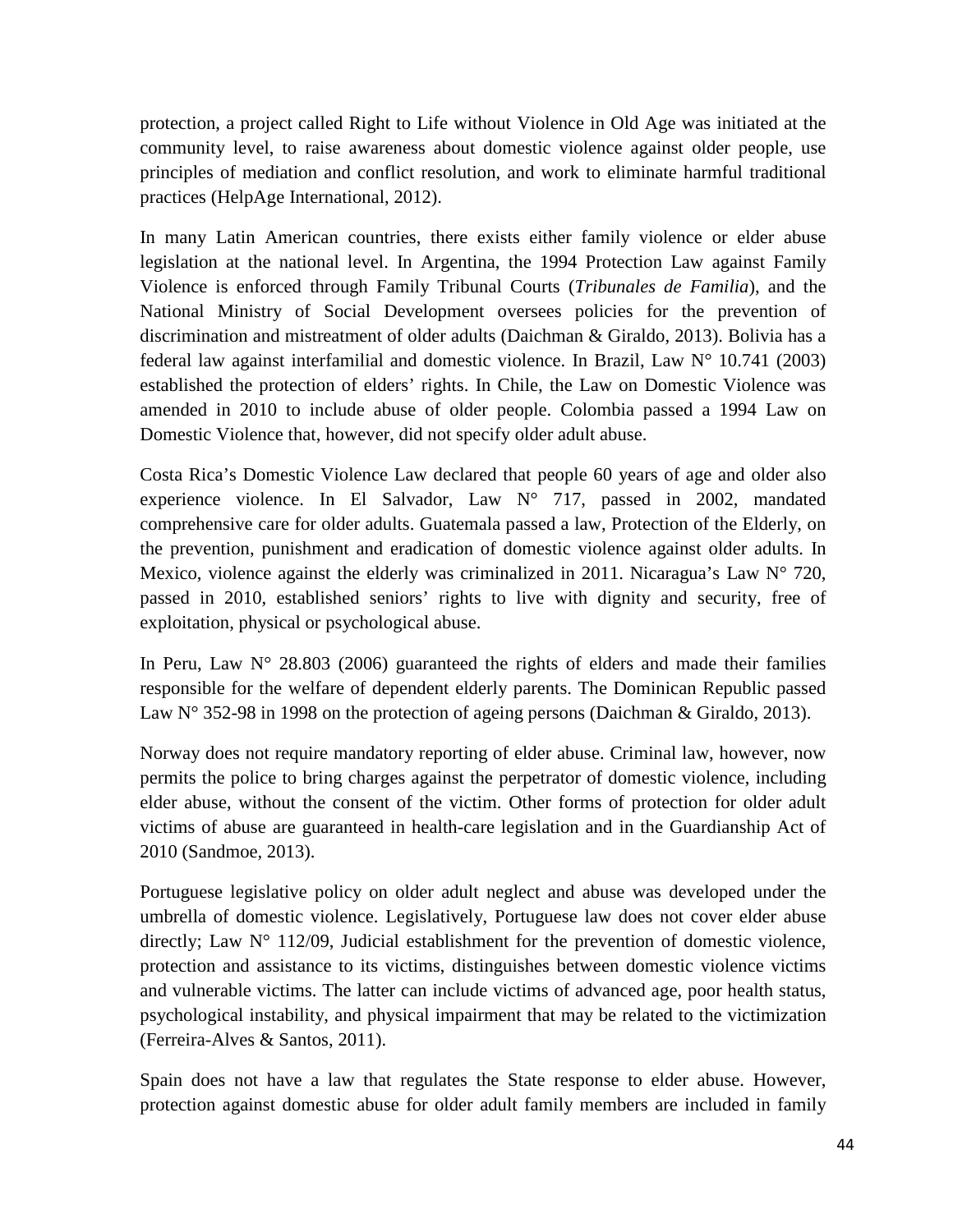and domestic violence statutes (since 2003); and, in January 2007, Law  $N^{\circ}$  39/2006, Promotion of Personal Autonomy and Assistance to Persons in Situations of Dependency, came into effect. This law provided the groundwork for funding services needed by the dependent elderly to remain living safely in the community (Iborra, Garcia & Grau, 2013).

There is no single piece of legislation specifically concerning the protection of older adults in the United Kingdom (Penhale, 2013). Legislation passed to protect people who lacked the capacity to protect themselves, like the Mental Health Acts of 1983 and 2007, and the Mental Health Capacity Act of 2005, were not age-specific. However, the Family Law Act of 1996, and the Domestic Violence, Crime and Victims Act of 2004, covered elder abuse and familial homicide in a domestic setting. In England, Wales and Northern Ireland, legal solutions for vulnerable older adults were covered by these laws, along with some legal provisions for removing an adult at risk of harm to a safer place (Penhale, 2013).

In Scotland, the Adult Support and Protection (Scotland) Act 2007 provides protection for adults of all ages who are at risk of harm (Penhale, 2013). Older women victims of intimate partner violence could seek protection under this Act, as a vulnerable adult victim of domestic violence (Penhale & Porritt, 2010).

In the United States of America, the latest national legislation on elder abuse was the Elder Justice Act (EJA), passed into law in 2010 as part of national health-care legislation, the Patient Protection and Affordable Care Act (Ernst & Brownell, 2013). To date, The EJA, although signed into law, has not been funded by the United States Congress as part of the appropriations process. The Federal domestic violence legislation, the 1994 Violence against Women Act (VAWA) recognized older women in a category eligible for grants for community services and targeted training for law enforcement, but did not address policy decisions about violence against women, including older women, at state decision-making level, nor does it yet link VAWA and older women as victims of domestic violence with the Elder Justice Act and elder abuse (Blancato, 2013).

#### **i. The United Nations**

The 1979 Convention for the Elimination of all Forms of Discrimination against Women (CEDAW) General Recommendation No. 27, and the 2002 Madrid International Plan of Action on Ageing both referenced violence against older women (United Nations, 2003).

CEDAW General Recommendation No. 27 was adopted by the CEDAW Committee at its  $42<sup>nd</sup>$  Session (Begum, 2010) and ratified by the United Nations General Assembly in December 2010 (Begum, 2010). As a result, a non-binding general recommendation on the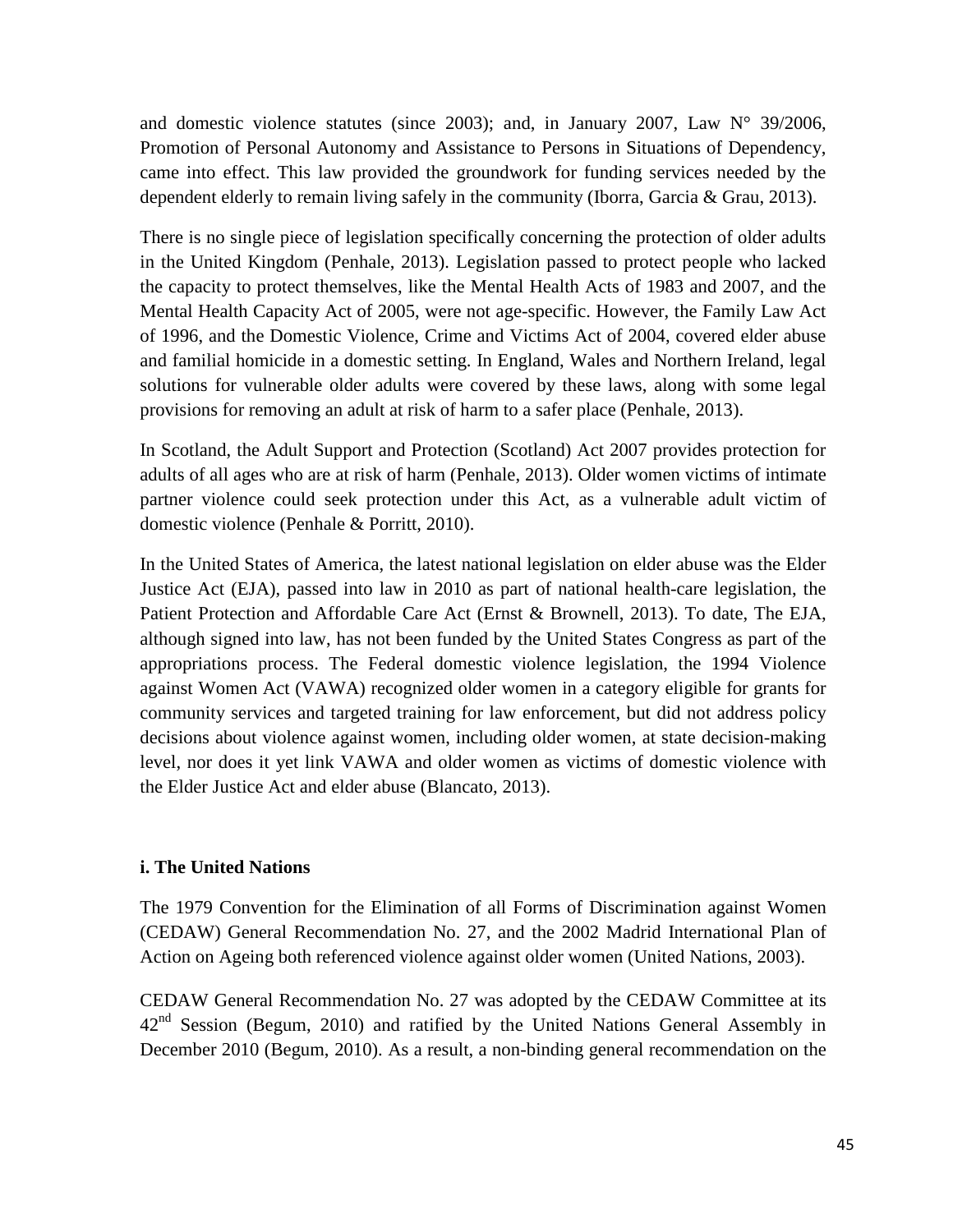rights of older women supplemented the Articles of CEDAW.<sup>8</sup> Specific areas of concern related to abuse and exploitation of older women included: (Recommendation  $N^{\circ}$  26) Abuse of older women under some statutory and customary laws that deprived widows of economic security after the death of their spouses; and (Recommendation  $N^{\circ}$  27) Older women and exploitation and abuse, especially economic abuse, when their legal capacity was deferred to lawyers and family members (Begum, 2012).

Recommendations related to the prevention and elimination of the abuse of older women included: (Recommendation  $N^{\circ}$  36) Elimination of negative stereotyping and cultural practices that were prejudicial and harmful to older women and could lead to their physical, sexual, psychological, verbal and economic abuse; and (Recommendation  $N^{\circ}$  37) Draft legislation recognizing and prohibiting domestic violence, sexual violence and violence in institutional settings against older women, and investigating, prosecuting and punishing all acts of violence against older women, including those resulting from traditional practices and beliefs.

The Madrid International Plan of Action on Ageing, promulgated at the Second World Assembly on Ageing in Madrid, Spain, in 2002, included a section on neglect, abuse and violence. It stated that older women faced greater risk than men of physical and psychological abuse due to discriminatory social attitudes and the non-realization of human rights of women, and that some harmful traditional and customary practices resulted in abuse and violence directed against older women, who might face barriers such as poverty and lack of legal protection (Priority area III: Ensuring enabling and supportive environments, Issue 3, 108).

Recommended actions specific to older women included minimizing the risk of all forms of neglect, abuse and violence by increasing public awareness of, and protecting older women from, neglect, abuse and violence (Issue 3, Objective 1, f). The recommendation for further research into the causes, nature, extent, seriousness and consequences of violence against older women was made in Objective 1, f.

A study by the Office of the United Nations Secretary General (2006) recommended that Member States should carry out the systematic collection and analysis of data on violence against women, ensuring that data were disaggregated by age and well as gender, race, and disability. While violence against older women was not referenced by the United Nations General Assembly Human Rights Council in its Directive (Accelerating efforts to eliminate all forms of violence against women: remedies for women who have been subjected to violence, July 2, 2013), the final Outcome Document of the  $57<sup>th</sup>$  Commission on the Status of Women included elimination of violence against older women as a recommendation.<sup>9</sup>

-

<sup>8</sup> CEDAW/C/GC/27

<sup>&</sup>lt;sup>9</sup> E/CN.6/2013/11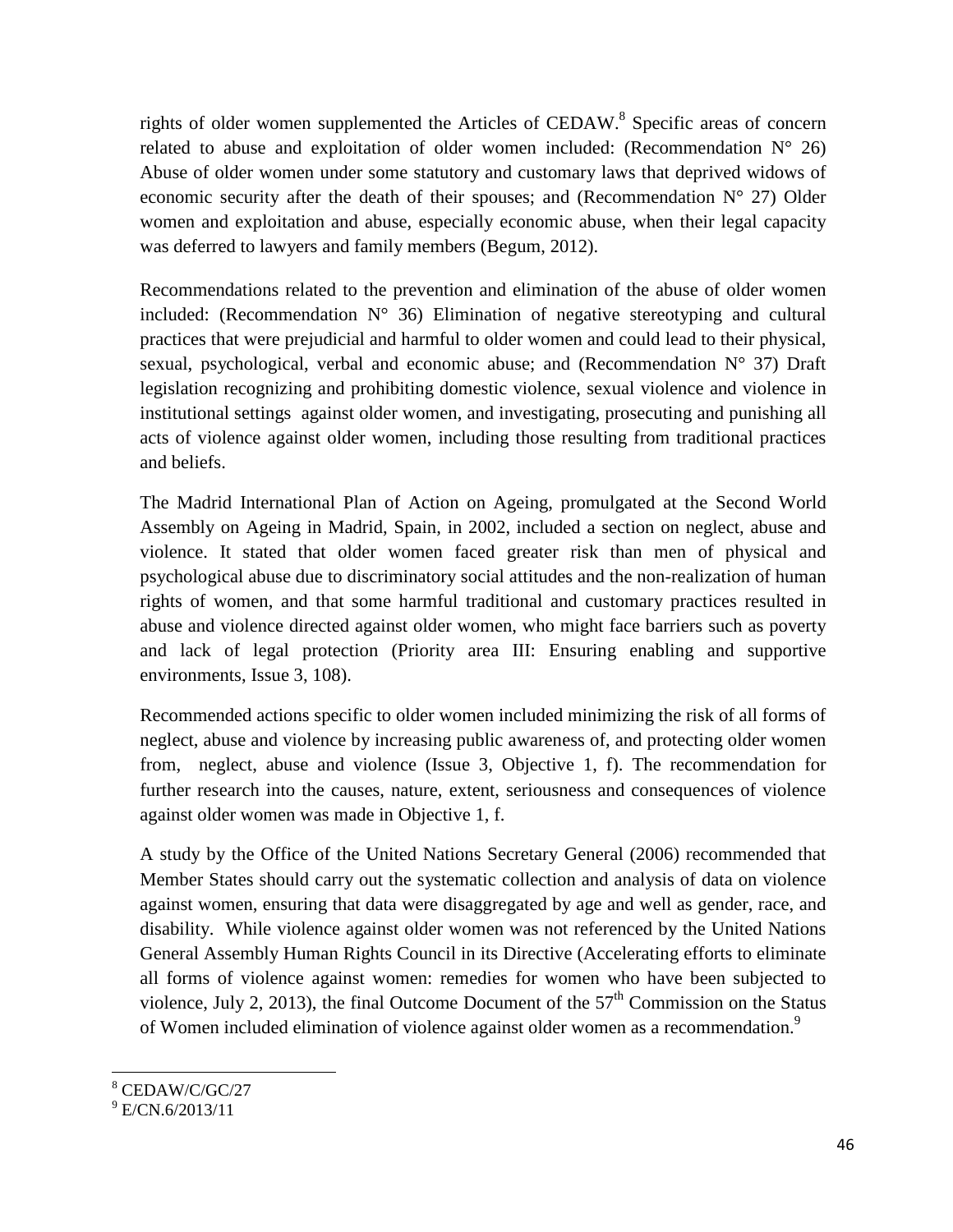#### **CONCLUSION**

Women can be victims of violence across their lifespan, yet neither the women's domestic violence movement nor the ageing empowerment movement has mobilized to end violence against older women. Elder abuse has been the object of many studies, whereas the abuse of older women has had only modest attention in the gender-based literature (Jönson & Åkerström, 2004). Older women have lacked status as battered women in domestic violence research and activism. Older women were often excluded in studies of violence against women and often completely absent, as though older women did not belong to the category of women.

Older women were often absent from discussions about shelters and hotlines, and there has lacked debate on the circumstances and special needs of older women victims of abuse that might affect help-seeking behaviour. In general, gender analysis of violence against women and girls has focused on male dominance and subordination of women, whereas subordination seems especially relevant for older women (Jönson & Åkerström, 2004).

There is growing awareness of older women victims of family mistreatment, both in terms of prevalence and in terms of commonalities and differences when compared to younger battered women. Both quantitative and qualitative research studies have begun to identify salient factors in cultural differences, age-related needs, and service needs and gaps for older women victims.

Clearly, definitional and measurement issues need to be addressed to obtain a clearer understanding of the prevalence of neglect, abuse and violence against older women. In addition, unifying themes that connect older women in developing and developed countries, and in traditional and modern societies, could be identified, as well as unifying themes that connect girls and women of all ages.

In addition, there needs to be more data on evidence-based practices for the prevention of, and intervention in, situations of neglect, abuse and violence against older women, and how they can be strengthened. Finally, a review of all laws related to neglect, abuse and violence against older women needs to be undertaken, including an analysis of their implementation and their impact on the reduction and elimination of abuse against older women.

Gender-based scholarship has begun to examine the application of frameworks for working effectively with older women victims of abuse. Gerontologists are focusing more research attention on older women and abuse, and human rights experts are recognizing the special vulnerabilities of older women who are care-dependent and may lack the ability to protect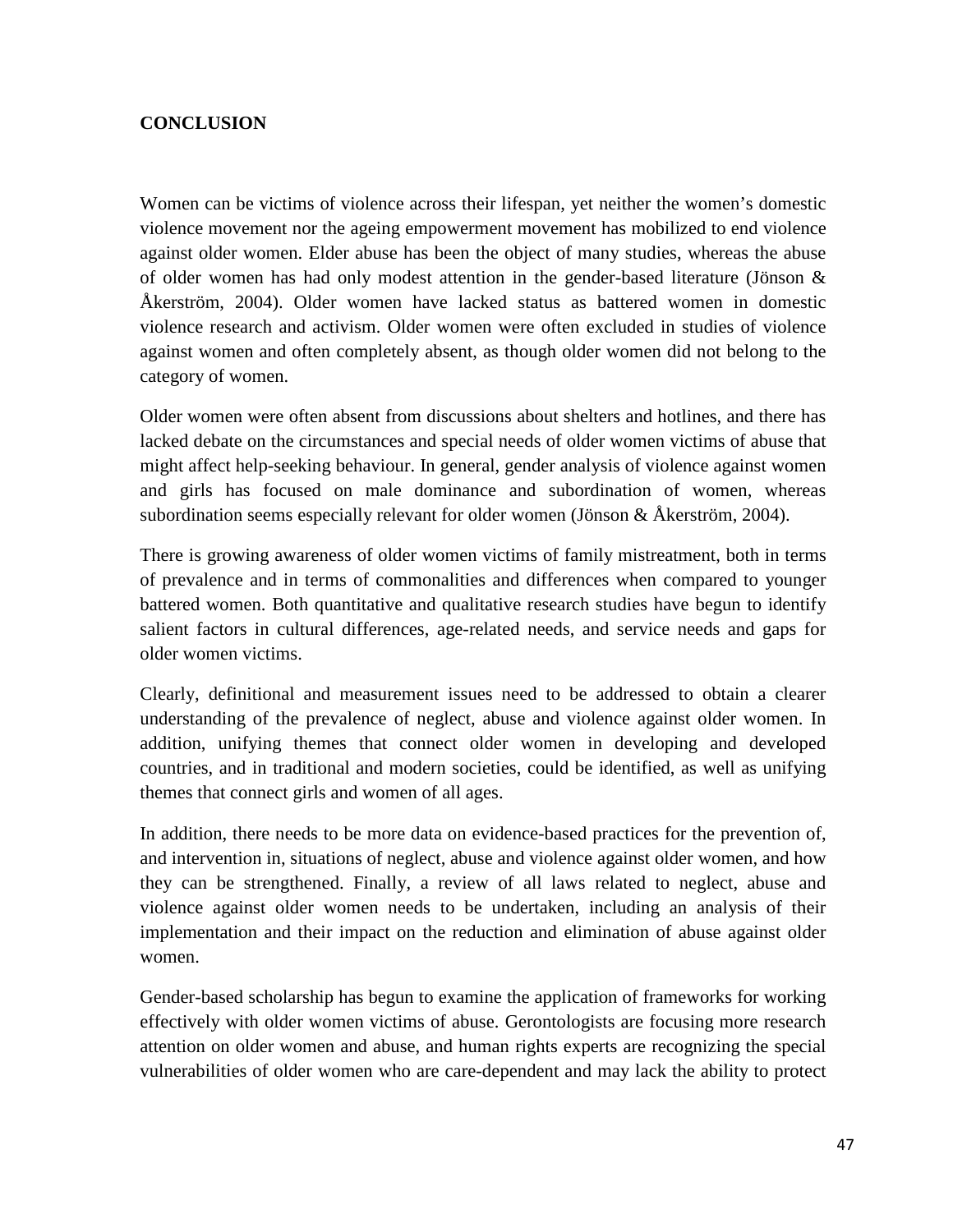themselves from undue harm without the special protection that goes beyond that needed by women of all ages who are not care-dependent.

Population ageing is a global trend that is changing economies and societies around the world. The feminization of ageing, representing the intersection of age and gender, has important implications for policy as the world continues to age. It is time for neglect, abuse and violence against older women to be made visible, and made to end.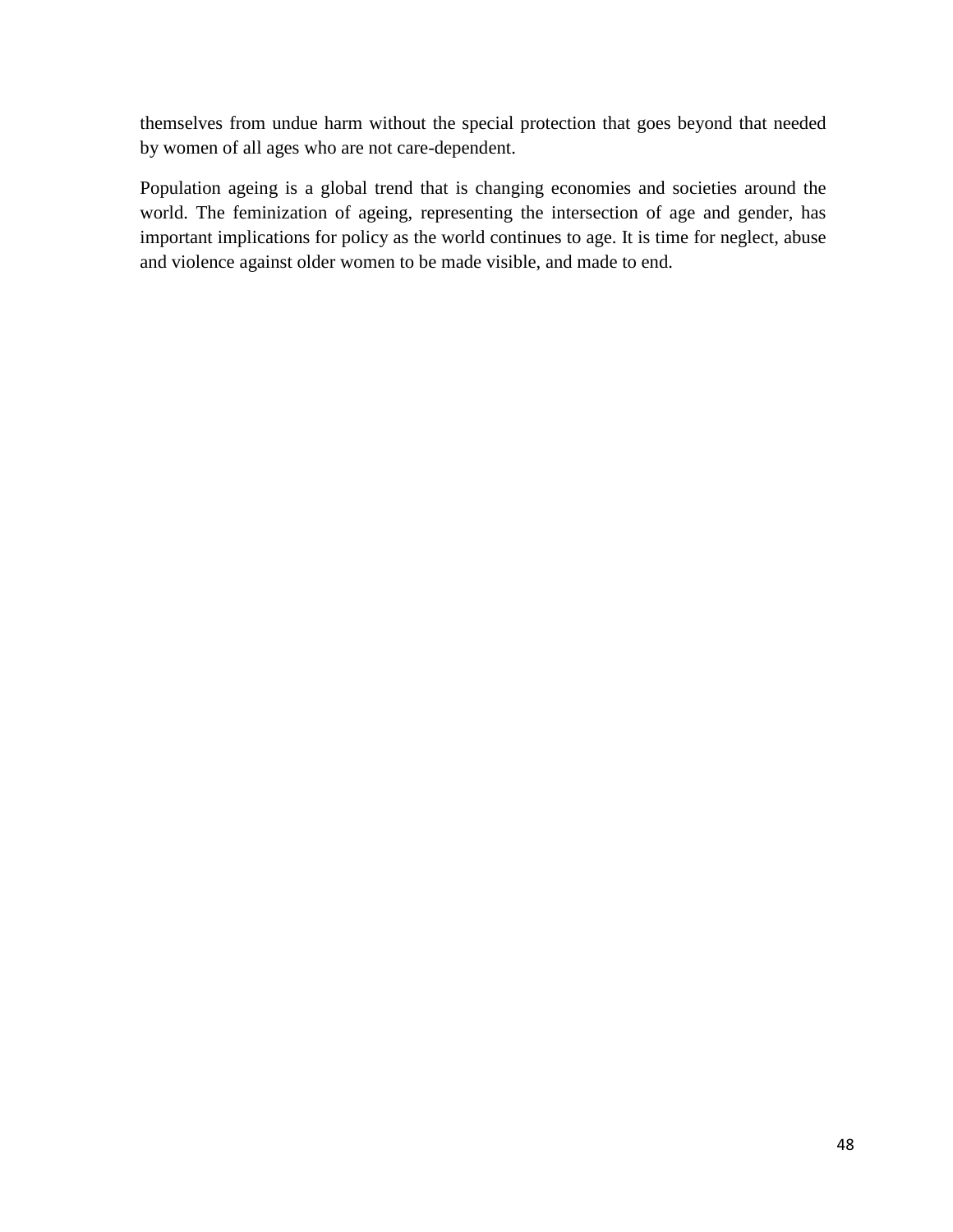#### **BIBLIOGRAPHY**

- Aboderin, I. and Hatendi, N. (2013). Kenya. In Phelan, A. (Ed.), International Perspectives on Elder Abuse. London: Routledge, 122-133.
- Administration on Aging (2013). Protect seniors in the year of elder abuse prevention. Retrieved [online] on July 2, 2013, from: http://www.aoa.gov/AoARoot/AoA\_Programs/Elder\_Rights/YEAP/index.aspx.
- AGE-Platform (2010). European charter of the rights and responsibilities of older people in need of long-term care and assistance: guide. Retrieved [online] on June 28, 2013, from http://www.age-platform.eu/images/stories/22204 AGE charte europeenne EN v4.pdf.
- AGE-Platform (n.d.). Towards an age-friendly European Union: quality care standards and the prevention of elder abuse. Retrieved [online] on July 5, 2013, from http://www.ageplatform.eu/age-policy-work/health/quality-care-standards-and-elder-abuse.
- Agewell Research & Advocacy Centre (2011). Agewell study on human rights && status of older women in India. New Delhi, India: Agewell Foundation.
- Anetzberger, G. J. (2012). An update on the nature and scope of elder abuse. Generations, 36, 3, 12-20.
- Anthony, J. E. (1987). Risk, vulnerability and resilience: an overview. In: Anthony, J. E. and Cohler, B. (Eds.), *The invulnerable child*. New York: Guilford Press, 3-48.
- Baker, M. W., LaCroix. A. Z., Wu, C., Cochrane, B. B., Wallace, R. and Woods, N. F, (2009). Mortality risk associated with physical and verbal abuse in women aged 50 to 79. *The American Geriatrics Society*, 57, 1799-1809.
- Beaulaurier, R. L., Seff, L. R., and Newman, F. L. (2008). Barriers to help-seeking for older women who experience intimate partner violence: a descriptive model. *Journal of Women & Aging*, 23, 3/4, 231-248.
- Begum, F. A. (2012). Women, lifecycle and human rights. Presentation: International Forum on the Rights of Older Persons, Mexico City, March 26-8. Retrieved [online] on July 1, 2013, from www.eclac.org/celade/noticias/pagines/9/.../14\_Ara\_BegumFerdous.pdf.
- Begum, F. A. (2010). Adoption of the general recommendation 27 on older women and protection of their human rights by the CEDAW Committee 19 October, 2010. Retrieved [online] on July 12, 2013, from www.bpw-international.org/.../CEDAW%20Committee-Unofficial%20Announcement-General%20Recommendation%20 adopted%20on%Older%20Women.pdf.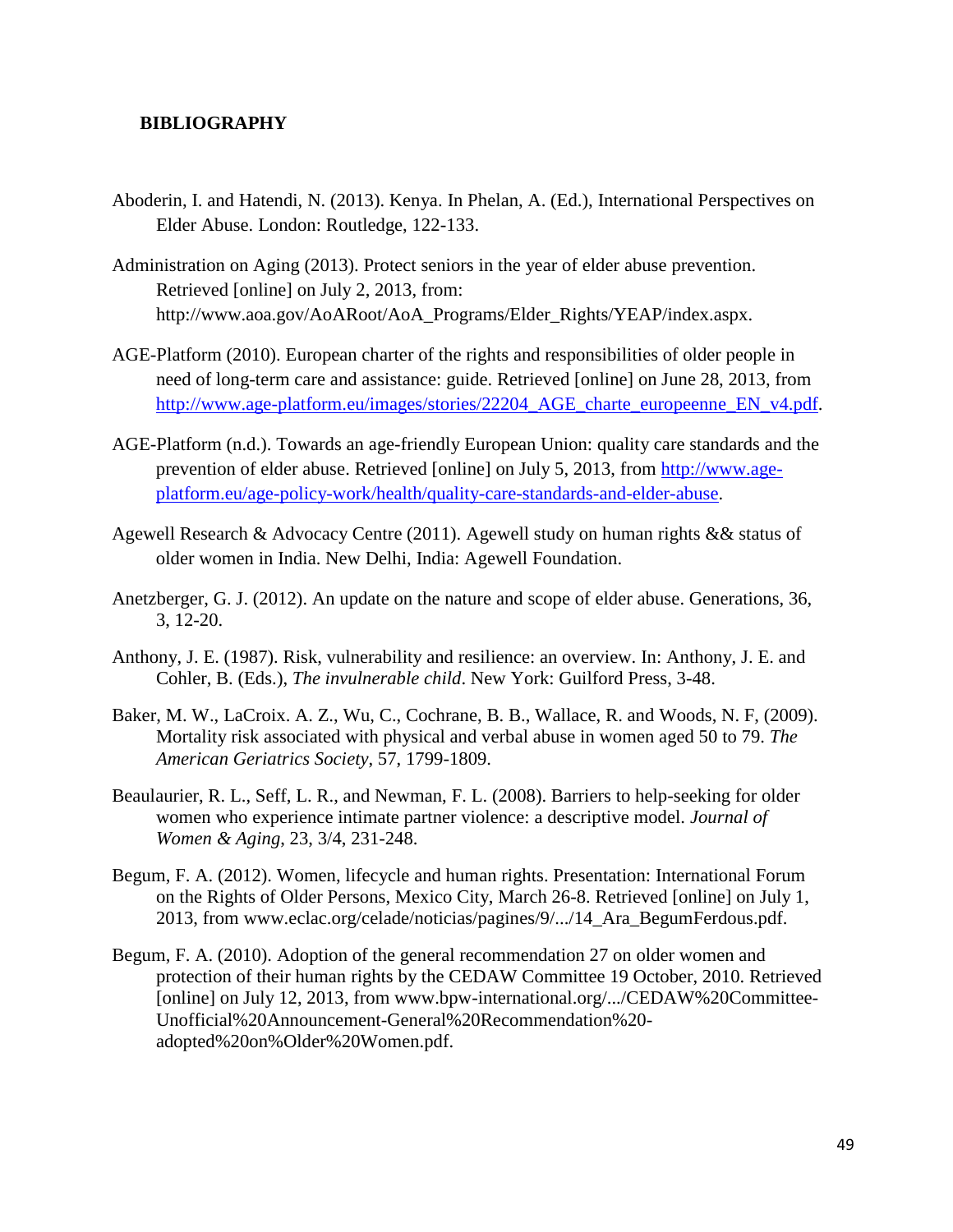- Biggs, S. and Haapala, I. (2010). Theoretical development and elder mistreatment: spreading awareness and conceptual complexity in examining the management of socio-emotional boundaries. *Ageing International*, 35, 171-184.
- Blancato, R. B. (2013). Violence against older women and the Elder Justice Act. HUFF POST POLITICS, March 8, 2013.
- Bonomi, A. E., Anderson, M. L., Reid, R. J., Carrell, D., Fishman, P.A., Rivara, F. P., and Thompson, R. S. (2007). Intimate partner violence in older women. *The Gerontologist*, 47, 1, 34-41.
- Brandl, B. (2000). Power and control: understanding abuse in later life. *Generations*, XXIV, 2, 39-45.
- Brandl, B. and Raymond, J. A. (2005). Abuse in later life: name it! claim it! *Wisconsin Coalition Against Domestic Violence*, 24, 2, 1-5.
- Brandl, B., Hebert, M., Rozwadowski, J. and Spangler, D. (2003). Feeling safe, feeling strong: support groups for older abused women. *Violence Against Women*, 9, 1490-1503.
- Brownell, P. and Berman, J. (2004). Homicides of older women in New York City: a profile based on a secondary data analysis. In Roberts, A. R. and Yaeger, K. R. (Eds.), *Evidencebased practice manual: research and outcome measures in health and human services*. New York: Oxford University Press.
- Brownell, P. and Heiser, D. (2006). Psycho-educational support groups for older women victims of family mistreatment. *Journal of Gerontological Social Work*, 46, 3, 145-160.
- Buchbinder, E, and Winterstein, T. (2003). "Like a wounded bird": older battered women's life experiences with intimate violence. *Journal of Elder Abuse and Neglect*, 15, 2, 23-44.
- Burnight, K. and Mosqueda, L. (2011). Theoretical model development in elder mistreatment. Retrieved [online] on July 5, 2013, from: www.ncjrs.gov/pdffiles1/nij/grants/234488.pdf.
- Callewaert, G. A. G. (2011). Preventing and combating elder mistreatment in Flanders (Belgium): general overview. *Journal of Elder Abuse and Neglect*, 23, 4, 366-374.
- Campbell, A. M. and Browne, K. D. (2002). The effectiveness of psychological interventions with individuals who physically abuse or neglect their elderly dependents. *Journal of Interpersonal Violence*, 17, 4, 416-431.
- Daichman, L. and Giralso, L. (2013). Latin America. In Phelan, A. (Ed.), *International Perspectives on Elder Abuse*. London: Routledge, 134-150.
- Dakin, E. and Pearlmutter, S. (2009). Older women's perceptions of elder maltreatment and ethical dilemmas in adult protective services: a cross-cultural, exploratory study. *Journal of Elder Abuse and Neglect*, 21, 15-57.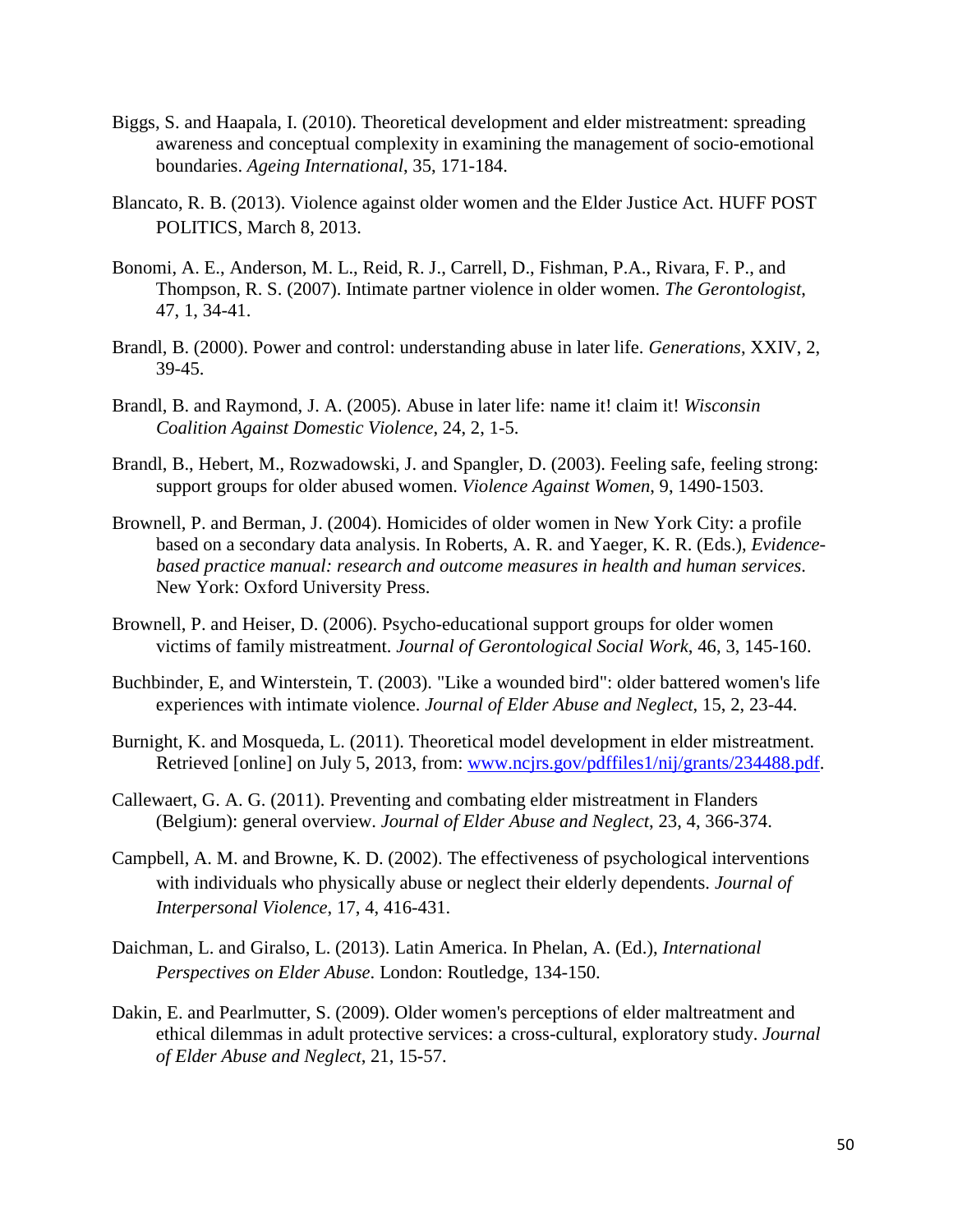- Daly, J. M., Merchant, M. L., and Jogerst, G. J. (2011). Elder abuse research: a systematic review. *Journal of Elder Abuse and Neglect*, 23, 4, 348-365.
- De Donder, L. and Verté, D. (2010). Prevalence study of violence and abuse against older women, results from the Belgian survey (AVOW Project). Brussels: Vrije Universiteit Brussel.
- Desmarais, M. A. and Reeves, K. A. (2007). Gray, black, and blue: the state of research and intervention for intimate partner abuse among elders. *Behavioral Science and the Law*, 25, 377-391.
- Dimah, K. P., and Dimah, A. (2003). Elder abuse and neglect among rural and urban women. *Journal of Elder Abuse and Neglect*, 15, 1, 75-93.
- Dong, X. and Simon, M. A. (2009). Gender variations in the levels of social support and risk of elder mistreatment in a Chinese community sample. *Journal of Applied Gerontology*. Retrieved [online] on July 4, 2013, from http://jag.sagepub.com/content/29/6/720.
- Dunlop, B. D., Beaulaurier, R. L., Seff, L. R., Newman, F. L., Malik, N. and Fuster, M. (2005). *Domestic violence against older women: final technical report*. North Miami, Florida: The Center on Aging of Florida International University.
- Ernst, J. S. and Brownell, P. (2013). United States of America. In Phelan, A. (Ed.), *International Perspectives on Elder Abuse*. London: Routledge, 206-221.
- Ferreira-Alves, J. and Santos, A. J. (2011). *Prevalence study of violence and abuse against older women. Results from the Portugal Survey* (AVOW Project). Portugal: Minho University, Braga.
- Fisher, B. S. (2005). Abuse of older women. In Ernst, L (Ed.), *Broken bodies, broken dreams: violence against women exposed*. Retrieved [online] on June12, 2013, from: www.irinnews.org/pdf/bb/irin\_duo-elderly-abuse.pdf.
- Fisher, B. S., and Regan, S. L. (2006). The extent and frequency of abuse in the lives of older women and their relationship with health outcomes. *The Gerontologist*, 46, 2, 200-209.
- Fisher, B. S., Zink, T., and Regan, S. L. (2011). Abuses against older women: prevalence and health effects. *Journal of Interpersonal Violence*, 26, 2, 254-268.
- Fulmer, T., Paveza, G., VandeWeerd, C., Fairchild, S., Guadagno, L., Bolton-Blatt, M., and Norman, R. (2005). Dyadic vulnerability and risk profiling for elder neglect. *The Gerontologist*, 45, 4, 525-534.
- Garcia-Moreno, C., Pallitto, C., Devries, H., Stöckl, H., & Watts, .(2013). *Global and regional estimates of violence against women: prevalence and health effects of intimate partner violence and non-partner sexual violence.* Geneva, Switzerland: World Health Organization.
- Garcia-Moreno, C., Jansen, H. A.F.M., Ellsberg, M., Heise, L. and Watts, C. (2005). *WHO multi-country study on women's health and domestic violence against women: initial*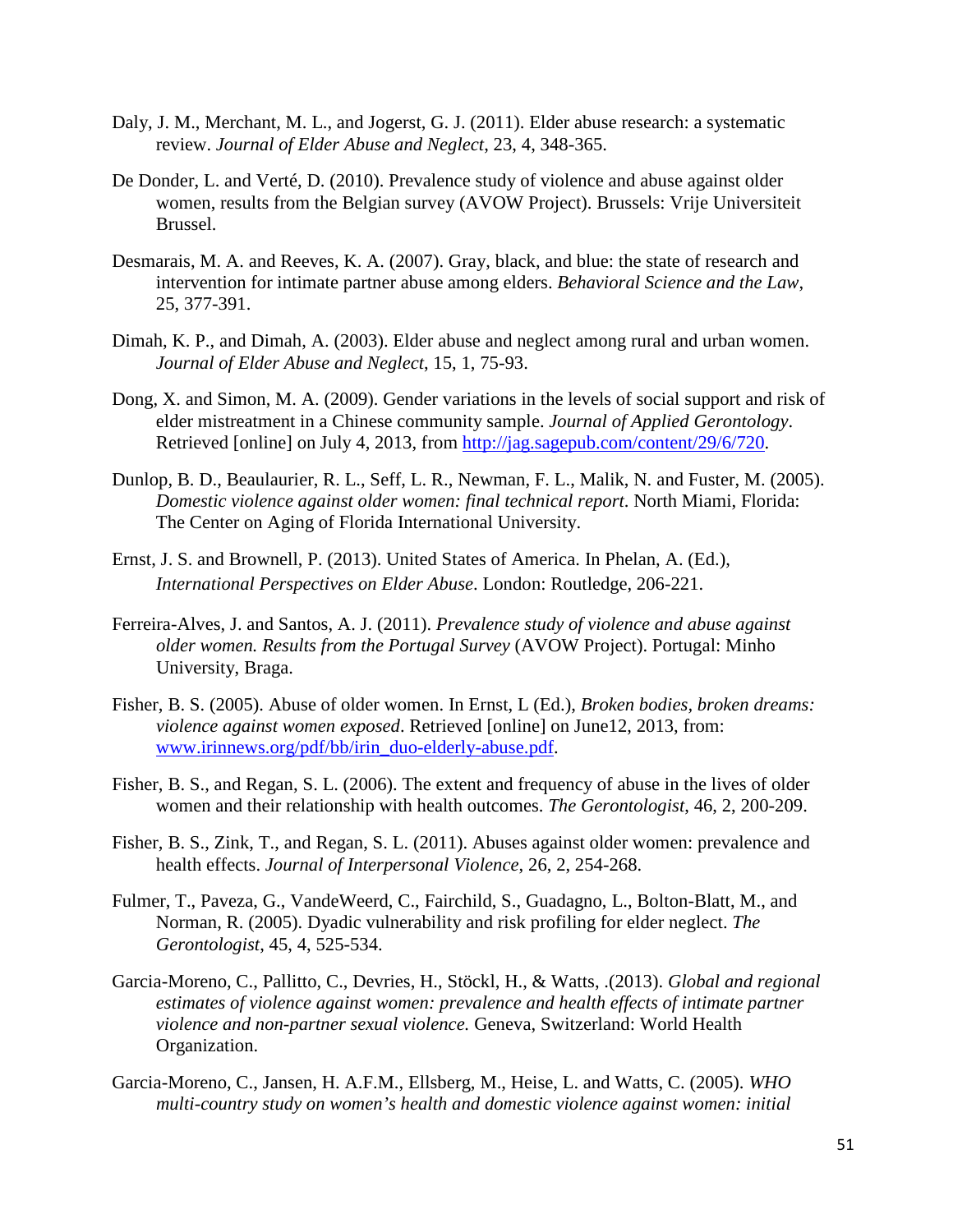*results on prevalence, health outcomes and women's responses*. Geneva, Switzerland: World Health Organization.

- Goergen, T. and Beaulieu, M. (2010). Criminological theory and elder abuse research fruitful relationship or worlds apart? *Ageing International*, 35, 185-201.
- Gordon, R. (1987). An operational classification of disease prevention. In: J. A. Steinberg & M. M. Silverman (Eds.), *Preventing mental disorders* (pp. 20-26). Rockville, MD: U.S. Department of Health and Human Services.
- Guruge, S., Kanthasamy, P., Jokarasa, J., Wan, T. Y. W., Chinichian, M., Shirpak, K. R., Paterson, P. and Sathananthan, S. (2010).Older women speak about abuse & neglect in the post-migration context. *Women's Health and Urban Life*, 9, 2, 15-41.
- Gye, H. (2013). The heartbreaking plight of India's widows: how women are kicked out of their homes and shunned by society after their husbands die. Main Online. Retrieved [online] on July 23, 2013, from: http://www.dailymail.co.uk/news/article-2316493/Theheartbreaking-plight-Indias- widows.
- Harbison, J. (1999). The changing career of "elder abuse and neglect" as a social problem in Canada: learning from feminist frameworks? *Journal of Elder Abuse and Neglect*, 11, 4, 59-80.
- Heiskanen, M. and Piispa, M. (1998). Faith, hope, battering: a survey of men's violence against women in Finland*. Yliopistopaino*, Helsinki: Statistics Finland.
- HelpAge International (February 2012). *The problem of domestic violence against older people (Kyrgyzstan)*. Newsletter: Association of Crisis Centers.
- Hightower, J., Smith, M. J., and Hightower, H. C. (2006). Hearing the voices of older women. *Journal of Gerontological Social Work*, 46, 3/4, 205-227.
- Hsieh, H. (2009). Educational support group in changing caregivers' psychological elder abuse behaviour toward caring for institutionalized elders. *Advances in Health and Science Education*, 14, 377-386.
- Iborra, I., Garcia, Y. and Grau, E. (2013). Spain. In: Phelan, A. (Ed.), *International Perspectives on Elder Abuse*. London: Routledge, 168-187.
- Iborra, I. (2008). *Elder abuse in the family in Spain*. Valencia: Centro Reina Sofía.
- Jackson, S. L. and Hafemeister, T. L. (2013. How do abused elderly persons and their adult protective services caseworkers view law enforcement involvement and criminal prosecution, and what impact do these views have on case processing? *Journal of Elder Abuse and Neglect*, 25, 254-280.
- Jasinski, J. L. and Dietz, T. L. (2003). Domestic violence and stalking among older adults: an assessment of risk markers*. Journal of Elder Abuse and Neglect*, 15, 1, 3-18.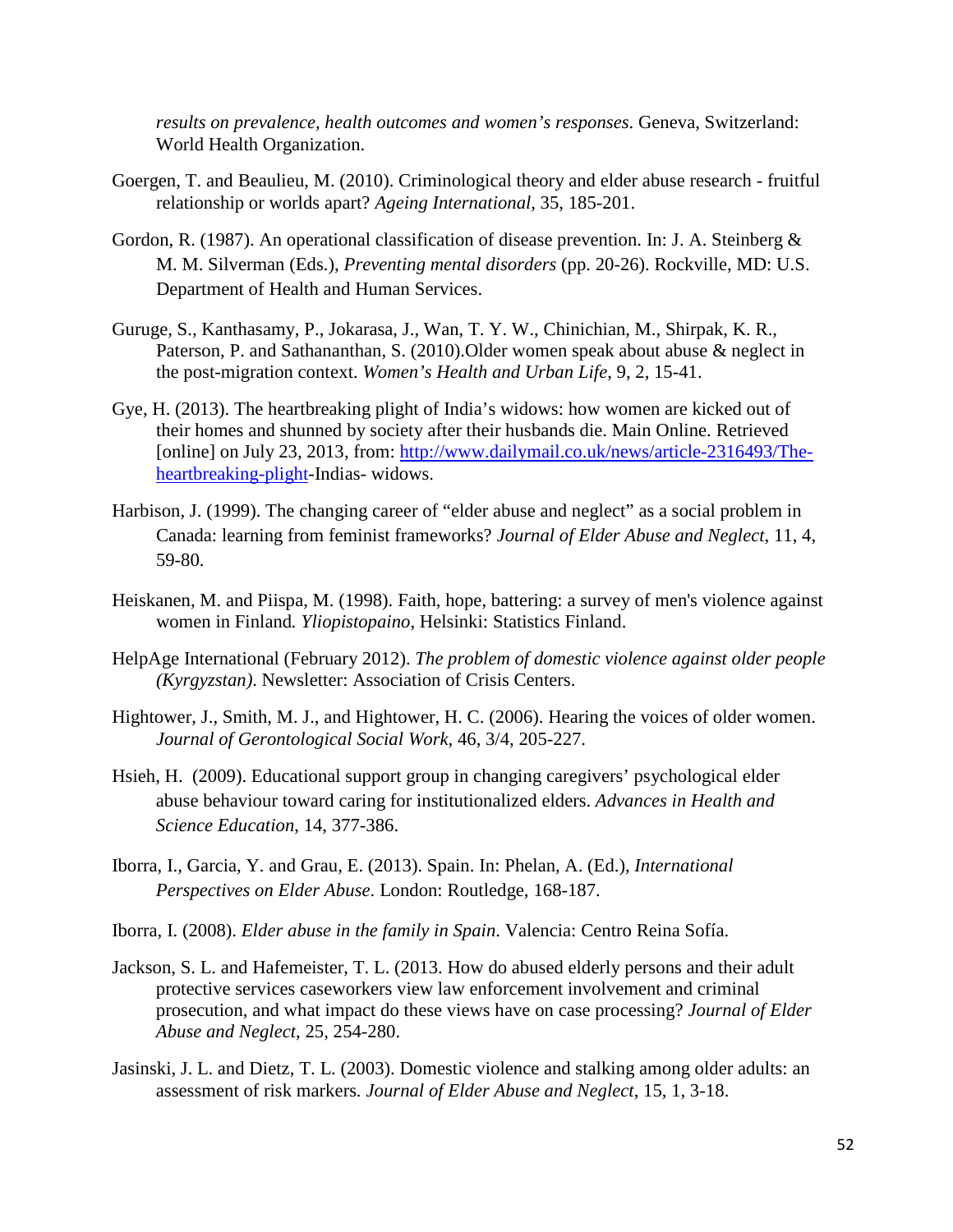- Jönson, H. and Åkerström, M. (2004). Neglect of elderly women in feminist studies of violence - a case of ageism? *Journal of Elder Abuse and Neglect*, 16, 1, 47-63.
- Kaye, L. W. (1995). Assessing the efficacy of a self-help support group programme for older women. *Journal of Women & Aging*, 7, 4, 11-30.
- Kingsley, B. and Johnson, S. (1995). Resolving elder abuse: issues arising from a perpetrator program. *Australian Journal on Ageing*, 14, 4, 168-71.
- Klein, A., Tobin, T., Salomon, A. and Dubois, J. (2008). A statewide profile of abuse of older women and the criminal justice response, summary. Sudbury, MA: *Advocates for Human Potential*.
- Koenig, T. L. , Rinfrette, E. S., and Lutz, W. A. (2006). Female caregivers' reflections on ethical decision-making: the intersection of domestic violence and elder care. *Clinical Social Work Journal*, 34, 3, 361-372.
- Korbin, J. E., Anetzberger, G., and Austin, C. (1995). The intergenerational cycle of violence in child and elder abuse. *Journal of Elder Abuse and Neglect*, 7, 1, 1-15.
- Kurrle, S. (2013). Australia. In: Phelan, A. (Ed.), *International Perspectives on Elder Abuse*. London: Routledge, 32-45.
- Lachs, M. S., Williams, C., O'Brien, S., Pillemer, K., and Charlson, M., (1998). The mortality of elder mistreatment. *JAMA*, 280, 428-432.
- Lang, G., and Enzenhofer, E. (2011). *Prevalence study of abuse and violence against older women: results of the Austrian survey* (AVOW Project). Vienna: Research Institute of the Red Cross.
- Lazenbatt, A., Devaney, J. and Gildea, A. (2010). *Older women's lifelong experience of domestic violence in Northern Ireland*. Belfast, Northern Ireland: Queens University Belfast.
- Lindenberg, J., Westendorf, R. G., Kurrle, S. and Biggs, S. (2013). Elder abuse an international perspective: exploring the context of elder abuse. *International Geriatrics*, 1-3.
- Lowenstein, A. (2010). Caregiving and elder abuse and neglect developing a new conceptual framework. *Ageing International*, 35, 215-227.
- Lowenstein, A., Eisikovits, Z., Band-Winterstein, T. and Enosh, G. (2009). Is elder abuse and neglect a social phenomenon? Data from the first national prevalence survey in Israel. *Journal of Elder Abuse and Neglect*, 21, 3, 253-277.
- Lowenstein, A. and Doron, I. (2013). Israel. In: Phelan, A. (Ed.), *International Perspectives on Elder Abuse*. London: Routledge, 97-121.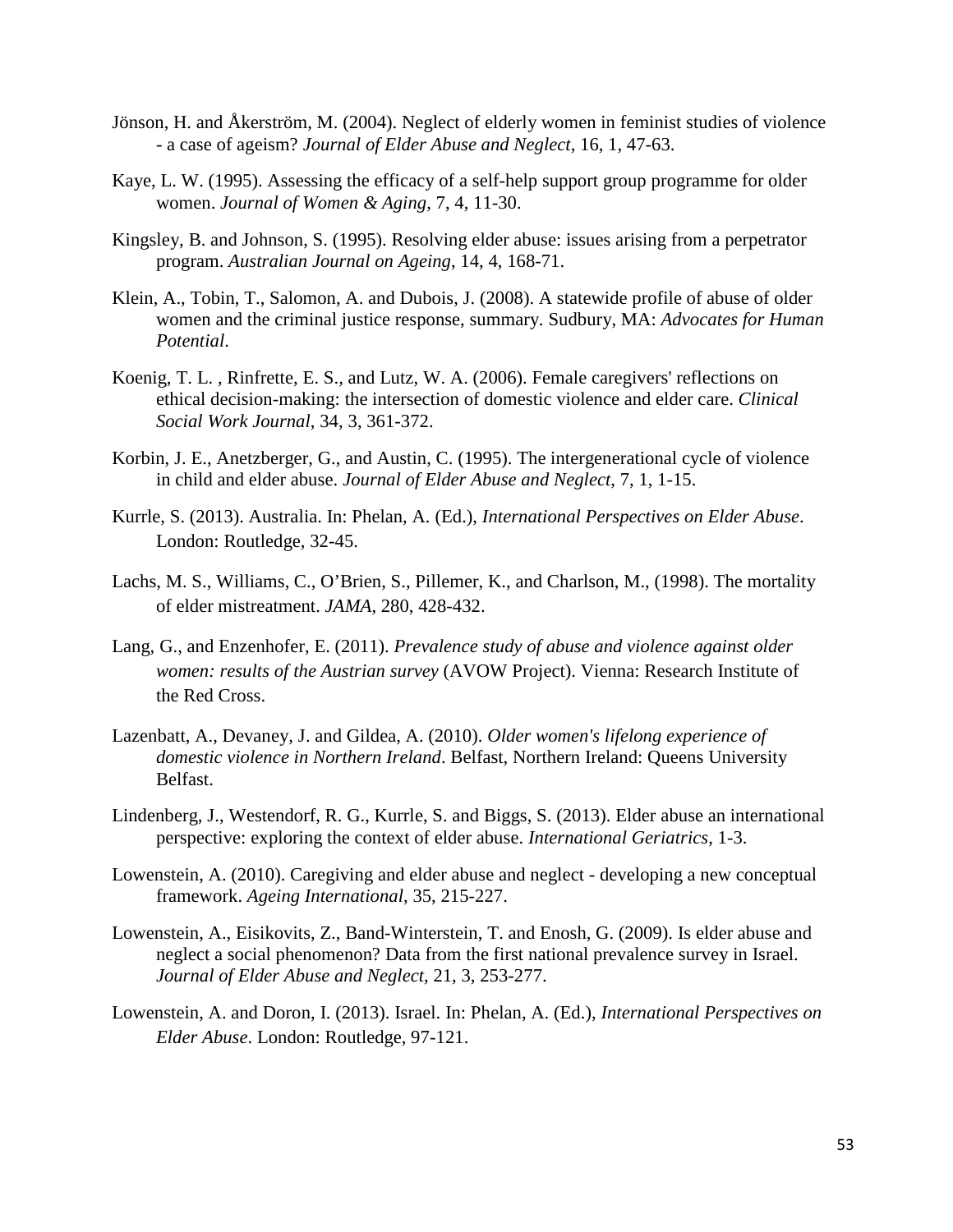- Luoma, M. L., and Koivusilta, M. (2010). *Prevalence study of violence and abuse against older women. Results of the Finish survey* (AVOW Project). Helsinki: Institute for Health and Welfare.
- Luoma, M. -L., Koivusilta, M., Lang, G., Enzenhofer, E., De Donder, L., Verté, D., Reingarde, J., Tamutienne, I., Ferreira-Alves, J., Santos, A. J. and Penhale, B. (2011). *Prevalence study of abuse and violence against older women: results of a multicultural survey in Austria, Belgium, Finland, Lithuania, and Portugal* (European Report of the AVOW Project). Finland: National Institute of Health and Welfare (THL).
- Luoma, M. L. and Stakes, C. M. (2008). *Breaking the taboo empowering health and social service professionals to combat violence against older women within families*. Overview of research phase, Finland.
- Manjoo, R. (2012). *Violence and abuse against older persons in the public and private spheres*. New York, NY: Expert Group Meeting Human Rights of Older Persons.
- McDonald, L. (2013). Canada. In: Phelan, A. (Ed.), *International Perspectives on Elder Abuse*. London: Routledge, 47-68.
- McDonald, L. and Thomas, C. (2013). Elder abuse through a life course lens. *International Geriatrics*, 10, 1-9.
- McGarry, J. and Simpson, C. (2011). Domestic abuse and older women: exploring the opportunities for service development and care delivery. *The Journal of Adult Protection*, 13, 6, 294-301.
- Mears, J. (2002). *"It's my life now": older women speak up about violence*. Retrieved [online] on January 14, 2013, from: www.austdvclearninghouse.uns.edu.au/exphorizon/mears/pdf.\
- Mears, J. (2003). Survival is not enough: violence against older women in Australia. *Violence Against Women*, 9, 12, 1478-1489.
- MetLife (2011). *Crimes of occasion, desperation, and predation against America's elders*. New York: MetLife Mature Market Institute.
- Mezey, N. J., Post, L. A., and Maxwell, C. D. (2002). Redefining intimate partner violence: women's experiences with physical violence and non-physical abuse by age*. International Journal of Sociology and Social Policy*, 22, 7/8, 122-153.
- Montminy, L. (2008). Older women's experiences of psychological violence in their marital relationships. *Journal of Gerontological Social Work*, 46, 2, 22.
- Moon, A. (2005). *Perceptions of elder abuse among various cultural groups: similarities and differences*. Wisconsin Coalition Against Domestic Violence, 24, 2, 14-19.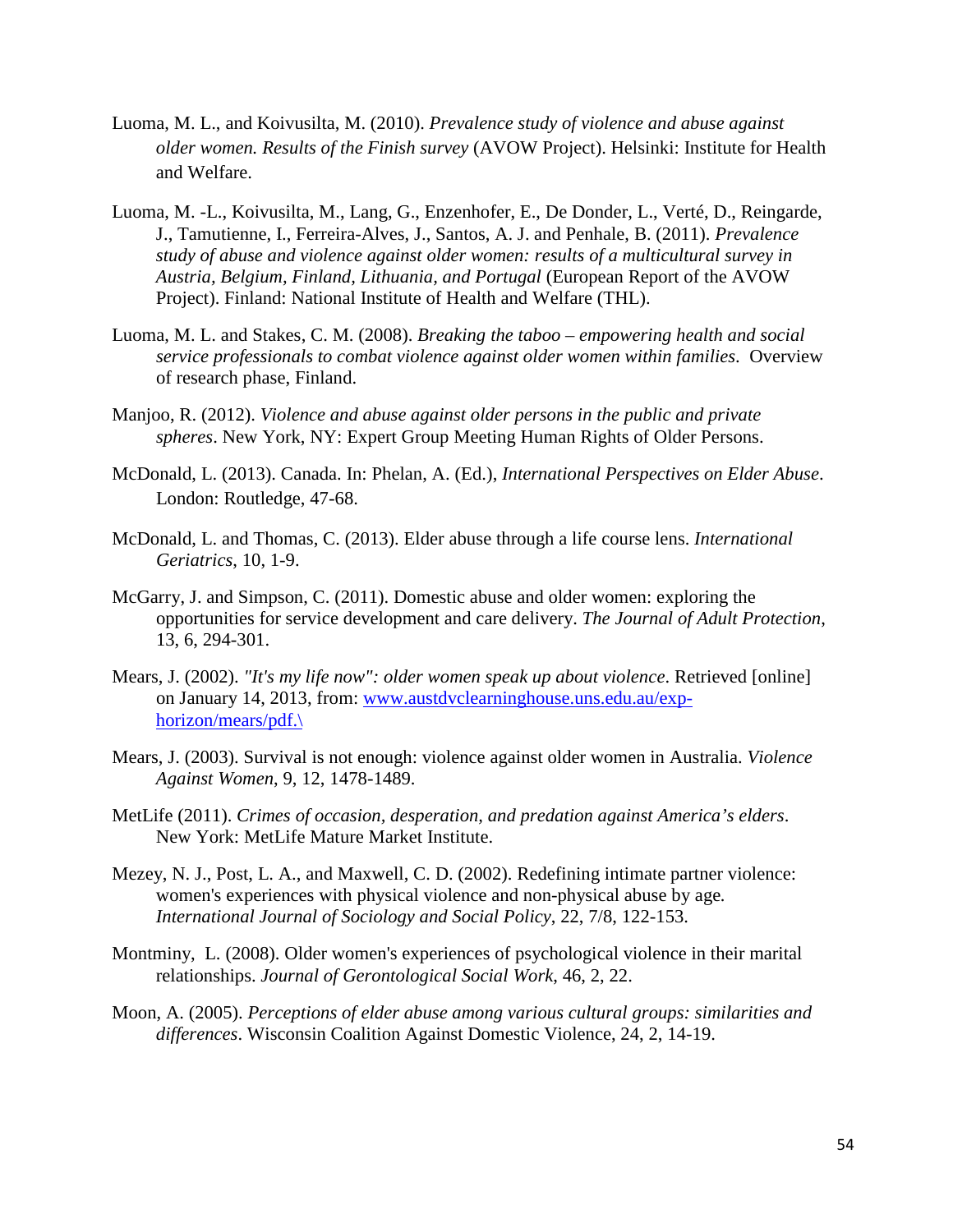- Morin, M. C. (2012). *Report of the Standing Committee on the status of women*. Ottawa, Ontario: Publishing and Depository Services, Public Works and Government Services Canada.
- Mouton, C. P., Rovi, S., Furniss, K., and Lasser, N. L. (1999). The associations between health and domestic violence in older women: results of a pilot study. *Journal of Women's Health and Gender-Based Medicine*, 8, 9, 1173-1179.
- Mouton, C. P., Rodabough, R. J., Rovi, S. L. D., Hunt, J. L., Talamantes, M. A., Brzyski, R. G., and Burge, S. K. (2004). Prevalence and 3-year incidence of abuse among postmenopausal women. *American Journal of Public Health*, 94, 4, 605-612.
- Nägele, B., Böhm, U., Görgen, T., and Tóth, O. (2010). *Intimate partner violence against older women – summary report: summary of a research project carried out in Austria, Germans, Hungary, Poland, Portugal and United Kingdom*. Münster, Germany: Deutsche Hochschule der Polizei.
- National Initiative for the Care of the Elderly (NICE), 2009. *Bridging ageing and woman abuse – a toolkit.* Toronto, Canada: University of Toronto.
- National Research Council (2003). *Elder mistreatment: abuse, neglect, and exploitation in an ageing America*. Washington DC: The National Academies Press.
- Nerenberg, L. (2008). *Elder abuse prevention: emerging trends and promising strategies*. New York: Springer Publishing Company.
- Newman, F. L., Seff, L. R., Beaulaurier, R. L., and Palmer, R. C. (2013). Domestic violence against elder women and perceived barriers to help-seeking*. Journal of Elder Abuse and Neglect*, 25, 3,205-229.
- O'Keeffe, M., Hills, A., Doyle, M., McCreadie, C., Scholes, S., Constantine, R., Tinker, A., Manthorpe, J., Biggs, S., and Erens, B. (2007). *United Kingdom study of abuse and neglect of older people: Prevalence Survey Report*. London, United Kingdom: National Centre for Social Research and King's College.
- Office of the United Nations Secretary General (2006). *Ending violence against women: from words to action*. New York: United Nations.
- Paranjape, A., Sprauve-Holmes, N. E., Gaughan, J. and Kaslow, N. J. (2009). Lifetime exposure to family violence: implications for the health status of older African American women. *Journal of Women's Health*, 18, 2, 171-175.
- Paveza, G. J. (2010). *Alzheimer's Disease and elder abuse*. Presentation at NGO Committee on Ageing, United Nations, New York City, June 2010.
- Penhale, B. (2003). Older women, domestic violence, and elder abuse: a review of commonalities, differences, and shared approaches. *Journal of Elder Abuse and Neglect*, 15, ¾, 163-183.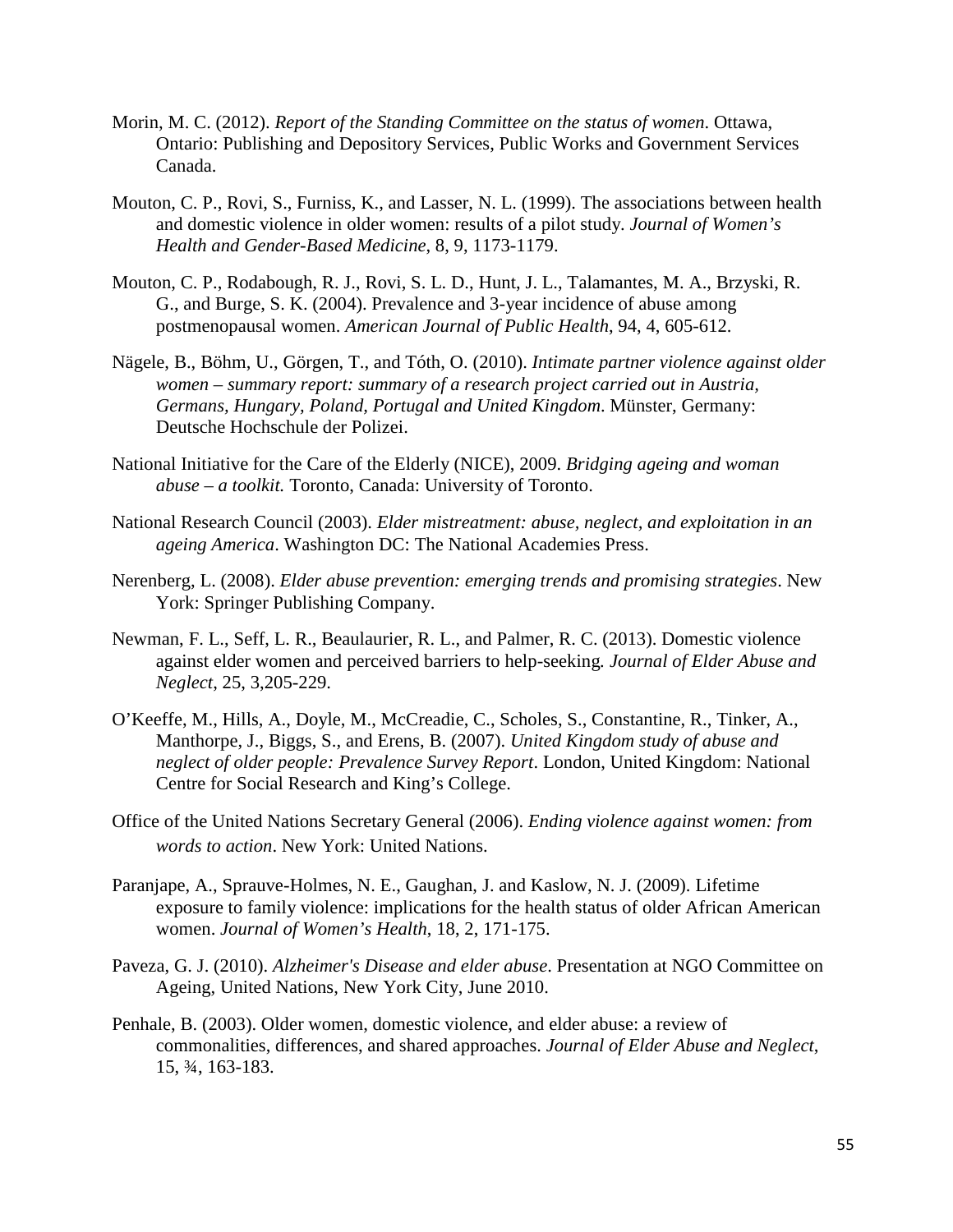- Penhale, B. (2010). Responding and intervening in elder abuse and neglect. *Ageing International*, 35, 235-252.
- Penhale, B. (2013). United Kingdom. In: Phelan, A. (Ed.), *International Perspectives on Elder Abuse*. London: Routledge, 188-205.
- Penhale, B. and Porritt, J. (2010). *Intimate partner violence against older women*. Sheffield, United Kingdom: University of Sheffield.
- Perel-Levin, S. (2008). *A global response to elder abuse and neglect: building primary health care capacity to deal with the problem worldwide*. Geneva, Switzerland: World Health Organization Ageing and Life Course Health.
- Phelan, A. (2013). In: Phelan, A. (Ed.), *International Perspectives on Elder Abuse*. London: Routledge, 83-96.
- Phillips, L. R. (1986). Theoretical explanations of elder abuse: competing hypotheses and unresolved issues. In: Pillemer, K. A. and Wolf, R. S. (Eds.), *Elder abuse: conflict in the family*. Westport, Conn.: Greenwood Publishing Group.
- Piispa, M. (2004). Age and meanings of violence: women's experiences of partner violence in Finland*. Journal of Interpersonal Violence*, 19, 1, 30-48.
- Pillemer, K. and Finkelhor, D. (1989). Causes of elder abuse: caregiver stress versus problem relatives. *American Journal of Orthopsychiatry*, 59, 2, 179-187.
- Ploeg, J., Hutchison, B., MacMillan, H., and Bolan, G. (2009). A systematic review of interventions for elder abuse. *Journal of Elder Abuse and Neglect*, 21, 187-210.
- Podnieks, E. (1999). Support groups: a chance at human connections for abused older adults. In: Prichard, J. (Ed.) *Elder abuse work: best practice in Britain and Canada*. London: Jessica Kingsley Publishers, 457-483.
- Rapp-Paglicci, L. A. and Dulmus, C. N. (2005). Prevention across the adult life span. In: Rapp-Paglicci, L. A. and Dulmus, C. N. (Eds.) *Handbook of Preventive Interventions for Adults*. Hoboken, New Jersey: John Wiley & Sons, 3-9.
- Raymond, J. A. and Brandl, B. (2008). *In their own words: domestic abuse in later life.* Washington, DC: U. S. Department of Justice, Office of Justice Programs.
- Reingarde, J., and Tamutiene, I. and others (2010). *Prevalence study of violence and abuse against older women. Results of the Lithuanian survey* (AVOW project). Lithuania: Vytuatas Magnus University.
- Reingold, D. A. (2006). An elder abuse shelter program: build it and they will come, a long term care based program to address elder abuse*. Journal of Gerontological Social Work*, 46, 3/4, 123-135.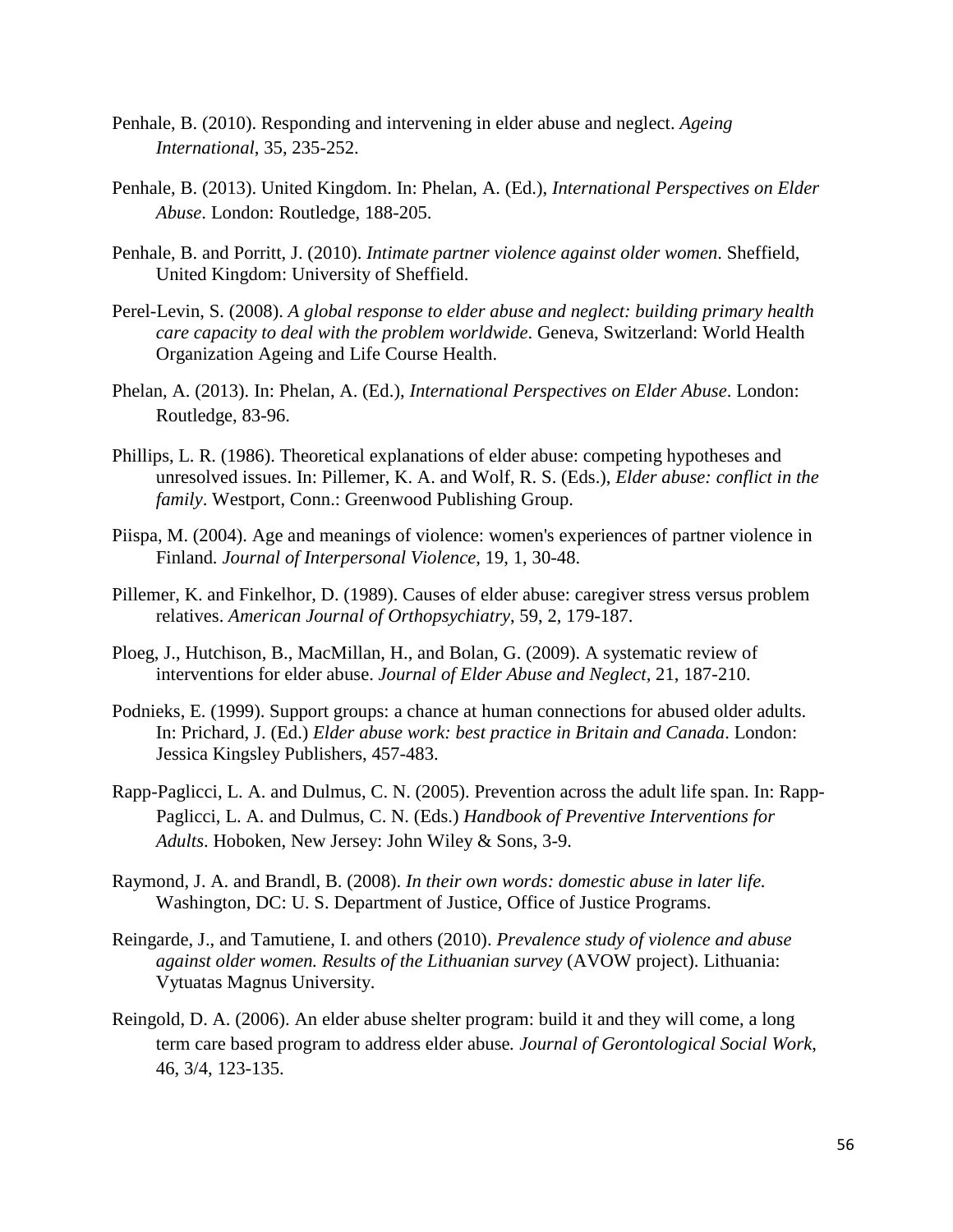- Rennison, C. M. (2001). *Intimate partner violence and age of victim, 1993-99*. Washington, DC: United States Department of Justice, Office of Justice Programs.
- Rinfret-Raynor, M., Riou, A., Cantin, S., Drouin, C. and Dubé, M. (2004). A survey on violence against female partners in Québec, Canada. *Violence Against Women*, 10, 7, 709-728.
- Roberto, K. A. and Teaster, P. B. (2005). Sexual abuse of vulnerable and old women: a comparative analysis of circumstances and outcomes. *Violence Against Women*, 11, 473- 504.
- Roberto, K. A., Teaster, P. B., and Duke, J. O. (2004). Older women who experience mistreatment: circumstances and outcomes*. Journal of Women & Aging*, 16, 1/2, 3-16.
- Saltzman, L. E., Fanslow, J. L., McMahon, P. M., and Shelley, G. A. (2002). *Intimate partner violence surveillance: uniform definitions and recommended data elements, version 1.0*. Atlanta, Georgia: Centers for Disease Control and Prevention, National Center for Injury Prevention and Control.
- Sandmoe, A. (2013). Norway. In: Phelan, A. (Ed.), *International Perspectives on Elder Abuse*. London: Routledge, 151-167.
- Schechter, S. (1982). *Women and male violence: the visions and struggles of the battered women's movement*. Boston: South End Press.
- Schofield, M. J., and Mishra, G. D. (2003). Validity of self-report screening scale for elder abuse: women's Health Australia study. *The Gerontologist*, 43, 1, 110-120.
- Scott, M., McKie, L., Morton, S., Seddon, E. and Wasoff, F. (2004). *Older women and domestic violence in Scotland.* Edinburgh, Scotland: Centre for Research on Families and Relationships and the NHS Health Scotland.
- Scott, M. (2008). *Older women and domestic abuse in Scotland: Update 2008*. Edinburgh, Scotland: Centre for Research on Families and Relationships.
- Schmuland, F. (1995). *Shelter support groups for abused older women: a facilitator's manual*. Selkirk, Manitoba: Nova House Women's Shelter.
- Seff, L. R. and Stempel, R. (2008), *Voices: what older women say about domestic violence in later life*. Miami, Florida: Florida International University.
- Sethi. D., Wood, S., Mitis, F., Bellis, M., Penhale, B., Iborra Marmolejo, I., Lowenstein, A. Manthorpe, G., and Kärki, F. U. (Eds.) (2011*). European report on preventing elder maltreatment*. Copenhagen, Denmark: World Health Organization Regional Office for Europe.
- Shankardass, M. K. (2013). Addressing elder abuse: review of societal responses in India and selected Asian countries. *International Psychogeriatrics*, 1-6.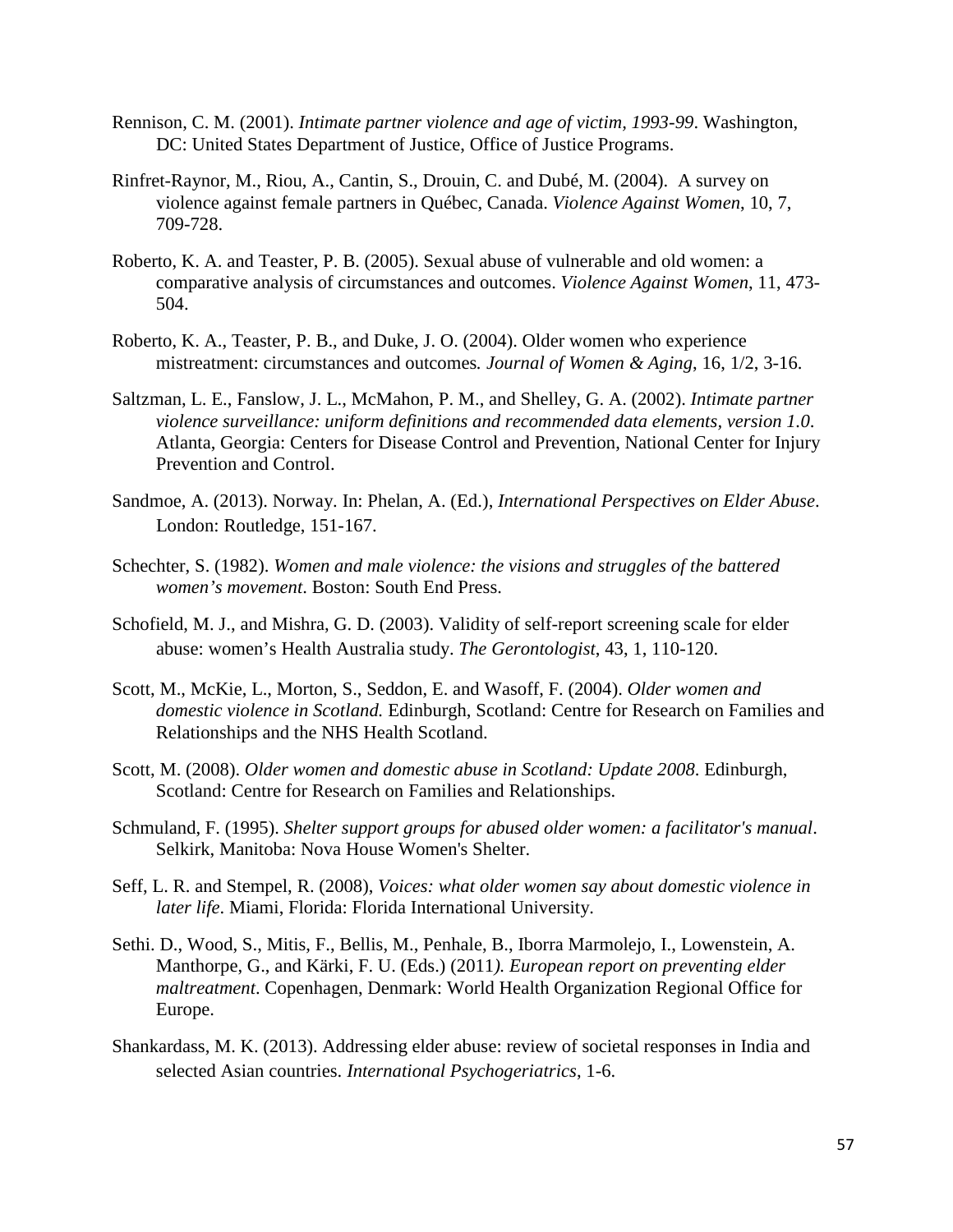- Shankardass, M. K. (2010). Elder abuse preventions in Asia: challenges and age-friendly initiatives in selected countries. *The Journal AARP International*. Summer, 93-95.
- Shibusawa, T. and Yick, A. (2007). Experiences and perceptions of intimate partner violence among older Chinese immigrants. *Journal of Elder Abuse and Neglect*, 19, 3/4, 1-17.
- Shibusawa, T., Kodaka, M., Iwano, S., and Kaizu, K. (2005). Interventions for elder abuse and neglect with frail elders in Japan. *Brief Treatment and Crisis Intervention*, 5, 2, 203-211.
- Sinha, M. (2012). *Family violence in Canada: a statistical profile*, 2010. Ottawa, Canada: Statistics Canada.
- Sleap, B. (2010). *Seeing the difference: respecting older women's rights protects others too*. London, United Kingdom: HelpAge International. Ageways.
- Smith, J. R. (2012). Listening to older adult parents of adult children with mental illness*. Journal of Family Social Work*, 15, 2, 126-140.
- Sooryanarayana, R., Choo, W. and Hairi, N. N. (2013). A review on the prevalence and measurement of elder abuse in the community. *Trauma, Violence, & Abuse*, published [online] July 22, 2013, at: http://tva.sagepub.com/content/early/2013/07/18/1524838013495963.

Sossou, M. A. (2002). Widowhood practices in West Africa: the silent victims. *International Journal of Social Welfare*, 11, 201-209.

- Spangler, D. and Brandl, B. (2003). *Golden voices: support groups for older abused women*. Madison, Wisconsin: National Clearinghouse on Abuse in Later Life (A Project of the Wisconsin Coalition Against Domestic Violence).
- State of Rhode Island (2007). *Batterers' intervention program Comprehensive standards*. Retrieved [online] on July 1, 2013, from: http://sos.ri.gov/documents/archives.regdocs/released/pdf/BIPSOC/4993.pdf.
- Stayton, C., Olson, C., Thorpe, L., Kerker, B., Henning, K., and Wilt, S. (2008). *Intimate partner violence against women in New York City*: *2008 report* from the New York City Department of Health and Mental Hygiene.
- Steinmetz, S. (1988). *Duty bound: elder abuse and family care*. Thousand Oaks, CA: Sage Publications.
- Stöckl, H., Watts, C., and Penhale, B. (2012). Intimate partner violence against older women in Germany: prevalence and associated factors. *Journal of Interpersonal Violence*, 27, 2545-2564.
- Straka, S. M., and Montminy, L. (2006). Responding to the needs of older women experiencing domestic violence. *Violence Against Women*, 12, 3, 251-267.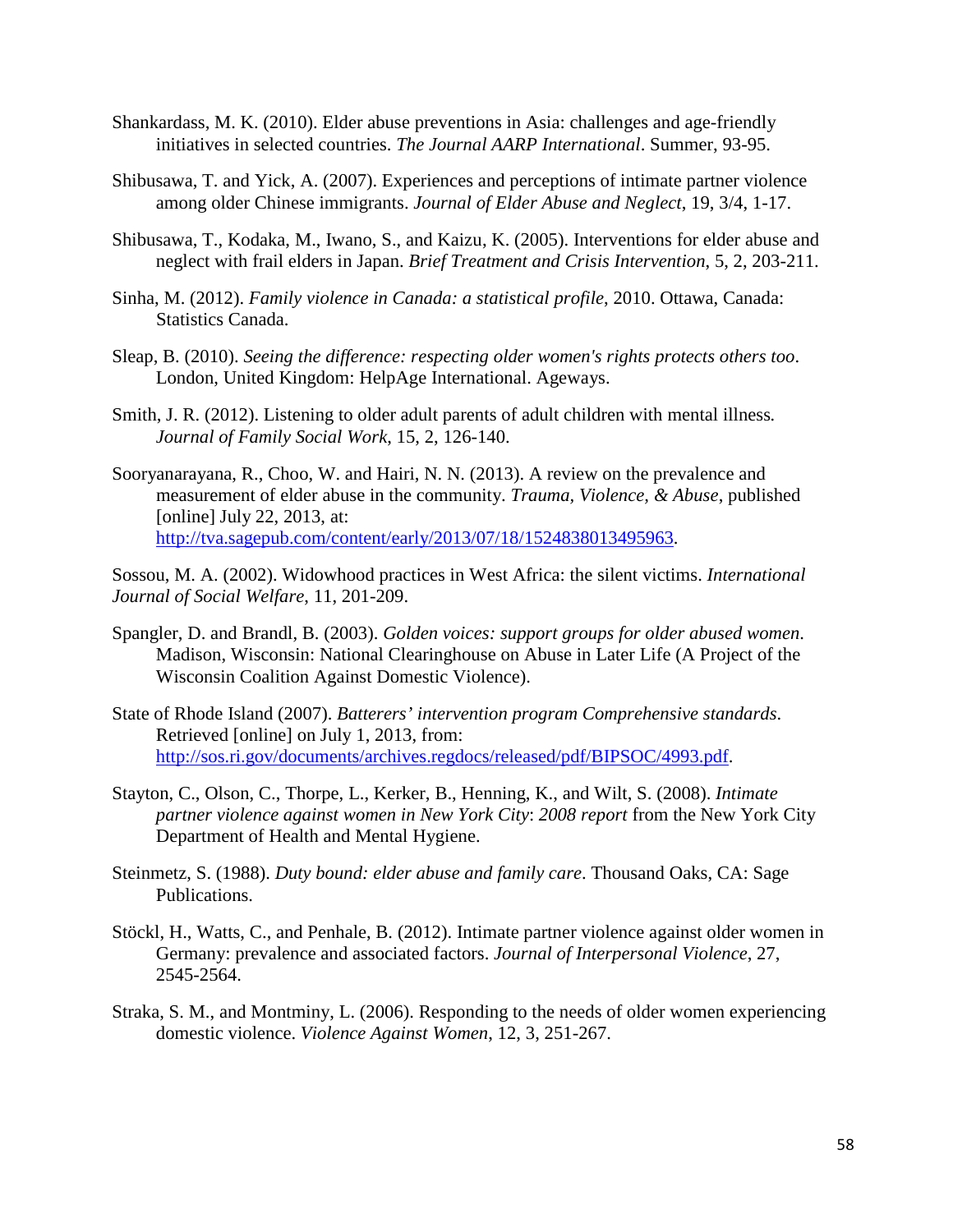- Straus, M. A., Hamby, S. I., Boney-McCoy, S., and Sugarman, D. B. (1996). The revised conflict tactics scale (CTS2): development and preliminary psychometric data. *Journal of Family Issues*, 17, 283-316.
- Tatara, T. and Thomas, C. (1998). *The national elder abuse incidence report*. Washington DC: American Public Human Services Association in Collaboration with Westat, Inc.
- Teaster, P. B. and Roberto, K. A. (2004). Chapter 7. Sexual abuse of older women living in nursing homes. *Journal of Gerontological Social Work*, 40, 4, 105-119.
- Teaster, P. B., Roberto, K. A., and Dugar, T. A. (2006). Intimate partner violence of rural ageing women. *Family Relations*, 55, 636-648.
- Teaster, P. B., Roberto, K. A., Duke, J. O., and Kim, M. (2001). Sexual abuse of older adults: preliminary findings of cases in Virginia. *Journal of Elder Abuse and Neglect* 2000; 12: 1-16
- Thomas, C. (2000).The first national study of elder abuse and neglect: contrast with results from other studies. *Journal of Elder Abuse and Neglect*, 12, 1, 1-14.
- Thompson, M. P., Basile, K. C., Hertz, M. F. and Sitterle, D. (2006). *Measuring intimate partner violence, victimization and perpetration: a compendium of assessment tools*. Atlanta, Georgia: Centers for Disease Control and Prevention, National Center for Injury Prevention and Control.
- Tjaden, P. and Thoennes, N. (2000). *Full report of the prevalence, incidence, and consequences of violence against women: findings from the national violence against women survey*. Washington, DC: United States Department of Justice, Office of Justice Programs.
- Twari, A., Yan, E. C., and Lee, M. (2013). Chinese Society (*Hong Kong & Taiwan*). In: Phelan, A. (Ed.), *International Perspectives on Elder Abuse*. London: Routledge, 69-82.
- United Nations (2003)*. Political declaration and Madrid international plan of action on ageing.* New York: Department of Public Information.
- Vinton, L. (2003). A model collaborative project toward making domestic violence shelters elder ready. *Violence Against women*, 9, 1504-1513.
- Vinton, L. (1998). A nationwide survey of domestic violence programming for older women. *Violence Against Women*, 4, 5, 559-571.
- Wahidin, A. (2004). *Older women in the criminal justice system: running out of time*. London: Jessica Kingsley Publishers.
- Wolf, D. A. (2003). Elder abuse intervention: lessons from child abuse and domestic violence initiatives. In: National Research Council, *Elder mistreatment: abuse, neglect, and exploitation in an Aging America*, 501-525.
- Wolf, R. S. (2000). An introduction. *Generations*, 20, 4, 301-5.